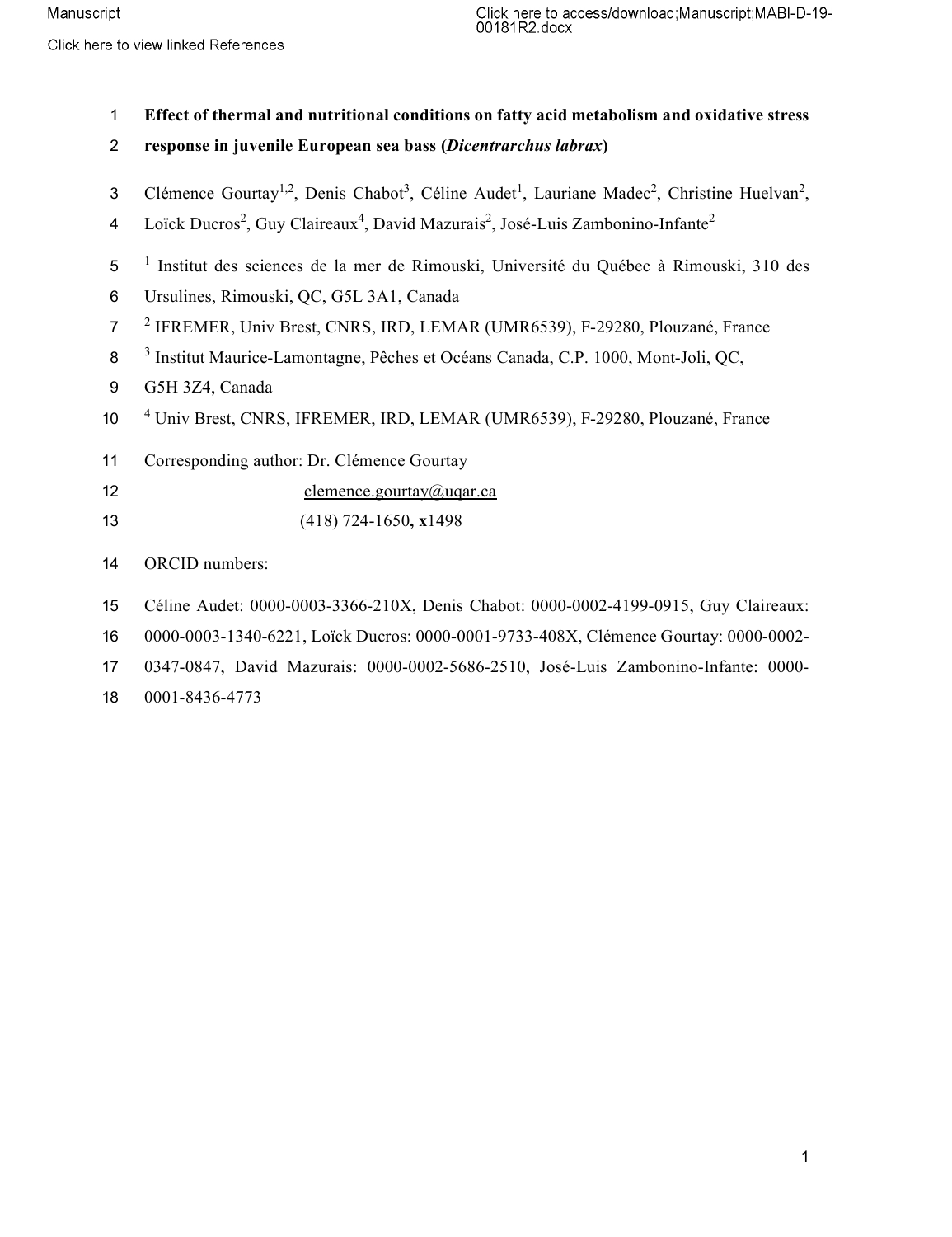## **Abstract**

 Coastal nursery areas are subjected to a wide range of natural and anthropogenic stressors, including global warming, which indirectly influence trophic food webs. A global rarefaction of n-3 polyunsaturated fatty acids (PUFA) in trophic networks is in progress. The aim of this study was to assess the effect of a reduction in the dietary availability of n-3 PUFA on some molecular and biochemical parameters related to lipid metabolism and oxidative stress response in juvenile European sea bass (*Dicentrarchus labrax*) raised at two temperatures 26 (15<sup>o</sup>C and 20<sup>o</sup>C). Fish were fed for five months with a reference diet (RD; 1.65% n-3 PUFA on a dry matter basis, DM), used as a proxy of trophic networks where n-3 PUFA is plentiful, and a lower n-3 PUFA diet (LD; 0.73% n-3 PUFA DM), designed to mimic a decrease in n-3 PUFA resulting from global changes (the n-3 PUFA levels tested remained above the nutritional minimum required for this species). Results showed that diet did not affect the hepatic expression of some **mRNA coding for** transcriptional factors involved in regulating the metabolic pathways related to fatty acid bioconversion. **Although our molecular analysis was limited to transcript expression, these data suggest** the presence of a threshold in the nutritional supply of PUFA above which the activation of these molecular pathways does not occur. However, the expression for most of the **transcripts** tested **was up-regulated at 20°C**. Despite the high peroxidation index in fish fed RD, very few modifications of the oxidative stress response were associated with diet**. At 20°C, an** increase **of** the enzymatic antioxidant response **was observed**, but there was no correlation with the peroxidation index or malondialdehyde products.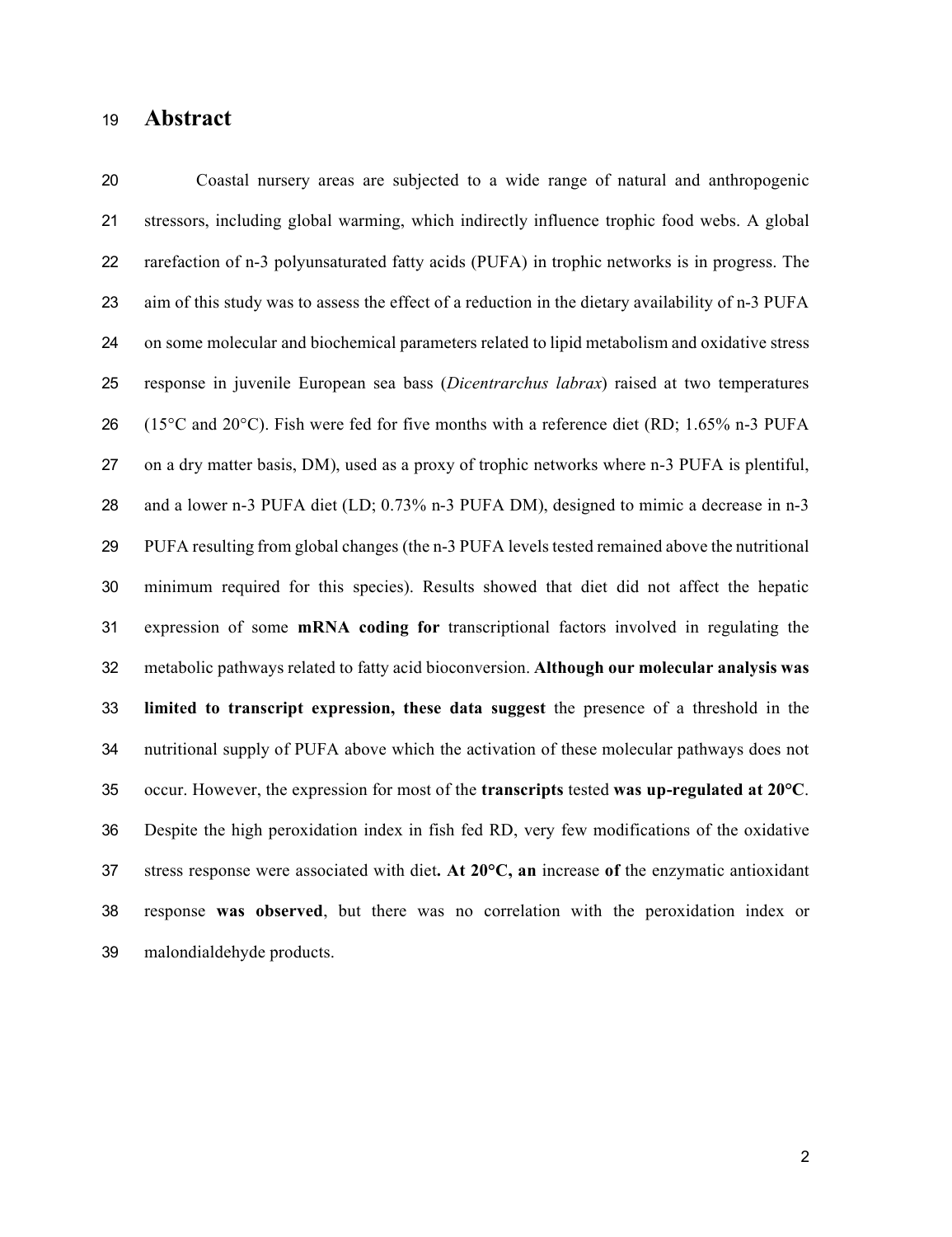## **Introduction**

 Many fish species have life history strategies in which successive ontogenetic stages occupy different habitats. In those characterized by the production of large amounts of small pelagic eggs and the lack of parental care, the survival of eggs, larvae, and juveniles strongly depends on abiotic and biotic environmental factors acting on their habitats (Cushing, 1995; Sogard, 1997; Juanes, 2007; Houde, 2008). Coastal zones and estuaries are productive nursery grounds for a large number of marine species because they provide refuge from predators together with high food availability and enhanced survival, development, and growth of early stages (Beck et al., 2001; Able et al., 2013). However, coastal and estuarine nursery areas are subjected to a wide range of anthropogenic and natural stressors. Coastal habitats in particular face anthropogenic activities, including global warming, which indirectly influence trophic food webs (Harley et al., 2006; Lehodey et al., 2006; Brander, 2007; Rijnsdorp et al., 2009; Gattuso et al., 2015; Hixson and Arts, 2016).

 Lipids represent an important energy supply and play a crucial role as major components of cell membranes (Sargent et al., 2002). In marine trophic networks, polyunsaturated fatty acids (PUFA) are mainly supplied by the dominant phytoplankton species, such as diatoms and dinoflagellates (Hu et al., 2008; Lang et al., 2011). The n-3 PUFA (also known as omega 3), particularly eicosapentenoic acid (EPA) and docosahexaenoic acid (DHA), are naturally abundant for primary consumers. However, it has been shown that phytoplankton growth and biochemical composition, including fatty acids (FA), are affected by temperature (e.g., Arts et al., 2009). An increase in water temperature results in a decrease in the omega 3 content of phytoplankton species (Ackman and Tocher, 1968; Thompson et al., 1992; Renaud et al., 2002; Guschina and Harwood, 2006). At least two recent studies have shown a global decline of n-3 PUFA in trophic networks while n-6 tends to be more abundant (Colombo et al., 2016; Hixson and Arts, 2016). The high availability of n-3 PUFA in phytoplankton may explain the lack of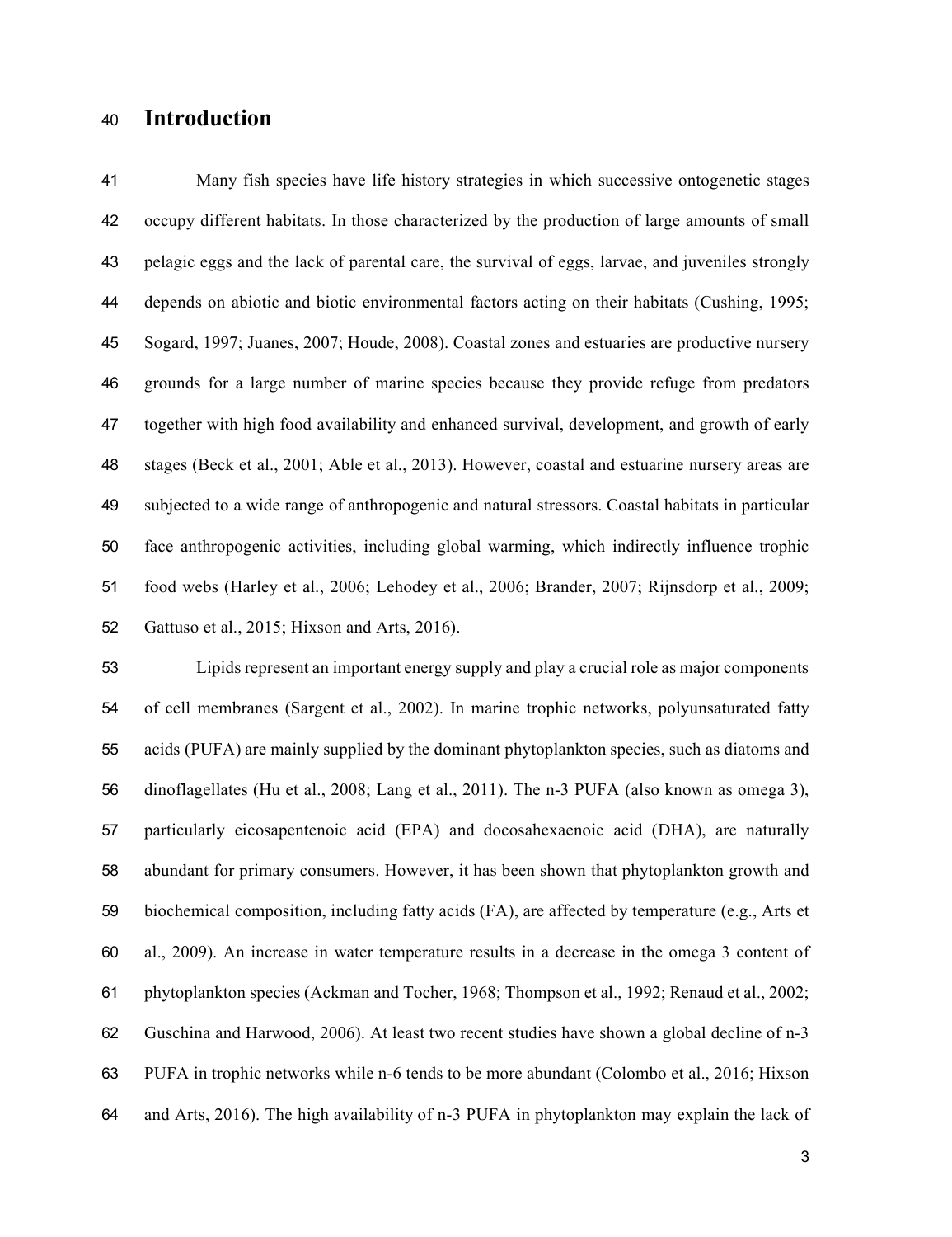selection pressure on its biosynthesis pathway in several marine fish species and thus why piscivorous fish have lost the capacity for de novo synthesis of n-3 PUFA (Tocher et al., 2006). In most other fish species, it has been shown that marine species have low capacities to convert 18-carbon fatty acids into n-3 PUFA (Owen et al., 1975; Mourente and Tocher, 1994; Sargent et al., 2002; Geay et al., 2010, 2012) due to apparent deficiencies in one or more steps of the biosynthesis pathway (Ghioni et al., 1999; Tocher and Ghioni, 1999; Santigosa et al., 2010). This makes these fishes highly dependent upon dietary sources of n-3 PUFA (Ghioni et al., 1999; Tocher and Ghioni, 1999). To what extent the n-3 PUFA decline induced by global climate change may impact species that depend on phytoplankton to fulfill their needs whether as primary or secondary consumers is not yet known. However, it has also been reported that most of the genes coding for the main components of this biosynthesis pathway are present **and that their transcription** could be up/down regulated by some nutritional or environmental factors (Dias et al., 1998; Gomez-Requeni et al, 2003; Figueiredo-Silva et al., 2009). Thus it is possible to study the regulation of lipid metabolism and the FA synthesis pathway that directly or indirectly result from climate change.

 Environmental and nutritional factors may alter the amount of functional protein involved in lipid metabolism through a range of transcriptional (e.g., activity of transcription factors), post-transcriptional (e.g., mRNA stability), **translational,** and post-translational (e.g., phosphorylation) mechanisms. The transcriptional regulation of genes involved in lipogenesis 84 by PUFA is well documented. PUFA are known to bind and directly influence the activity of a variety of transcription factors including peroxisome proliferator activated receptors (**PPAR**), which in turn have been shown to **regulate the transcription of** many genes involved in lipid homeostatic processes (Jump, 2002). There appears to be several *ppar* variants expressed in 88 fish tissues: *ppara* is mainly expressed in the liver, *ppary* is mainly expressed in adipose tissue, 89 and *pparf* has been found in most tissues (Boukouvala et al., 2004). **Sterol regulatory element**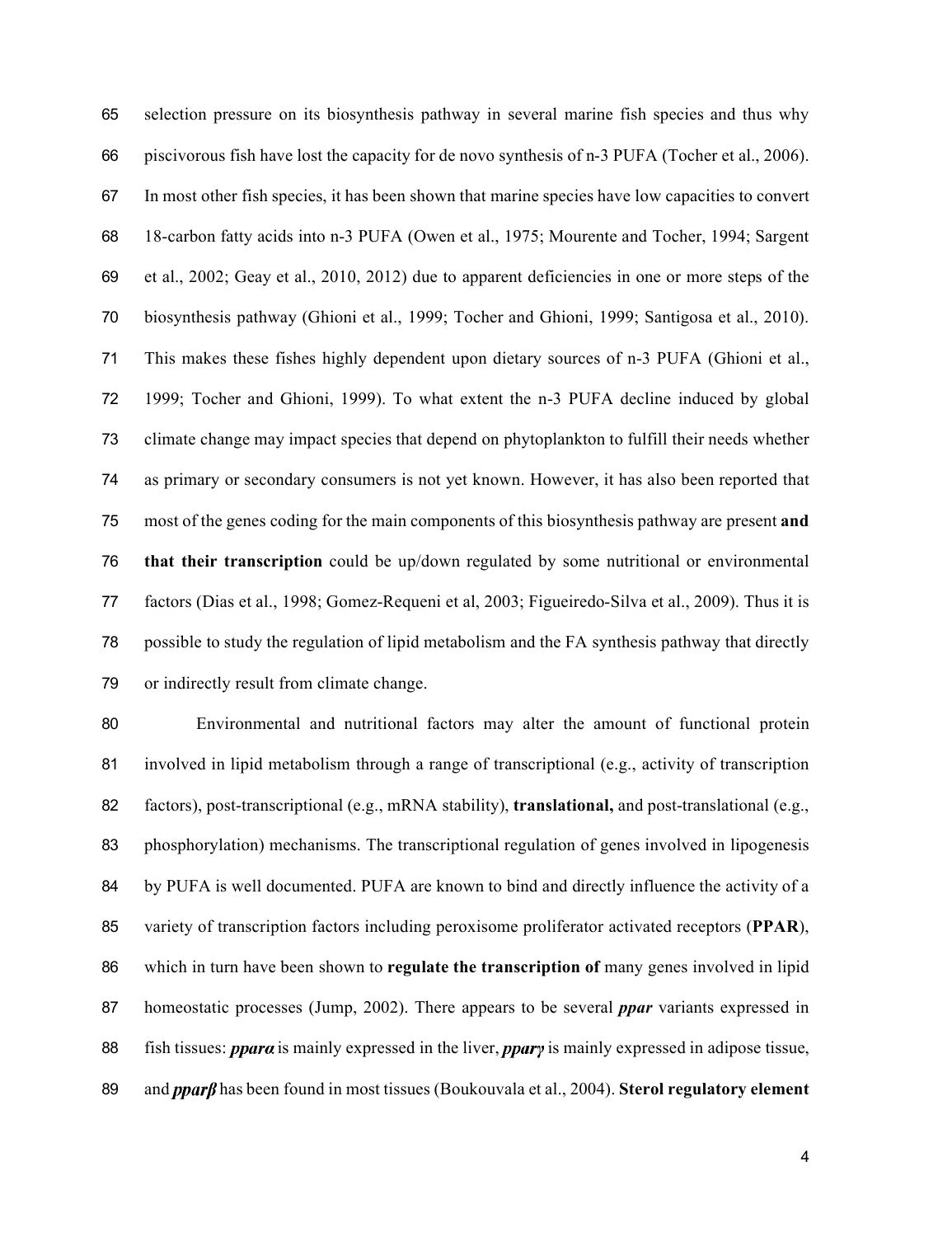**binding protein-1** (*srebp-1***) is another key transcription factor known to be involved in fatty acid synthesis assembly (Horton et al., 2002). It is well documented that expression of the** *ppar* **and** *srebp-1* **genes are regulated at the transcriptional level by dietary FA in mammals** (Lindi et al., 2003; Juliano et al., 2004; MacLaren et al., 2006). Similar results have been reported in fish (Leaver et al., 2005, 2007; Jordal et al., 2007; Dong et al., 2015), including the European sea bass (Geay et al. 2010, 2012).

 In mammals, *ppar* and *srebp-1* are the main transcription factors regulating the **mRNA** expression of elongase and desaturase (Nakamura and Nara, 2002, 2003)**, which are key enzymes involved in PUFA biosynthesis. The first step of the bioconversion pathway requires the delta 6-desaturase gene (***fads2***; Sprecher, 2000).** Another important enzyme system is the fatty acid synthetase complex (FAS), which catalyzes the key lipogenesis pathway in fishes (Sargent et al., 2002). The main products are saturated 16:0 (palmitic acid) and 18:0 (stearic acid) FA. In the carnivorous fishes blackspot seabream (*Pagellus bogaraveo*; Figueiredo-Silva et al., 2009), European sea bass (*Dicentrarchus labrax*; Dias et al., 1998), and gilthead sea bream (*Sparus aurata*; Gomez-Requeni et al., 2003), dietary fat intake has been shown to inhibit FAS activity.

 Biological membranes rich in PUFA are highly sensitive to oxidation due to their high level of unsaturation (Pamplona et al., 2000; Hulbert, 2005); this oxidation can lead to the production of reactive oxygen species (ROS). ROS are generated as by-products of cellular metabolism, and mitochondria are a primary site for ROS production (Barja, 2007). Higher temperatures may promote ROS production, especially in organisms rich in membrane PUFA, and this could lead to various cellular and tissular dysfunctions (Kawatsu, 1969; Watanabe et al., 1970; Murai and Andrews, 1974; Sakai et al., 1998). The relative rates of peroxidation of different acyl chains have been used to convert the fatty acid composition of a particular membrane into the peroxidation index (PI; see Hulbert et al., 2007, for details). The PI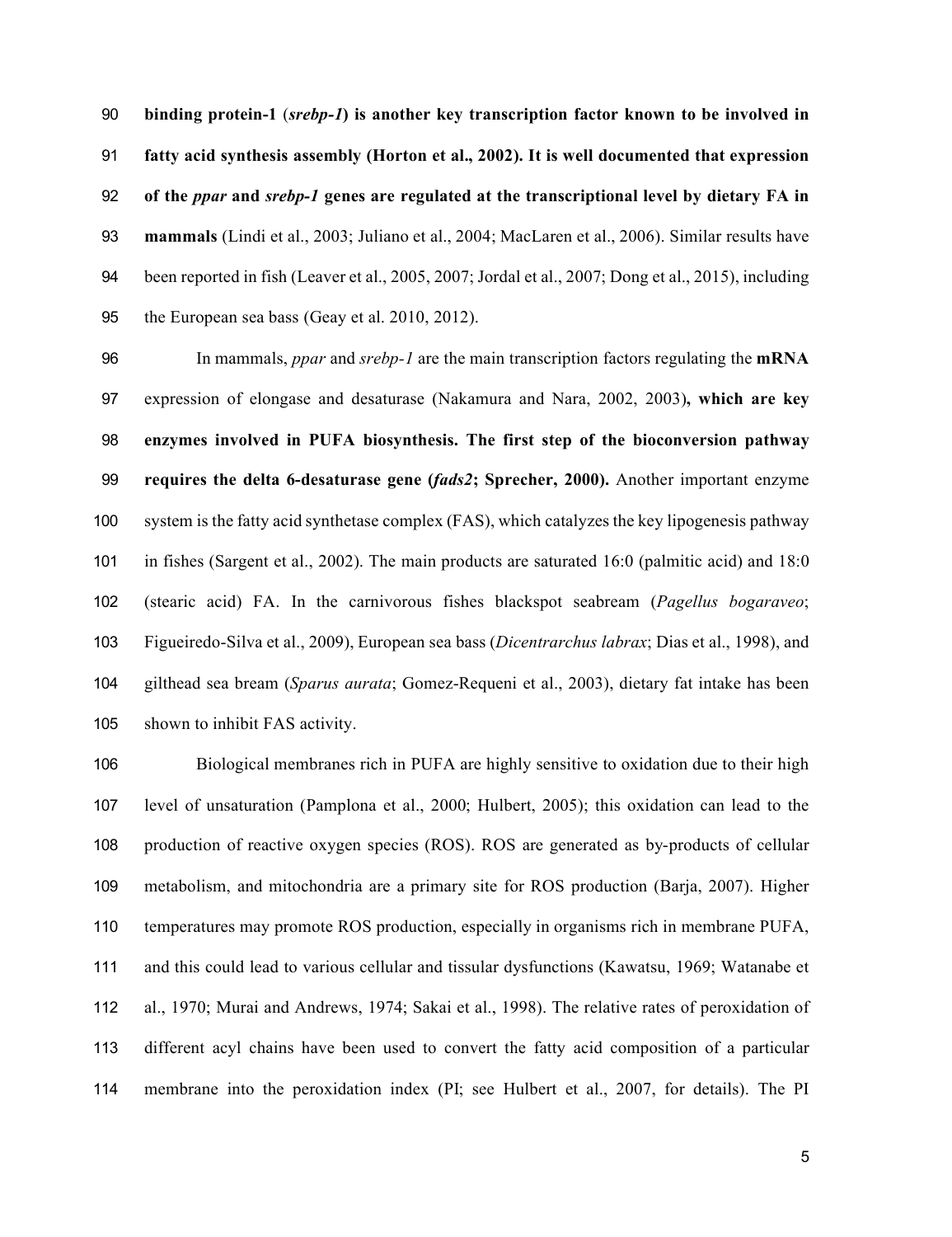represents the theoretical susceptibility of membrane lipid composition to lipid peroxidation, and it appears to be homeostatically regulated with respect to dietary PI. In practice, malondialdehyde (MDA) is one lipid peroxidation product that can be measured (Frankel, 2005). Under most physiological states, ROS production is closely matched by the antioxidant response. Antioxidant enzymes, such as superoxide dismutase (SOD), catalase (CAT), and peroxidases, form an important part of the antioxidant response (Lesser, 2006). In fish species, COX and CS activity have been monitored because they are known to be adjusted to the maximum aerobic metabolism capacity in fish (Childress and Somero, 1979; Thuesen and Childress, 1993, 1994).

 European seabass migrate offshore to spawn, and the developing larvae drift to sheltered coastal or estuarine nurseries where they spend their first few years of life (Holden and Williams, 1974; Kelley, 1988; Vinagre et al., 2009). During that period, juvenile sea bass exhibit rapid growth and are faced with a broad spectrum of environmental constraints and feeding conditions, making it an attractive model organism to examine the regulatory response of the PUFA biosynthesis pathway. The aim of this study was to test the effects of two levels of n-3 PUFA dietary contents on different molecular (**transcript** expression) and biochemical (MDA, enzymatic activity) variables related to FA metabolism and antioxidant response, respectively, in European sea bass juveniles raised at two different temperatures. To obtain realistic responses in terms of a global change scenario, we exposed European sea bass to 134 temperatures of 15<sup>o</sup>C (current average temperature to which the Atlantic sea bass population is 135 exposed) and  $20^{\circ}$ C (to mimic the temperature rise that is expected over the next 80 years; Gattuso et al. 2015). We hypothesized that a diet poor in n-3 PUFA would activate lipid biosynthesis while a diet richer in n-3 PUFA would lead to oxidative stress and would worsen under higher temperature conditions.

## **Materials and methods**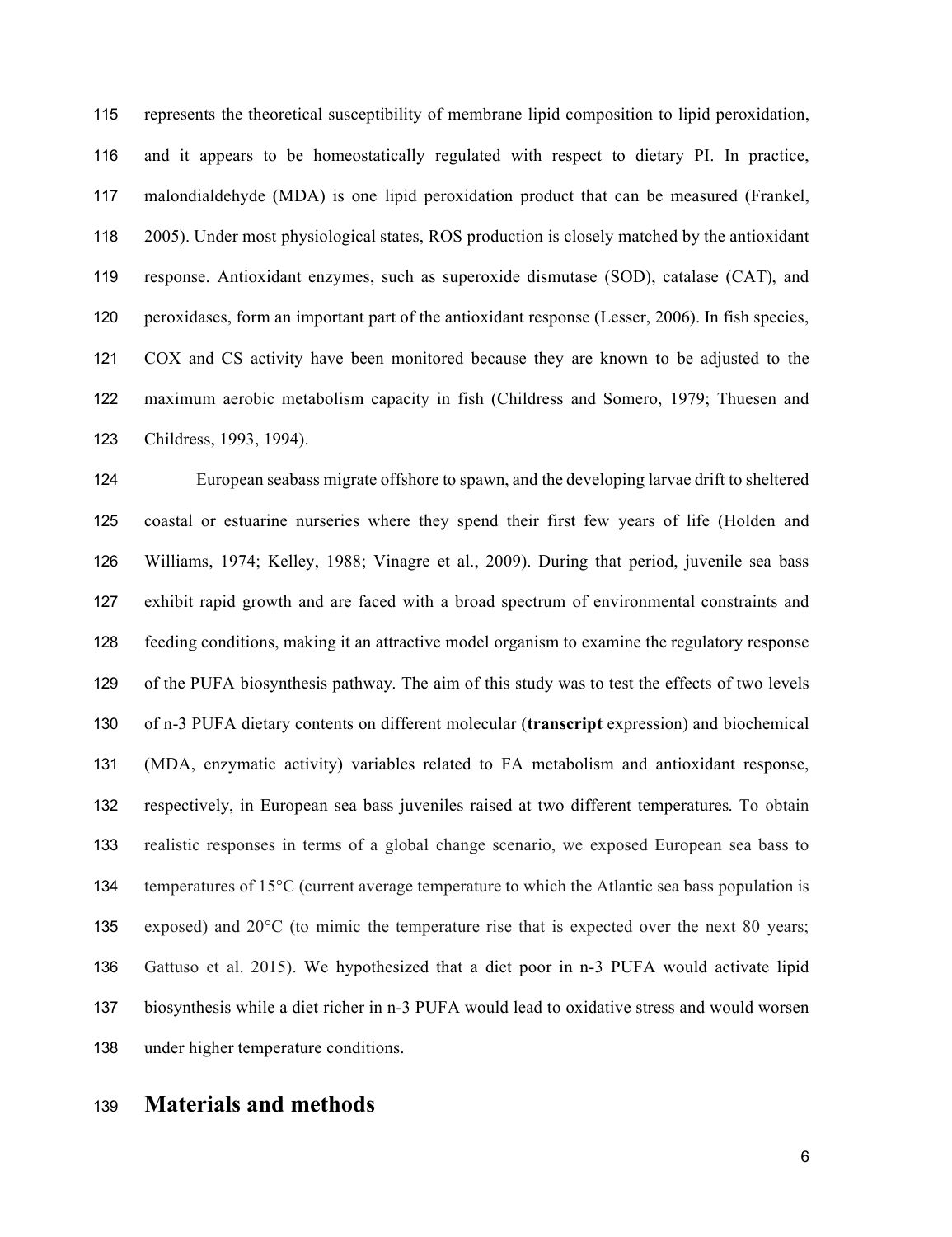The protocols for fish maintenance, diet composition, and nutritional conditioning are detailed in Gourtay et al. (2018). They are summarized here to facilitate understanding of the experimental protocol. Adult European sea bass were captured in winter 2013 by fishermen in the Gulf of Morbihan (Plomeur, France) and brought to the Aquastream hatchery (Lorient, France). After three years in captivity, a batch of four females and 10 males were bred in the facility. At day 2 post hatching (dph-2), sea bass larvae were transferred to the Ifremer rearing facility in Brest (France), where experiments were conducted. Larvae were divided among three conical tanks (230 L, 10 µm filtered seawater, UV, salinity 35, initial density 10,000 larvae 149 tank-<sup>1</sup>). Water temperature in the tanks was progressively increased from 14°C to 20°C over six days. Larvae were fed with *Artemia* from mouth opening (dph-8) to dph-39 and with microparticulate feed (Marinstart, Le Gouessant, Lamballe, France) until dph-74. After dph-74, 152 juveniles were fed with larger pellets for ornamental fish  $EPA + DHA = 1.5\%$ ; Le Gouessant, Lamballe, France) until the beginning of the experiment at d-93.

 The two diets tested were identical except for the FA source. The low n-3 PUFA diet (LD) contained only colza oil as a source of FA (essentially oleic acid [18:1n-9], linoleic acid 156 [18:2n-6], and linolenic acid [18:3n-3]; EPA+DHA =  $0.73\%$  DM), while the reference diet (RD) contained 50% colza oil and 50% fish oil, the latter being richer in EPA and DHA (20:5n- 3, 22:6n-3; EPA+DHA = 1.65% DM). Diets were isoenergetic and contained the same percentages of proteins and lipids (Table 1).

160 At d-93, juveniles  $(0.75 \pm 0.02 \text{ g}; 3.57 \pm 0.02 \text{ cm}; \text{mean} \pm \text{SD})$  were divided among 12 indoor 500 L tanks supplied with filtered and aerated natural seawater, six of which were 162 maintained at 15<sup>o</sup>C and the other six at  $20^{\circ}$ C. Each tank contained 300 fish, representing a mean 163 biomass of 263.93  $\pm$  0.28 g. During the following 150 days, fish were fed one of the two experimental diets. Feeding took place for 7 h during daytime (08:00 to 15:00) using an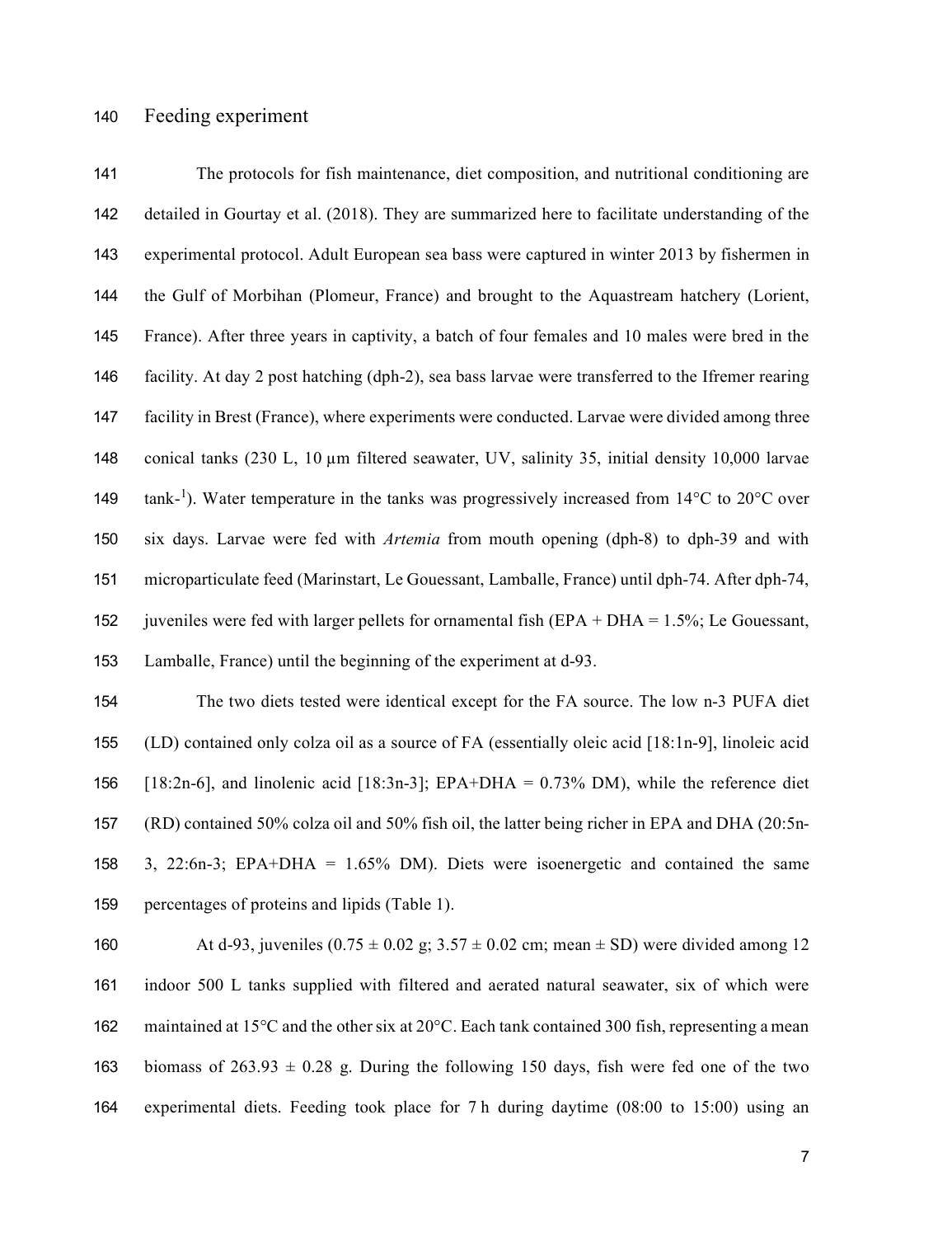165 automatic distributor (treadmill, 2 cm  $h^{-1}$ ); daily visual control was done to ensure that the food distributed had been consumed and that fish were fed *ad libitum*. Each diet × temperature combination was replicated in three tanks.

Tissue sampling

 To **account for** the impact of temperature alone on fish growth, sampling dates were calculated in degree-days **(dd)** relative to the first day of the experiment **(D0) at dph-93 and 0 dd.** At 720 **dd** after the beginning of the experiment (**dph-**129, **D36,** and d**ph-**141, **D48,** at 20°C and 15°C, respectively) and at 1660 dd (d**ph-**176, **D83,** and d**ph-**204**, D111,** at 20°C and 15°C, 173 respectively), 32 fish were randomly sampled from each tank (three tanks per treatment,  $N =$ 174 96 per treatment), anaesthetized (lethal concentration of MS-222, 200 mg  $L^{-1}$ ), and their livers excised. Because livers were small, the livers of eight juveniles were pooled for a total of four 176 pools per tank and 12 per experimental condition. Pools were stored at  $-80^{\circ}$ C. Two pools per 177 tank were used for molecular biology analysis ( $N = 6$  per experimental treatment for a total of 24), one pool was used for enzyme activity, and the fourth was used for malondialdehyde 179 (MDA) analysis ( $N = 3$  per experimental condition).

#### Peroxidation index, enzyme activity, and malondialdehyde assay

 The peroxidation index (PI) was calculated for total dietary lipids and the polar fraction of muscle lipids (see Gourtay et al. [2018] for details of fatty acid content) following the equation provided by Hulbert et al. (2007):

184 PI =  $(0.025 \times \%$  monoenoics) +  $(1 \times \%$  dienoics) +  $(2 \times \%$  trienoics) +  $(4 \times \%$  tetraenoics) +  $(6 \times \%$ 

185  $\times\%$  pentaenoics) + (8  $\times\%$  hexaenoics).

 Liver samples were reduced to powder using a mixer mill (MM 400, Retsch, 30 Hz, 30 s) with liquid nitrogen. To extract total proteins, 100 mg of liver powder was diluted in 1 mL lysis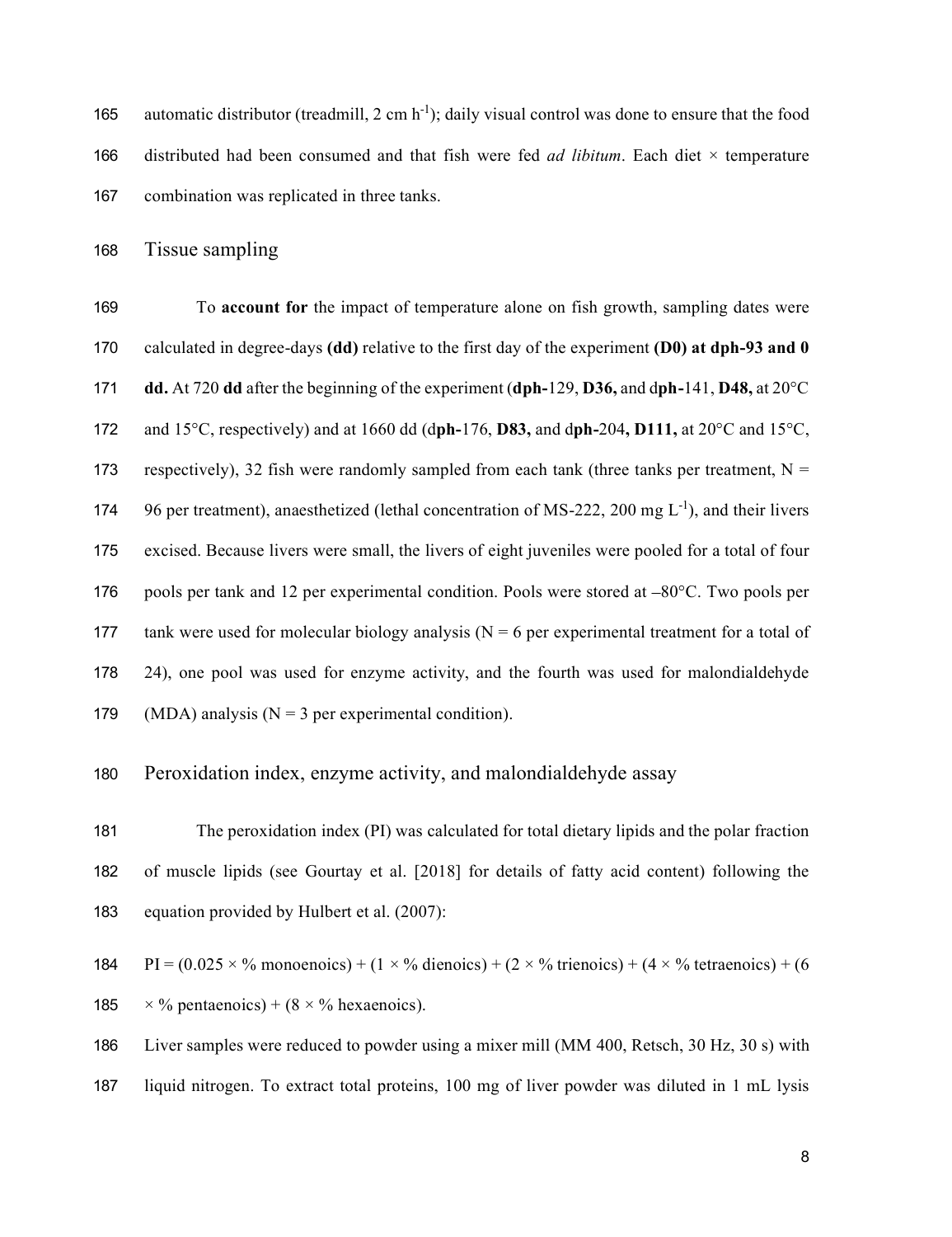buffer (150 mM NaCl, 10 mM Tris-HCl, 1 mM EDTA, 1 mM EGTA, 1% Triton X100, 0.5% Igepal, 1% phosphatase inhibitor cocktail II, 2% NaPPi, and 1 tablet EDTA-free protease inhibitor cocktail, pH adjusted to 7). Samples were then homogenized on ice using a pro polytron® (BioBlock Scientific; Illkirch, Bas-Rhin, France). For protein extraction, samples were left on ice for 40 min and then centrifuged (3-30K Sigma, 6000 g, 1 h, 4°C). The middle phase containing the protein extract was recovered with a Pasteur pipette and centrifuged (3- 30K Sigma, 10000 g, 45 min, 4°C). The resulting middle phase containing the protein extract 195 was recovered with a Pasteur pipette, separated into aliquots, and stored at  $-80^{\circ}$ C for the enzyme activity assay.

 Total protein concentrations of the liver homogenates were assayed in triplicate according to the Bio-Rad DC Protein Assay (ref: 5000116, Bio-Rad), which is based on the Lowry assay (Lowry et al., 1951).

 Specific CAT activity was measured in triplicate according to Aebi (1984) by observing 201 the decomposition of  $H_2O_2$  into oxygen and water. The reaction mixture consisted of 20 mM 202 phosphate (pH 7) and 10 mM  $H_2O_2$ . We used a Multiskan GO (Thermo Scientific) plate reader with GREINER UV-Star 96 (ref: M3812, Sigma). The kinetics of the colouring solutions were monitored at 22°C by reading absorbance at 240 nm every 10 s for 4 min.

 The specific enzyme activity of superoxide dismutase (SOD, combined Cu, Zn-SOD, and Mn-SOD) was determined in triplicate using a commercial kit (ref: 19160, Sigma), with a NUNC F-bottom 96-well (Thermo Scientific) and Multiskan GO (Thermo Scientific) plate 208 reader. Final absorbances were read at nm after 20 min incubations at  $37^{\circ}$ C.

 The specific enzyme activity of cytochrome c oxidase (COX) was measured in triplicate using a commercial kit (ref: CYTOCOX1, Sigma) combined with an Evolution 21 UV-Visible 211 Spectrometer (Thermo Scientific). The kinetics of colouring solutions were monitored at 25<sup>o</sup>C by reading absorbance at 550 nm every 0.25 s for 1 min.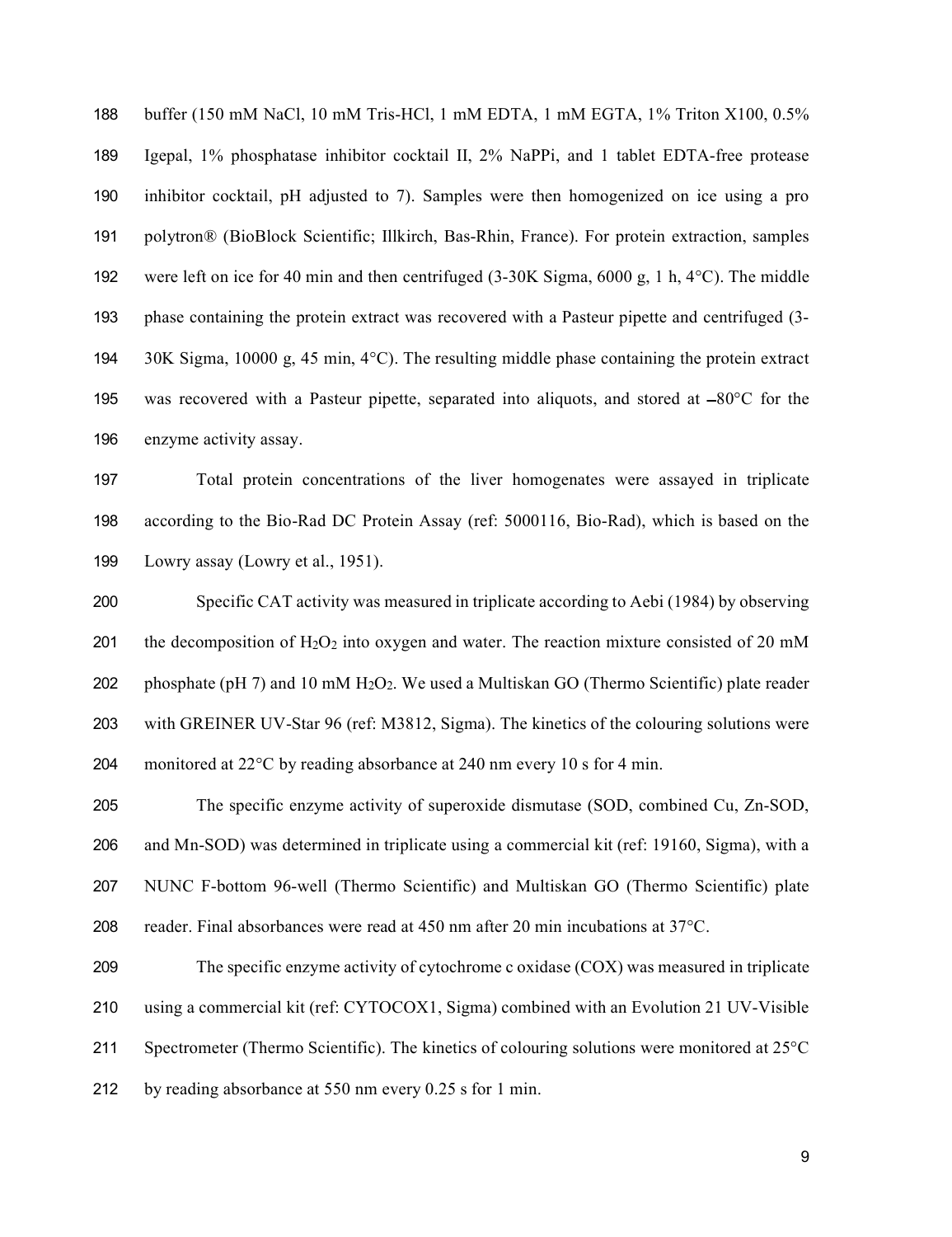The specific enzyme activity of citrate synthase (CS) was measured in triplicate according to Srere (1969) and Bergmeyer et al. (1974). The assay medium contained 100 mM Tris-HCl (pH 8), 10 mM DTNB, and 2 mM acetyl-CoA. Liver homogenates and assay media were protected from light and incubated for 5 min in NUNC F-bottom 96-well plates (Thermo Scientific); 5 mM oxaloacetate solution was added to initiate the reaction. The kinetics of colouring solutions were monitored at 25°C by reading absorbance at 412 nm every 10 s for 4 min.

 The lipid peroxide assay was adapted from the thiobarbituric acid reactive substances (TBARS) protocol (Uchiyama and Mihara, 1978). Liver samples were ground on ice using a POLYTRON PT-MR 2100 with distilled water containing 1% BHT in methanol, with 50 mg 223 of liver for 1 mL of grinding solution. A total of 500 µL of 1% TBA and 1.5 mL of 1% 224 phosphoric acid were added to 500  $\mu$ L of liver homogenate. This mixture was heated for 30 225 min at  $100^{\circ}$ C and cooled for 30 min on ice, at which point 2 mL of butanol were added and the mixture vortexed. Protein precipitates were removed by centrifugation at 800 g. The absorbance of the supernatant was read in NUNC F-bottom 96-well plates (Thermo Scientific) with a Multiskan GO spectrophotometer (Thermo Scientific) at 532 nm. The results were calculated using an MDA standard curve with butanol as the solvent.

#### **mRNA** expression analysis

RNA extraction

 Liver samples were reduced to powder using a mixer mill (MM 400, Retsch, 30 Hz, 234 30 s) with liquid nitrogen. Samples (50–100 mg) were placed in 1 mL of Extractall reagent (Eurobio; Courtaboeuf, Essone, France) and homogenized using a pro polytron® (BioBlock Scientific; Illkirch, Bas-Rhin, France) tissue disruptor for 30 s. Potential contaminating DNA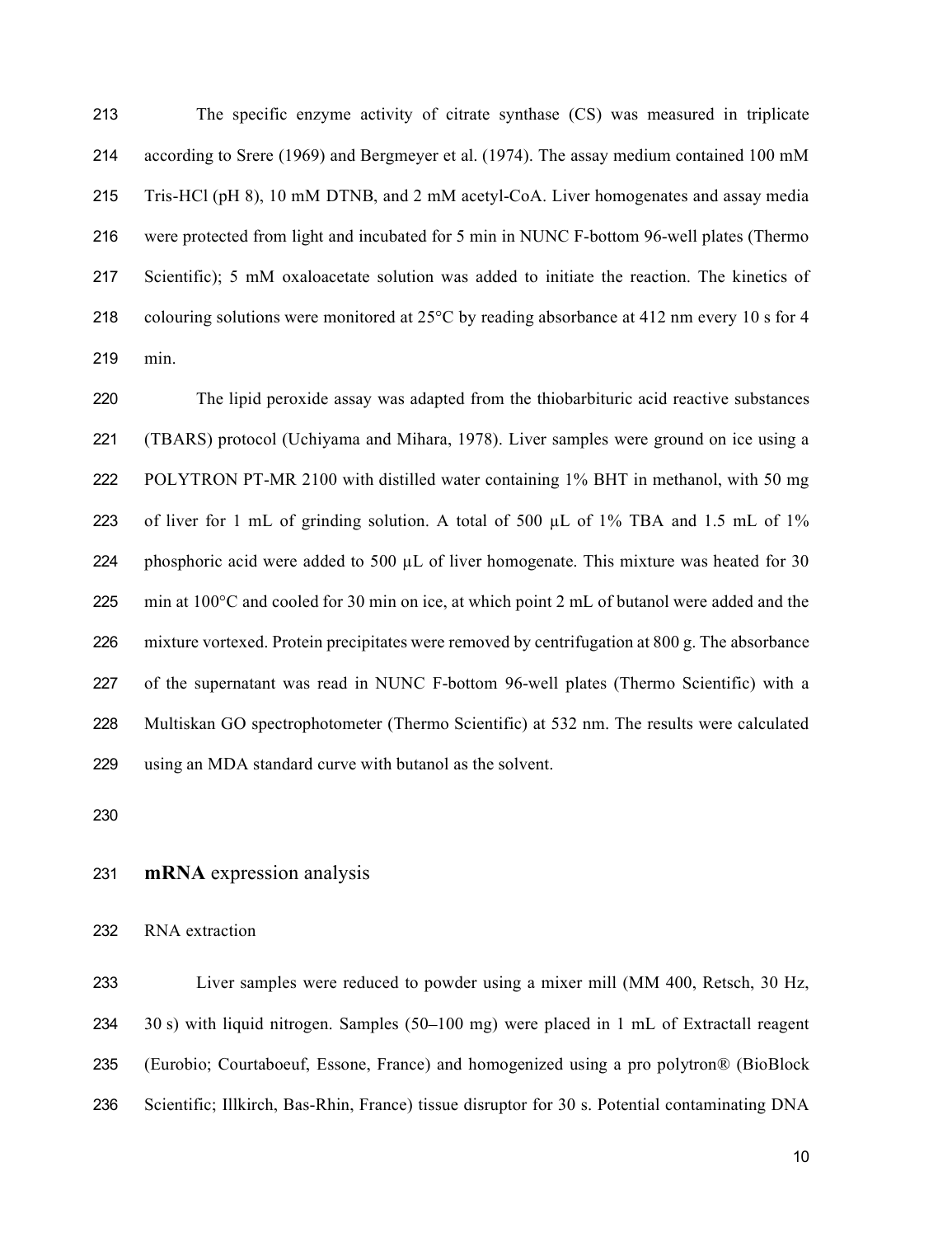237 was removed using an RTS DNase<sup>TM</sup> Kit (MoBio Laboratories Inc., Carlsbad, CA, USA) 238 according to the manufacturer's recommendations. Total RNA was extracted following the 239 manufacturer's instructions. The quantity and purity of RNA were assessed using an ND-1000 NanoDrop® spectrophotometer (Thermo Scientific Inc.; Waltham, MA, USA). RNA integrity was determined by electrophoresis using an Agilent Bioanalyzer 2100 (Agilent Technologies Inc.; Santa Clara, CA, USA). All samples had an RNA integrity number (RIN) higher than seven and could thus be used for real-time quantitative polymerase chain reaction (qPCR) 244 analysis. RNA samples were stored at  $-80^{\circ}$ C until use.

cDNA synthesis

246 After extraction, total RNA was reverse transcribed into cDNA using an iScript<sup>TM</sup> cDNA Synthesis kit (Bio-Rad Laboratories Inc., Hercules, CA, USA) following the 248 manufacturer's instructions. Briefly, 500 ng total RNA was reverse transcribed into cDNA in a 249 volume of 20 µL that was composed of 15 µL of sample; 4 µL  $5 \times i$ Script<sup>TM</sup> Reaction Mix 250 containing oligo (dT), random primers, and RNaseA inhibitor; and 1  $\mu$ L of iScript<sup>TM</sup> reverse transcriptase. Reverse transcription (RT) negative controls were also performed on each sample using the same reaction mix except for the reverse transcriptase (substituted by water).The cDNA synthesis reaction was incubated for 5 min at 25°C followed by 30 min at 42°C and terminated by incubation for 5 min at 85°C to inactivate the enzyme. RT was performed using 255 a T 100 Thermal-cycler (Bio-Rad Laboratories Inc.). cDNA samples were stored at  $-20^{\circ}$ C until use.

#### Quantitative real-time RT-PCR analysis

 The analysis of **mRNA** expression in liver tissue of European sea bass was carried out by qPCR using the primers listed in Table 2. Primers were designed using Primer3plus [\(http://primer3plus.com/\) based on sequences available from the Genbank]((http://primer3plus.com/) based on sequences available from the Genbank ) database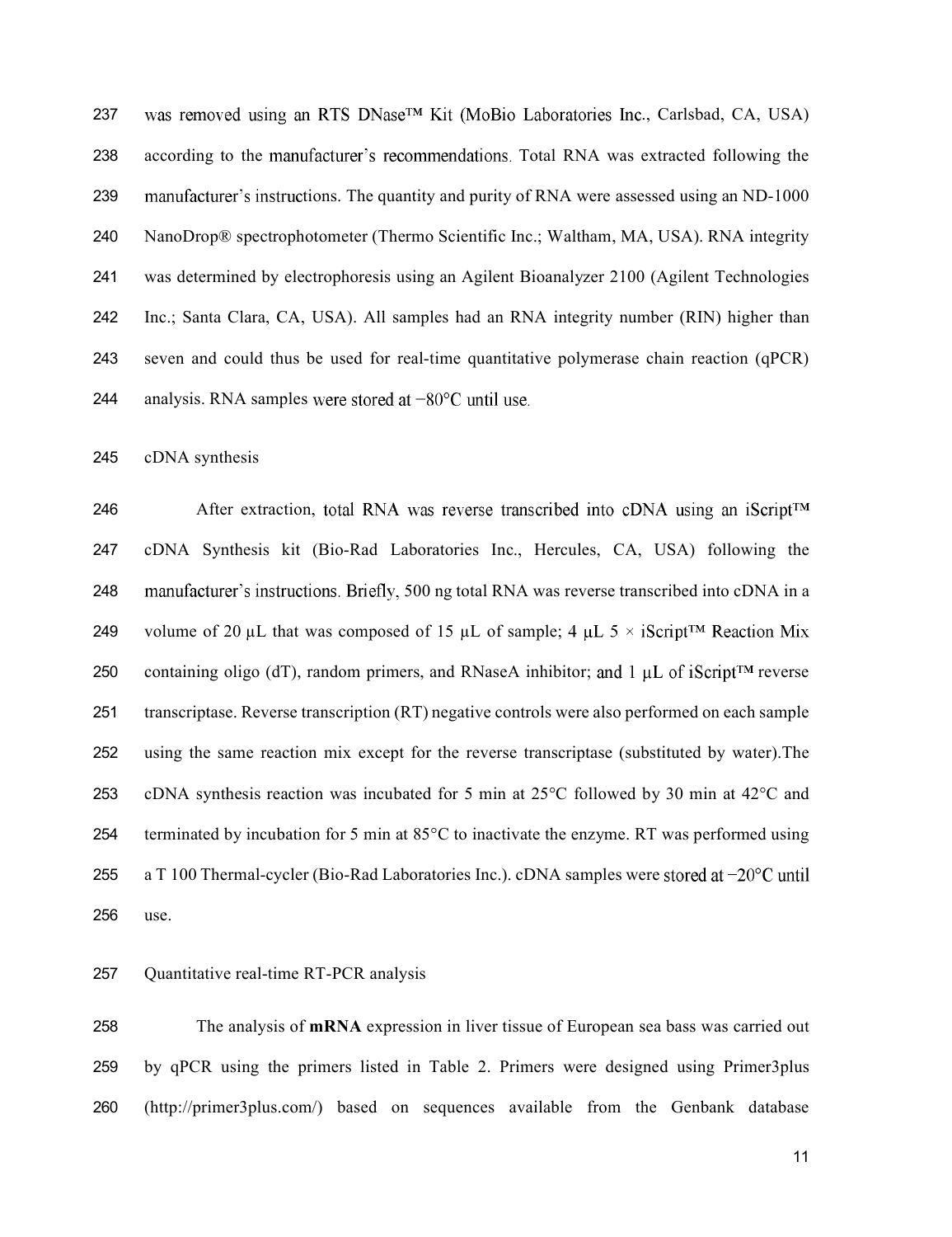[\(https://www.ncbi.nlm.nih.gov/genbank](https://www.ncbi.nlm.nih.gov/genbank/)/). **mRNA** expression was quantified using a C1000 touch thermal cycler (CFX96 system, Bio-Rad Laboratories Inc.). For each primer pair, qPCR efficiencies were estimated by standard curves resulting from serial dilutions (from 1/10 to 1/270) of a pool of cDNA. In the present study, qPCR efficiencies for each primer pair ranged 265 from 95 to 100%, with  $R^2 > 0.99$ . Samples were then analyzed in triplicate. The final well 266 volume was 15  $\mu$ L, containing 5  $\mu$ L cDNA (1/30 dilution) and 10  $\mu$ L of reaction mix (0.5  $\mu$ L 267 of each primer [10  $\mu$ M]), 1.5  $\mu$ L RNase/DNase-free water, 7.5  $\mu$ L iQ<sup>TM</sup> SYBR® Green Supermix (Bio-Rad Laboratories Inc.) containing antibody-mediated hot-started iTaq DNA polymerase, dNTPs, MgCl2, SYBR® Green I dye, fluorescein, stabilizers, and enhancers. In each plate, negative controls (RT negative controls) were systematically included to ensure the 271 absence of residual genomic DNA contamination. Non-template controls (H<sub>2</sub>O) were also analyzed. Each plate contained an inter-run calibrator in triplicate (dilutions of a pool of all samples). The qPCR thermal cycling included an initial activation step at 95°C for 2 min followed by 39 cycles of 5 s at 95°C and 20 s at 60°C. A melting curve was performed at the end of the amplification phase to confirm the amplification of a single product in each reaction. The corresponding Cq (quantification cycle) value was determined automatically for each sample using the Gene Expression Module of the CFX Manager software (Bio-Rad Laboratories Inc.). Cq is the number of cycles required to yield a detectable fluorescence signal. The CFX Manager Software was used to normalize the relative quantity of messenger with the  $\Delta\Delta$ Ct method. The **expression level of** elongation factor 1 (*ef1a*) and ribosomal (28S) **mRNA**  were tested to correct for loading differences or other sampling variations present in each sample. The *ef1a* **mRNA** was used **for normalization** in the liver tissue of juvenile fish since 283 it did not show any significant variation of expression among experimental conditions ( $P >$ 0.05).

Statistical and data analysis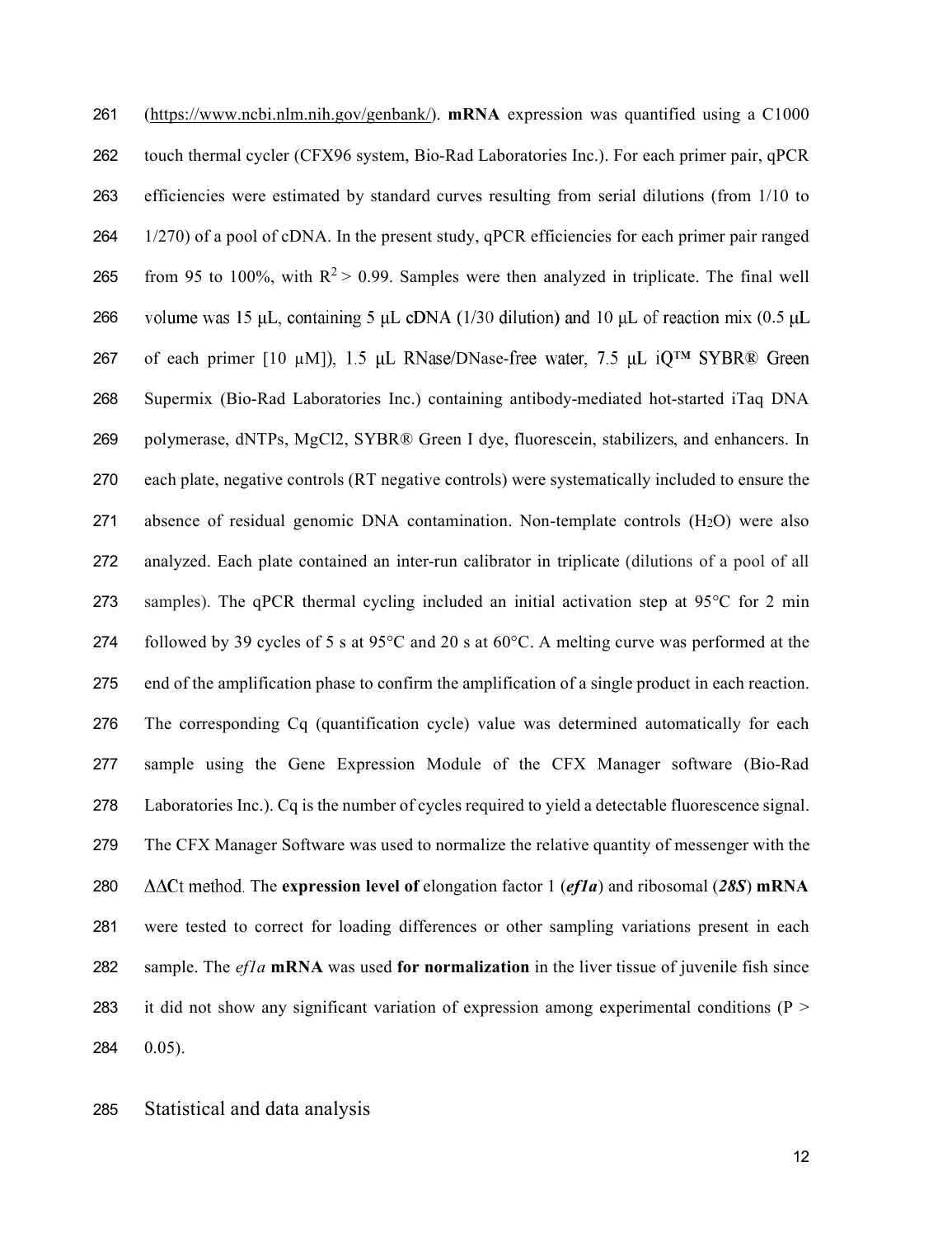| 286 | Relative mRNA expressions and enzyme activity data were log10 transformed to obtain                  |
|-----|------------------------------------------------------------------------------------------------------|
| 287 | normal distributions. The effects of time, temperature, and diet were tested for peroxidation        |
| 288 | index, relative mRNA expression (ppara, ppar $\beta$ , ppary, fas, srebp-1, fads2), enzyme activity  |
| 289 | (CAT, SOD, CS, COX), and MDA content using three-way ANOVAs. Normality and                           |
| 290 | homoscedasticity of data were tested using Shapiro-Wilk and Levene tests, respectively. When         |
| 291 | appropriate, Tukey mean comparison tests were done because homoscedasticity was respected.           |
| 292 | Differences were considered significant at $\alpha$ = 0.05. Statistical analyses were conducted in R |
| 293 | (ver. 3.3.3; R Development Core Team).                                                               |

**Results**

#### Liver mass and protein content

 Results showing the effect of diet, temperature, and time on liver mass and hepatic protein content are shown in Table 3A. After 720 dd of feeding, liver mass was significantly higher (+48%) in juveniles reared at 20°C than at 15°C, and diet had no significant effect (Table 299 3A). At 1660 dd, the increase in liver mass was higher for juveniles reared at  $20^{\circ}$ C (+67%) than for those reared at 15°C (+59%**), while liver mass was still higher (+58%) in juveniles reared at 20°C than at 15°C.** Again, no diet effect was detected. Liver protein concentration decreased 302 significantly over time  $(0.12 \pm 0.01 \text{ mg}$  protein mg liver<sup>-1</sup> at 720 dd vs.  $0.10 \pm 0.00 \text{ mg}$  protein 303 mg liver<sup>-1</sup> at 1660 dd), and no significant effect of diet or of temperature was observed.

Peroxidation index and MDA

305 The PI of the RD diet was  $34\%$  higher than that of the LD diet (15.86  $\pm$  1.78 vs. 10.52  $306 \pm 0.50$ ). Accordingly, the PI in the polar lipids of juveniles fed RD was significantly higher 307 (+18%) compared to fish fed LD (45.36  $\pm$  6.96 vs. 38.50  $\pm$  5.45; Table 3A). The temperature  $\times$ diet interaction was significant although no difference was detected with the post-hoc test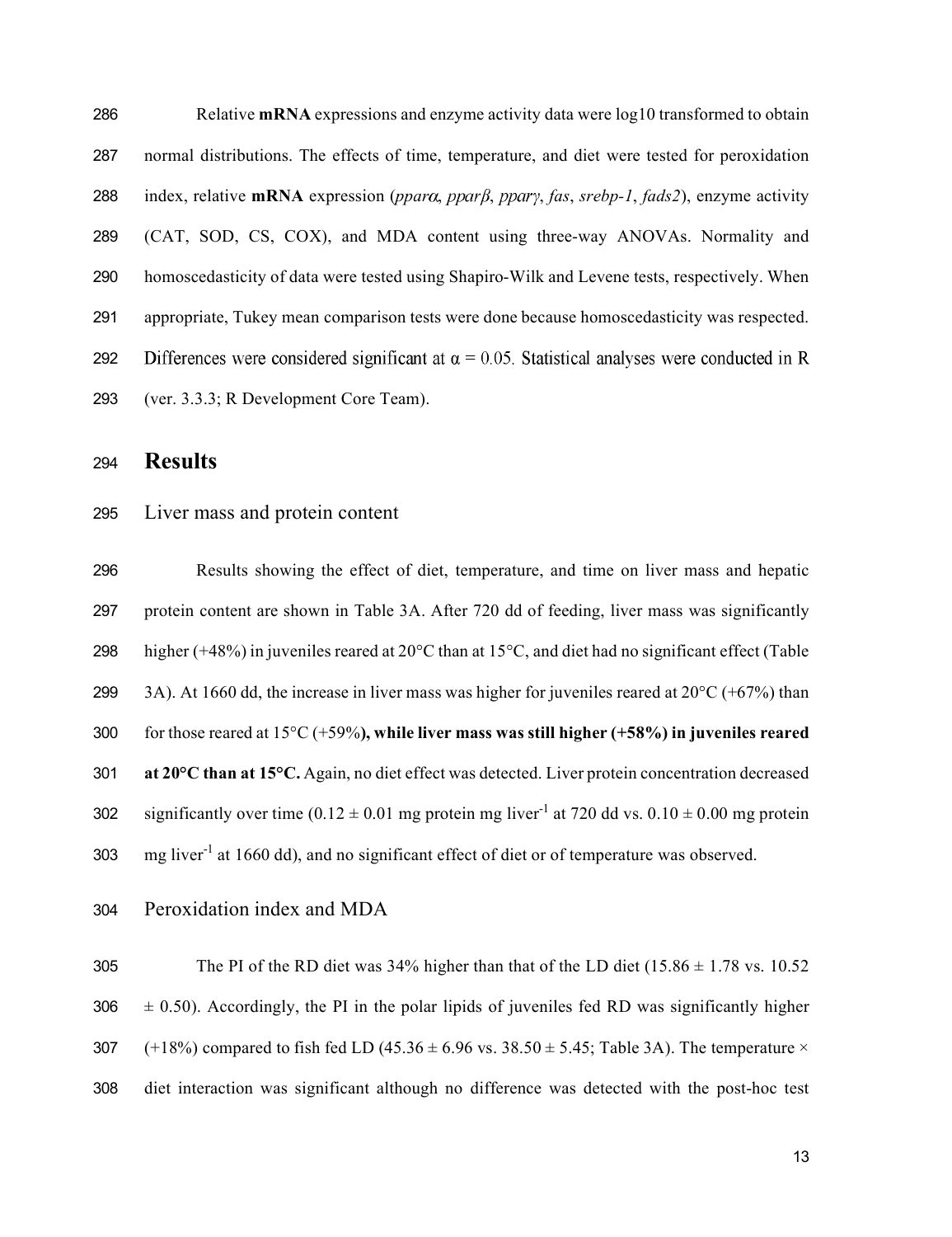309 (Table 3A). Surprisingly, MDA content was not affected by diet or temperature; however, MDA

310 content increased with time  $(2.06 \pm 0.48 \text{ vs. } 2.77 \pm 0.45 \text{ nmol mg protein}^{-1}$ ; Table 3A).

#### 311 Oxidative metabolism and antioxidant response

312 Results showing the effect of diet, temperature, and time on oxidative stress indicators 313 are also shown in Table 3A. CS activity remained stable regardless of the experimental 314 treatment, while COX activity varied depending on diet  $\times$  temperature and degree-days  $\times$ 315 temperature interactions. There was no temperature effect on COX activity at 720 dd, but fish 316 raised at  $20^{\circ}$ C exhibited a higher COX activity at 1660 dd than fish reared at 15 $^{\circ}$ C. COX activity 317 was significantly lower in fish fed RD at 720 dd, although this diet effect was no longer present 318 at 1660 dd. The COX/CS ratio was higher (+15%) in juveniles fed LD than in those fed RD 319  $(6.01 \pm 1.21 \text{ vs. } 5.09 \pm 1.80)$ . In addition, the COX/CS ratio remained stable over time for fish 320 raised at 15°C but increased in fish raised at 20°C. CAT activity increased slightly but 321 significantly over time at both 15<sup>o</sup>C and 20<sup>o</sup>C (70  $\pm$  7.93 vs. 105  $\pm$  27.01). At 20<sup>o</sup>C, however, 322 juveniles fed the RD diet displayed CAT activity that was more than twice the activity measured 323 in LD-fed fish. At 1660 dd, the diet effect was no longer present. SOD activity was significantly 324 lower  $(-8%)$  in juveniles fed RD compared to those fed LD  $(3.94 \pm 0.36 \text{ U m})$  protein<sup>-1</sup> vs. 4.25 325  $\pm$  0.43 U mg protein<sup>-1</sup>). SOD activity significantly decreased (-8%) with time (4.25  $\pm$  0.31 U 326 mg protein<sup>-1</sup> at 1660 dd vs.  $3.95 \pm 0.47$  U mg protein<sup>-1</sup> at 720 dd). There was also a significant 327 increase in SOD activity (+10%) at the higher temperature (3.91  $\pm$  0.43 U mg protein<sup>-1</sup> at 15 °C 328 vs.  $4.29 \pm 0.33$  U mg protein<sup>-1</sup> at 20<sup>o</sup>C).

#### 329 Relative **mRNA** expressions

330 The relative **mRNA** expression of *fads2* increased with time. At 720 dd, the relative 331 **level** of *fads2* **mRNA** was highest at 20°C in juveniles fed LD and lowest at 15°C in juveniles 332 fed RD (Table 3, Fig. 1A). After 1660 dd of feeding, there was no significant increase of the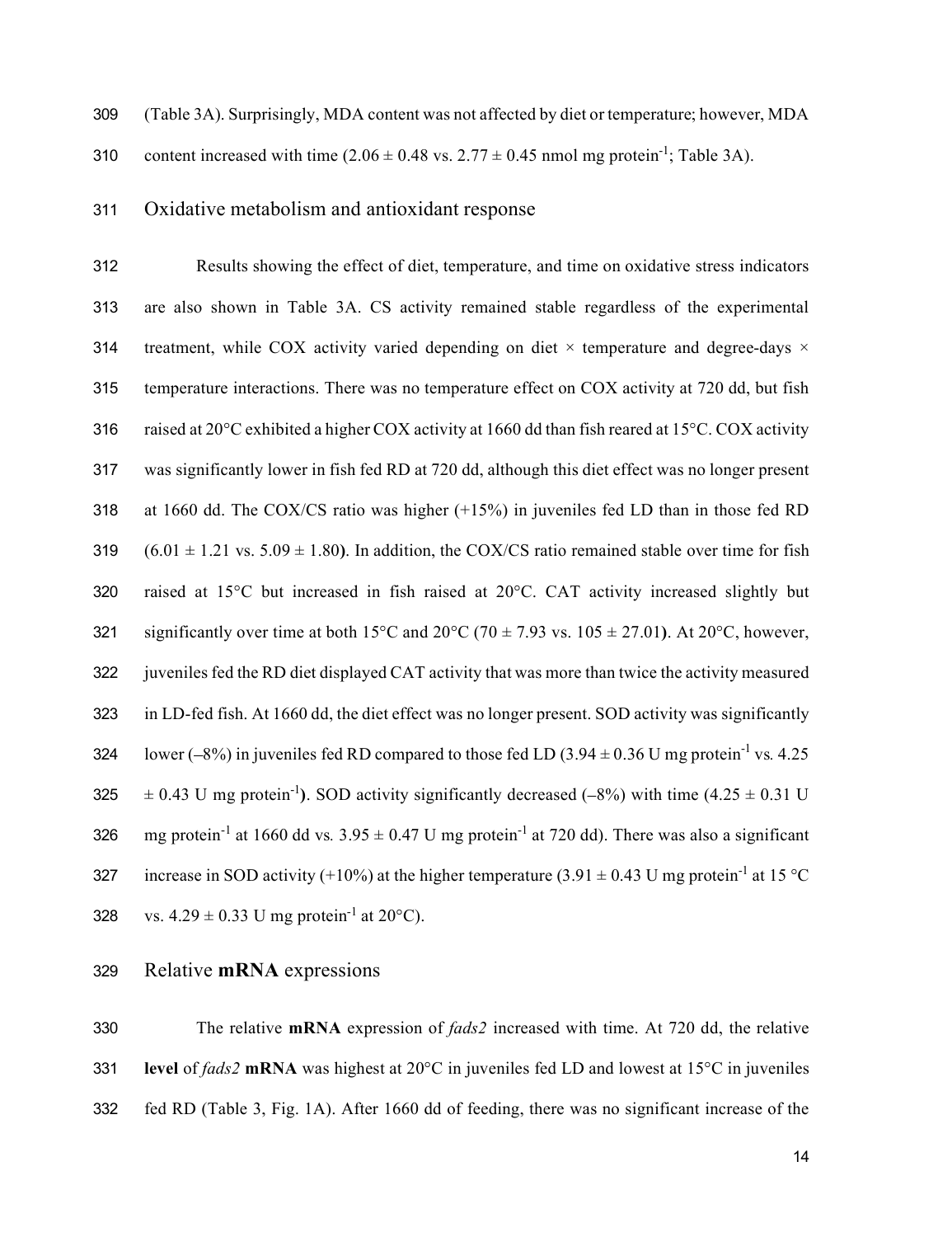*fads2* **mRNA level** in juveniles fed LD at 15°C or RD at 20°C; however, the **level** was higher in juveniles fed RD at 15°C and LD at 20°C (Table 3B, Fig. 1A). The expressions of other **mRNA** showed no differences according to diet: expressions of *fas*, *ppary*, and *srebp-1* **mRNA** 336 were significantly lower (158%, 29%, and 24%, respectively) for fish raised at 15 $\degree$ C than at 20°C (Table 3B, Fig. 1B). These expressions were respectively 630%, 91%, and 118% lower 338 at 720 dd than at 1660 dd (Table 3B, Fig. 1B). The highest relative **mRNA** expression for *ppara*  was observed at 1600 dd for fish raised at 20°C (Table 3B, Fig. 1B); no treatment effect was 340 observed for the expression of  $ppar\beta$  mRNA (Table 3B).

## **Discussion**

 In a previous study, Gourtay et al. (2018) showed that the depletion of n-3 PUFA and a lower temperature (15°C) contributed to a decreased growth rate in sea bass: the depleted n-3 PUFA diet resulted in lower contents of essential fatty acids (EFA, ARA, DHA, EPA) in muscle even though a higher retention of those FA was noted in fish fed this diet (Gourtay et al., 2018). 346 The aim of the present work was to examine to what extent these diets and temperatures (15<sup>o</sup>C and 20°C) can affect the expression of mRNA coding for enzymes/transcription factors involved in lipid metabolism and biochemical variables related to antioxidant response in liver. We hypothesized that a diet poor in n-3 PUFA would activate lipid biosynthesis while a diet richer in n-3 PUFA would lead to oxidative stress.

 **We are aware that our quantitative analyses of transcripts coding for actors involved in lipid metabolism do not necessarily reflect the activities of the proteins and thus cannot be used to infer metabolic activities. However, the relative levels of transcripts reflect the transcriptional regulation of metabolic constituents, which may reflect the sensitivity of the associated metabolic pathway to environmental or dietary factors.**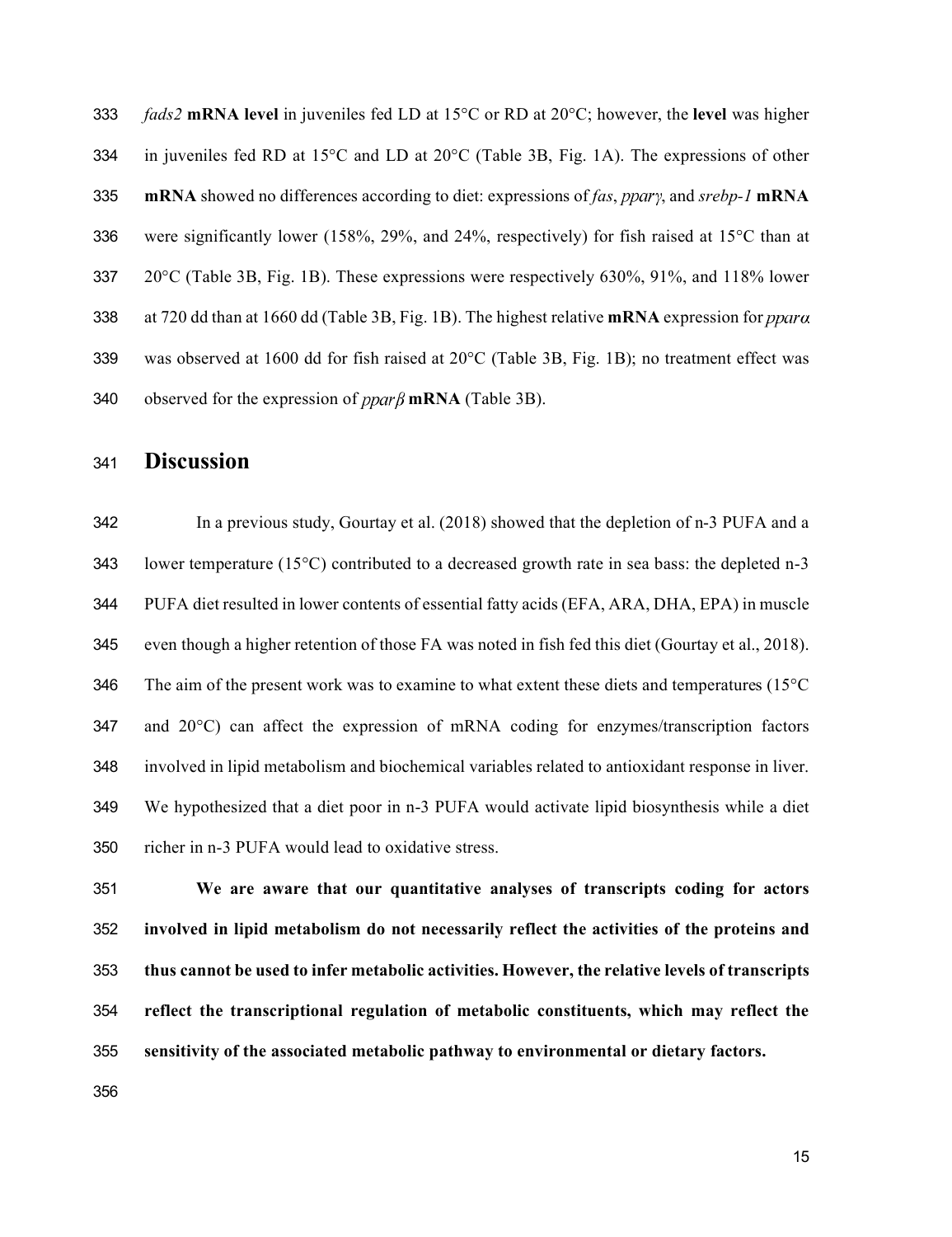#### **mRNA expression, lipid metabolism, and antioxidant enzymes**

 **Our results based on** *fads2* **mRNA level quantification only partly support the hypothesis of an activation of the pathway involved in lipid biosynthesis.** Indeed, the relative expression of *fads2* **mRNA** was affected by diet, but even though the highest **mRNA level** was observed in LD-fed fish at 20°C on the first sampling date, the situation was completely reversed at the end of the study, making the results difficult to interpret. We 363 observed no effect of diet on *fas*, ppara, ppar<sub>l</sub>, ppary, or *srebp-1* mRNA expression. Regulation at translational and post-translational levels certainly cannot be excluded, but data on mRNA expression suggest no diet effects on these indicators at the dietary PUFA levels tested here. This indicates that LD was probably not low enough in PUFA to exert negative effects **at the transcriptional level on these constituents**, even though it did result in a lower growth rate in both length and mass (Gourtay et al., 2018). Comparable conclusions were drawn by Yilmaz et al. (2016) for juvenile sea bass and by Tocher et al. (2006) for cod. Our results contrast with those obtained for sea bass by Vagner et al. (2007a, b, 2009), who showed that the *fads2* **mRNA level** was higher in larvae fed a low PUFA diet (0.5% or 0.7% EPA+DHA, % DM) compared to those fed a high PUFA diet (1.7% or 3.7% EPA+ DHA, % DM). González-Rovira et al. (2009) also showed a significantly higher *fads2* mRNA level in the liver of sea bass fed linseed and rapeseed oils compared to those fed fish oil, while it remained stable in individuals fed a diet based on olive oil. Because all these sea bass studies were based on different dietary formulations and different developmental stages, it is difficult to determine why our results would differ from theirs. As mentioned above, previous studies reporting modulation of the 378 elongation and desaturation pathways used diets that were highly deficient in EPA + DHA (Vagner et al. 2007a, b, 2009). We could have used a diet that would have been more deficient. However, LD was already sufficiently low in n-3 PUFA to significantly slow the growth rate, and an effect on *fads2* mRNA level in the liver was expected. Obviously, the level of depletion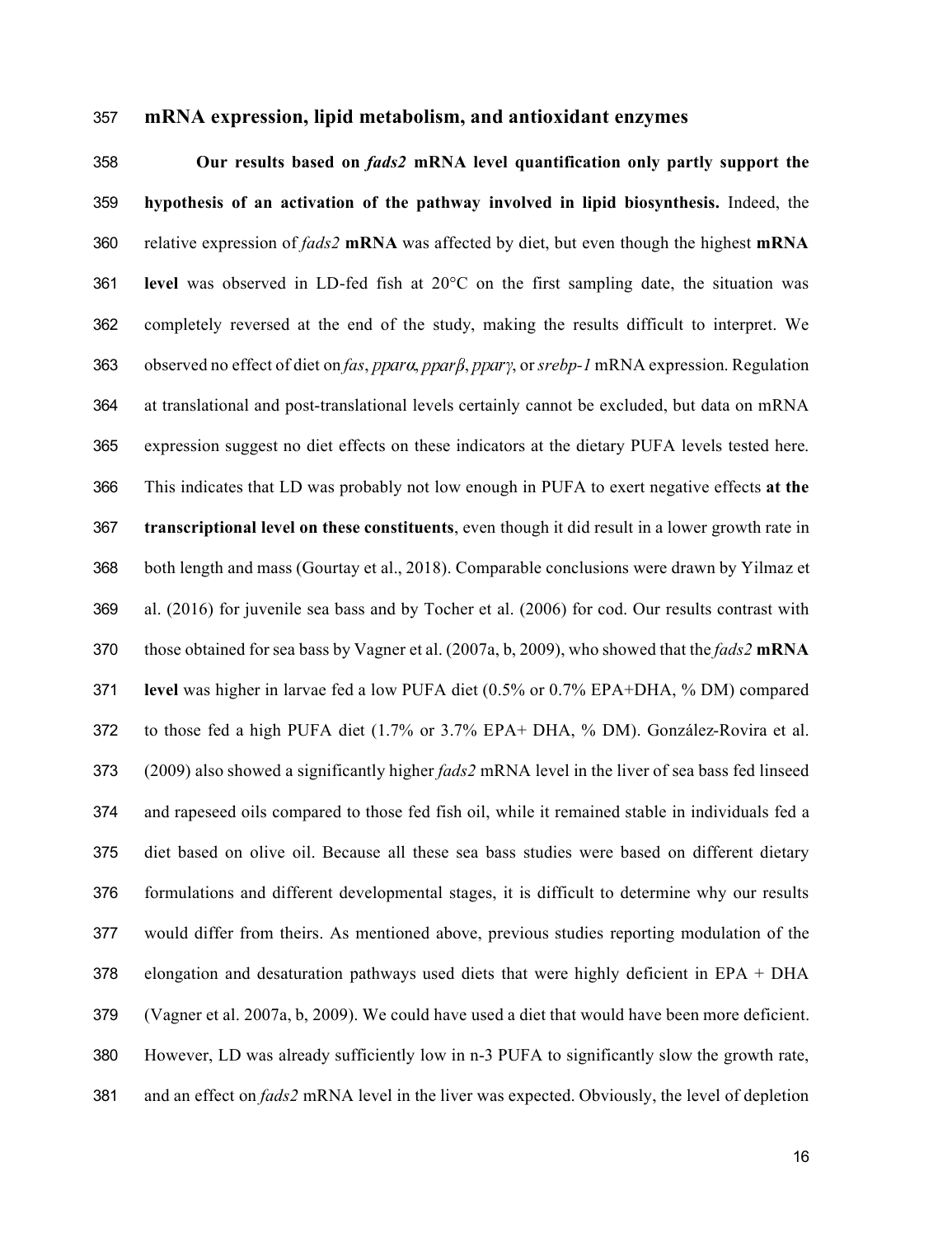we used does not seem to dramatically affect regulation of the lipid metabolism pathway because the requirements are still met in this species (Skalli et al., 2006), even though this was not tested at all the possible steps from mRNA to the number of proteins.

 There is growing evidence that inclusion of high levels of PUFA in fish diet, because of their high degree of unsaturation, can induce oxidative lipid damage (Álvarez et al., 1998; Luo et al., 2012). Thus, we were expecting lower response indicators of oxidative stress in fish fed LD. **The CS enzyme catalyzes the first step of the tricarboxylic acid cycle, while COX has a specific role as terminal electron acceptor in the electron transport system. They are both key enzymes involved in** aerobic metabolism and can be used as indicators of aerobic metabolic capacity (Marie et al. 2006). **The tricarboxylic acid cycle in liver also supports biosynthetic processes such as lipid biosynthesis or gluconeogenesis from malate (Owen et al., 2002; Windisch et al., 2011). Accordingly, the COX to CS ratio can be used to reflect preferred metabolic pathways and relative metabolic adjustments in response to warming in a tissue. Furthermore, changes in COX activity may be related to alterations in mitochondrial membrane structure (Wodtke, 1981; O'Brien and Mueller, 2010) and those in CS activity to changes in mitochondrial matrix volume (e.g., Hardewig et al., 1999; Guderley and St-Pierre, 2002; Guderley, 2004). In our study, COX activity was the lowest in fish fed RD at 720 dd; low COX activity can suggest decreased oxidative capacities, which may support lower metabolic costs with the RD diet.** The COX/CS ratio was higher in LD-fed fish, suggesting higher aerobic metabolism and possibly indicating a functional adaptation of mitochondria to adjust energy demand and metabolic fuel availability (i.e., lipids **biosynthesis**). PI is a theoretical index that is calculated with *in vitro* oxidation rate values (Holman, 1954; Cosgrove et al., 1987; Hulbert et al., 2007), and it does not account for all the *in vivo* processes that occur to deal with ROS production. CAT activity (degradation of hydrogen peroxide into water and oxygen) was twice as high in RD-fed juveniles compared to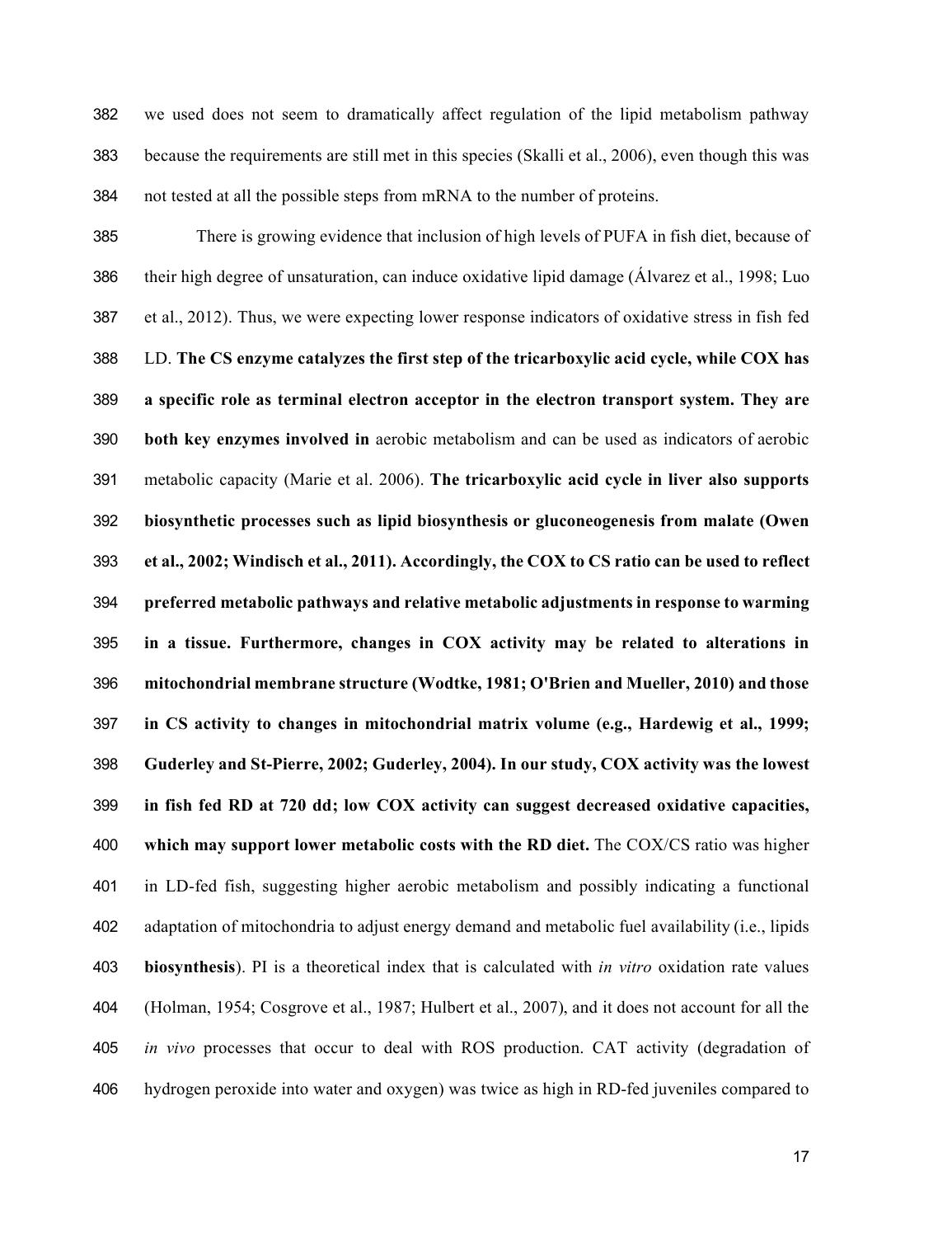407 those fed LD, and they showed the highest PI—which is consistent with our expectations—but 408 only at  $20^{\circ}$ C. On the other hand, MDA content remained stable regardless of diet, but we are aware that the method we used was not the most reliable one, even though it is commonly used in fish studies (Mourente et al., 2002; Simonato et al., 2015; Sobjak et al., 2017). However, the activity of SOD (catalyzing the dismutation of superoxide radicals into oxygen or hydrogen peroxide) was higher in juveniles fed LD than in those fed RD, suggesting the presence of more substrate to be catalyzed.

**Temperature and diet effects**

 Higher temperatures in combination with poor n-3 PUFA could affect the lipid 416 metabolism pathway. The relative mRNA expressions of *fas*, *ppary*, and *srebp-1* increased over time and with acclimation temperature, but the temperature effect was independent of the diet effect, indicating that **a positive transcriptional regulation of** lipid metabolism may occur at high temperatures. The *fads2* **mRNA** expression tended to increase over time, but not significantly due to the high inter-individual variability within experimental treatments at 1660 dd. Such a variability in relative **mRNA** expression has been observed in this species (Geay et al., 2010), and more investigation is required to determine the reasons. Gourtay et al. (2018) 423 showed that higher growth was observed in juveniles fed the same experimental diets at  $20^{\circ}$ C 424 compared to 15°C, accompanied with higher polar DHA and ARA contents and neutral DHA content (only at 1660 dd for this parameter). **Again, it must be remembered that the quantity of transcripts measured by qPCR does not necessarily reflect the amount of proteins, especially since temperature may affect the transcription translation relationship. Nevertheless, our results** support the hypothesis that acclimation temperature enhanced the expression of mRNA associated with regulation of the lipid metabolism.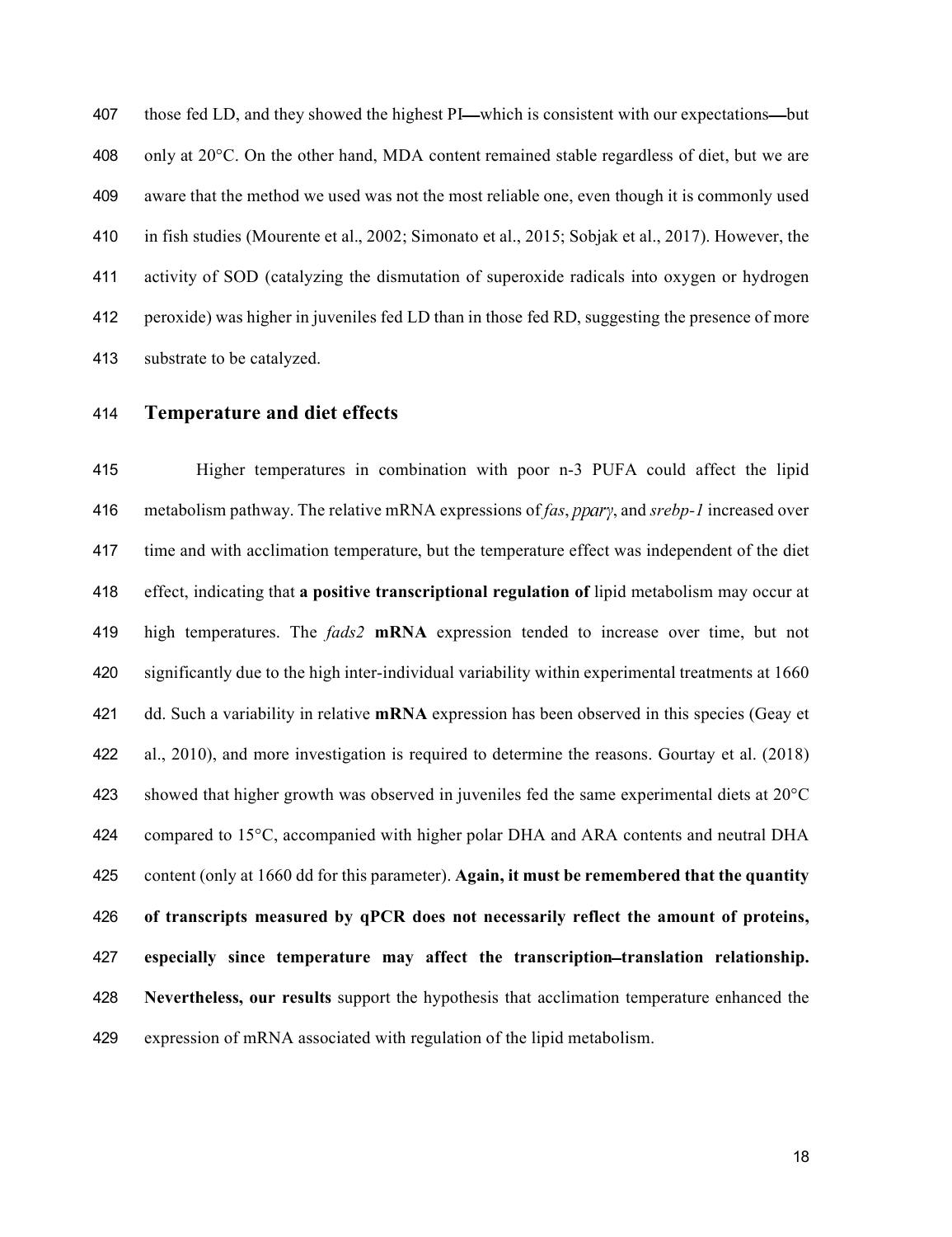In several organisms including fish, it has been shown that COX and CS activities reflect maximum aerobic metabolic capacity (Childress and Somero, 1979; Thuesen and Childress, 1993, 1994). Elevated temperature stimulates metabolic processes in ectotherms, increasing ATP demand and, therefore, electron transfers along the mitochondrial respiratory chain, possibly explaining the higher COX activity and COX/CS ratio recorded at 20°C. **These results corroborate those of Seebacher et al. (2005) in** *Pagothenia borchgrevinki***, which responds to warming by increasing muscle COX activity. The authors suggest that high COX activity comes along with increased oxidative capacities, and these may support elevated metabolic costs at warmer temperatures.** Such circumstances are also likely to enhance ROS production as a side product**, which can imply higher likelihood of oxidative stress, but only if the rates of ROS production exceed the system's capacity to eliminate those ROS that**  result in oxidative stress. Increased environmental temperature has been associated with oxidative stress in fish (Parihar and Dubey, 1995; Heise et al., 2006a, b; Lushchak and Bagnyukova, 2006; Bagnyukova et al., 2007). Vinagre et al. (2012) studied the impact of temperature on oxidative stress in sea bass juveniles and found that lipid peroxidation and catalase activity were very sensitive to environmental temperature. Accordingly, SOD activity 446 was higher at  $20^{\circ}$ C than at 15 $^{\circ}$ C, and the highest CAT activity was observed at 720 dd in fish 447 fed LD at  $20^{\circ}$ C.

 Liver mass increased with time and temperature, but proteins remained relatively stable. This means that total enzymatic activity (per mg of tissue) was related to liver mass only. At  $20^{\circ}$ C, total enzymatic activity should be higher and thus enable fish to cope with oxidative stress. The absence of change with temperature in the MDA content, which is one of the products of lipid peroxidation (Frankel, 2005), again did not match the original hypothesis. **Some of the variables that we measured showed differences during the experiment without interaction with either diet or temperature. Thus, liver protein concentration and**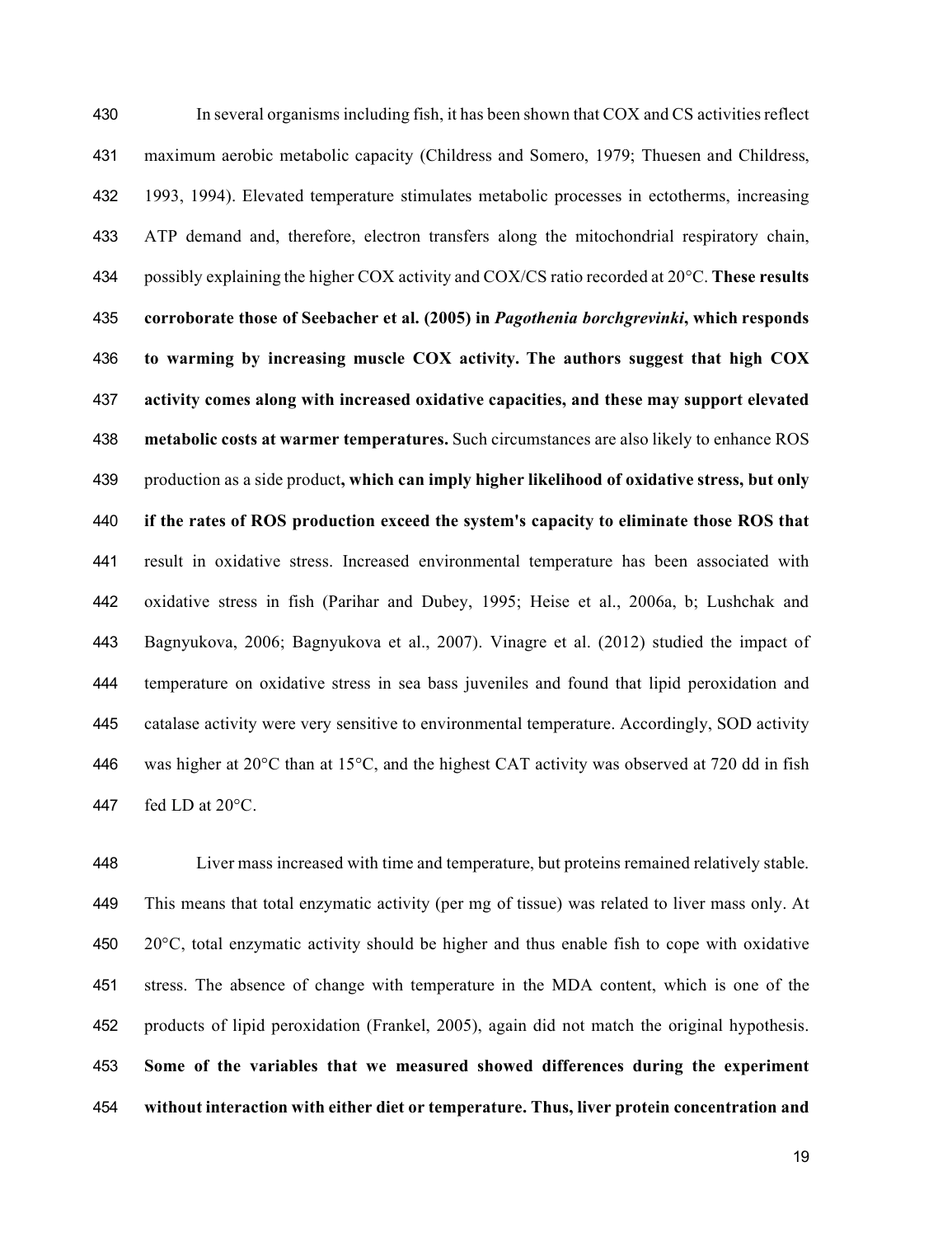**liver SOD activity decreased over time in juveniles, while the MDA content and relative mRNA expression of** *fads2* **increased with time. Whether these modifications related to development or with acclimation to physical experimental conditions is hard to say, but obviously they were independent of diet or temperature conditions.**

### **Conclusion**

 Our objective was to use long-term experimental conditions with treatment levels that were realistic in terms of a global change scenario to test the hypothesis that a diet poor in n-3 PUFA would activate lipid biosynthesis while a diet richer in n-3 PUFA would lead to oxidative stress and would worsen under higher temperature conditions. We were unable to confirm this working hypothesis. We conclude that both levels of n-3 PUFA tested in this study were high enough so as not to impair lipid metabolism in sea bass juveniles. The combination of a decrease in dietary n-3 PUFA along with an increase in temperature conditions will modify the oxidative stress response, but at a level that juveniles can cope with.

## **Acknowledgements**

 This work was supported by the Institut Français de Recherche et d'Exploitation de la Mer (Ifremer; doctoral support to C. Gourtay) and the Natural Sciences and Engineering Research Council of Canada (Discovery Grant to C. Audet; financial support to C. Gourtay). The authors are grateful to the Aquastream company and to all members of the Adaptation, Reproduction and Nutrition Lab (Ifremer, Brest), past and present, who contributed to this work.

## **Compliance with ethical standards**

Conflict of interest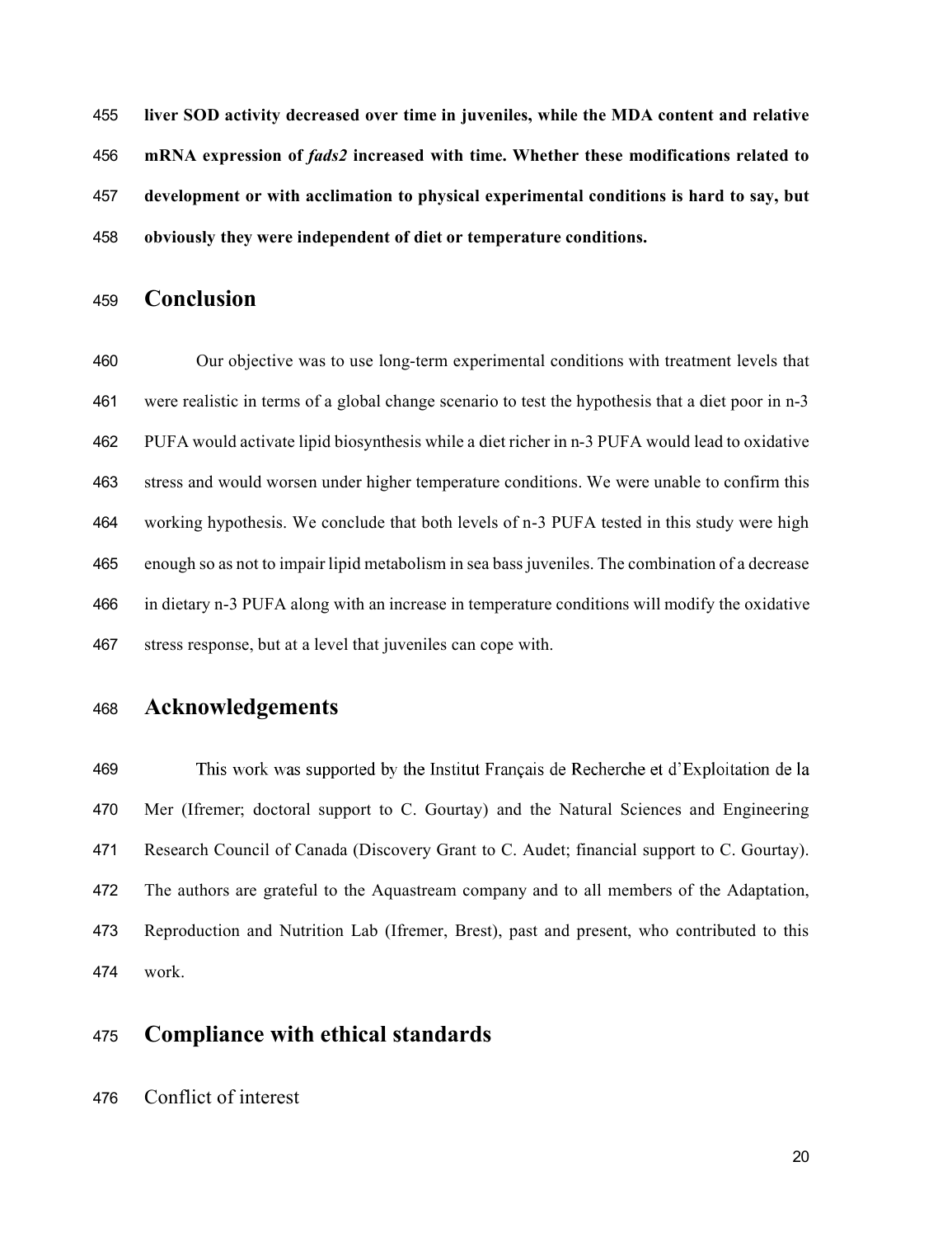The authors declare that they have no conflicts of interest.

# Ethical approval

| 479 | All applicable international, national, and/or institutional guidelines for the care and use |
|-----|----------------------------------------------------------------------------------------------|
| 480 | of animals were followed. Experiments were performed under French national regulations and   |
| 481 | approved by the Comité d'Éthique Finistérien en Expérimentation Animale (CEFEA,              |
| 482 | registration code C2EA–74) (Authorization APAFIS 3056# 20151207173873100).                   |
| 483 |                                                                                              |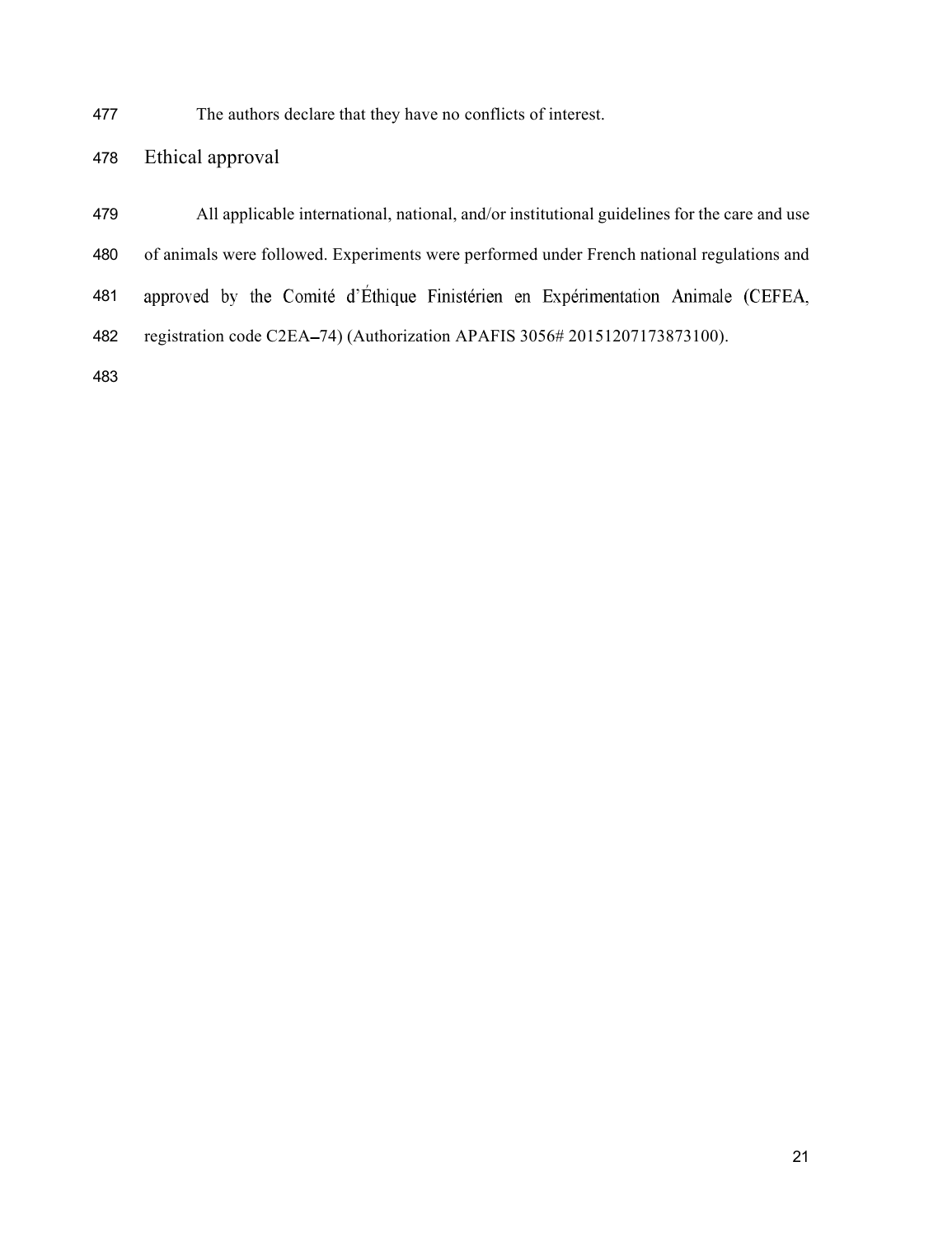# <sup>484</sup> **List of symbols and abbreviations**

| ARA:         | arachidonic acid                            |
|--------------|---------------------------------------------|
| CAT:         | catalase enzyme                             |
| COX:         | cytochrome c oxidase enzyme                 |
| CS:          | citrate synthase enzyme                     |
| $d-$ :       | days post hatch                             |
| dd:          | degree-days                                 |
| DHA:         | docosahexaenoic acid                        |
| DM:          | dry matter                                  |
| $eff1a$ :    | elongation factor 1                         |
| EFA:         | essential fatty acid                        |
| EPA:         | eicosapentaenoic acid                       |
| FA:          | fatty acid                                  |
| fads2:       | delta 6 desaturase gene                     |
| fas:         | fatty acid synthase gene                    |
| LD:          | low n-3 polyunsaturated diet                |
| MDA:         | malondialdehyde                             |
| <b>MUFA:</b> | monounsaturated fatty acid                  |
| $n-3$ :      | omega 3                                     |
| $n-6$ :      | omega 6                                     |
| PI:          | peroxidation index                          |
| ppar:        | peroxisome proliferator activated receptors |
| PUFA:        | polyunsaturated fatty acid                  |
| qPCR:        | quantitative polymerase chain reaction      |
| RD:          | reference diet                              |
| RIN:         | RNA integrity number                        |
| ROS:         | reactive oxygen species                     |
| RT:          | reverse transcription                       |
| SOD:         | superoxide dismutase enzyme                 |
| TBARS:       | thiobarbituric acid reactive substances     |
|              |                                             |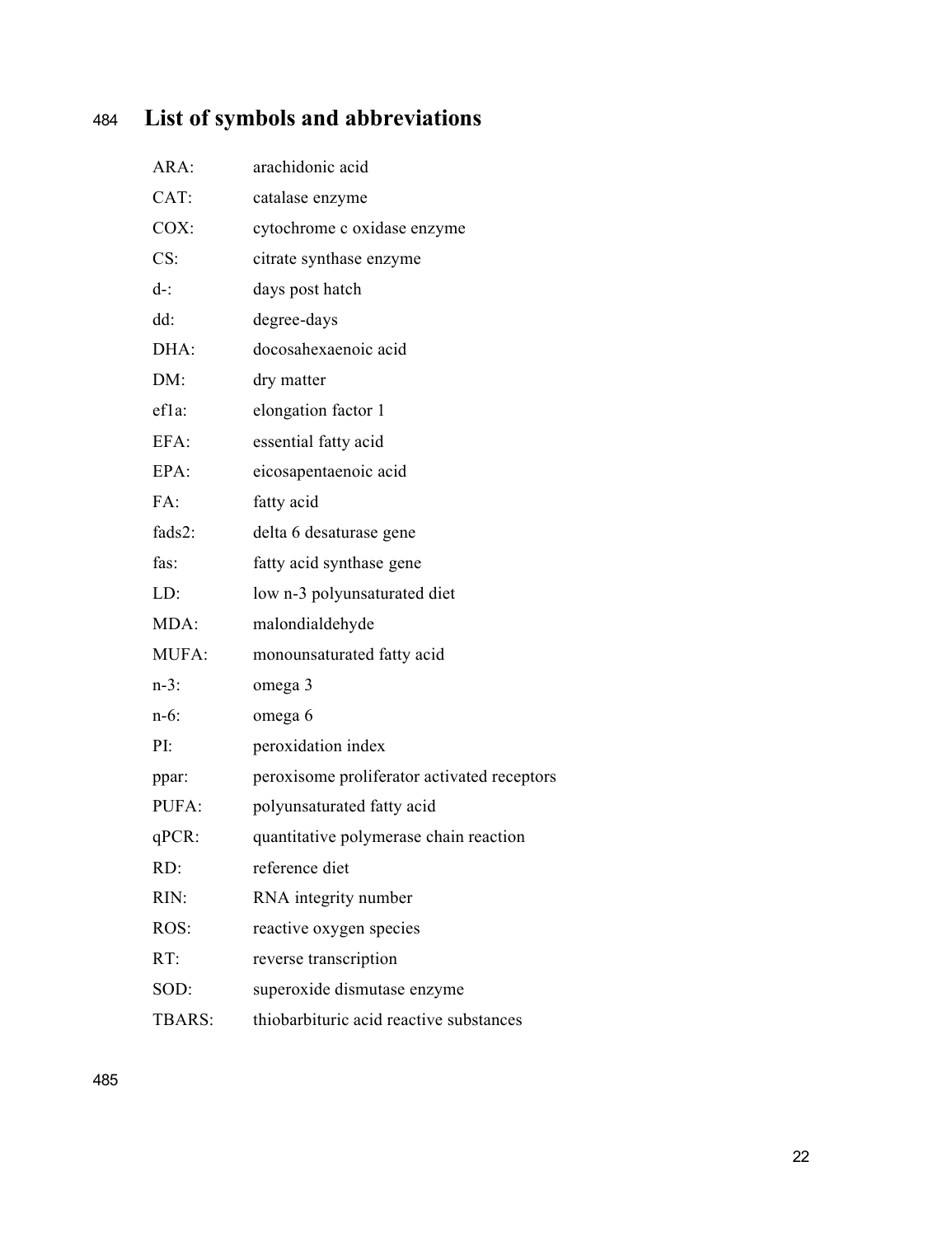## **References**

- Able KW, Wuenschel MJ, Grothues J, Vasslides TM, Rowe P (2013) Do surf zones in New **Environt** Jersey provide "nursery" habitat for southern fishes ? Environ. Biol. Fishes 96, 661-675.
- Ackman RG, Tocher CS (1968) Marine phytoplankter fatty acids. J. Fish. Res. Board Can. 25, 1603-1620.
- Aebi H (1984) Catalase in vitro. Methods Enzymol. 105, 121-126.
- Álvarez MJ, López-Bote CJ, Diez A, Corraze G, Ariel J, Dias J, Kaushik SJ, Bautista JM (1998) Dietary fish oil and digestible protein modify susceptibility to lipid peroxidation in the muscle of rainbow trout (*Oncorhynchus mykiss*) and sea bass (*Dicentrarchus labrax*). Br. J. Nutr. 80, 281-289.
- Arts M, Brett M, Kainz M (2009) Lipids in aquatic ecosystems. New York, USA: Springer.
- Bagnyukova TV, Luzhna L.I., Pogribny I.P., Lushchak V.I. (2007) Oxidative stress and antioxidant defenses in goldfish liver in response to short-term exposure to arsenite. Environ. Mol. Mutagen. 48, 658-665.
- Barja G (2007) Mitochondrial oxygen consumption and reactive oxygen species production are independently modulated: implications for aging studies. Rejuvenation Res. 10, 215- 223.
- Beck MW, Heck KL, Able KW, Childers DL, Egglston DB, Gillanders BM, Halpern BS, Hayes CG, Hoshino K, Minello TJ, Orth RJ, Sheridan PF, Weinstein MP (2001) The role of nearshore ecosystems as fish and shellfish nurseries. BioScience 51, 633-641.
- Bergmeyer HU, Gawehn K, Grassi M (1974) Enzymes as biochemical reagents. In Methods of Enzymatic Analysis. (ed H.U. Bergmeyer), pp 425-522. New York, USA: Academic Press.
- Boukouvala E, Antonpoulou E, Favre-Krey L, Diez A, Bautista JM, Leaver MJ, Tocher DR, Krey G (2004) Molecular characterisation of three peroxisome proliferator-activated receptors from the sea bass (*Dicentrarchus labrax*). Lipids 39, 1085-1092.
- Brander KM (2007) Global fish production and climate change. PNAS 104, 19709-19714.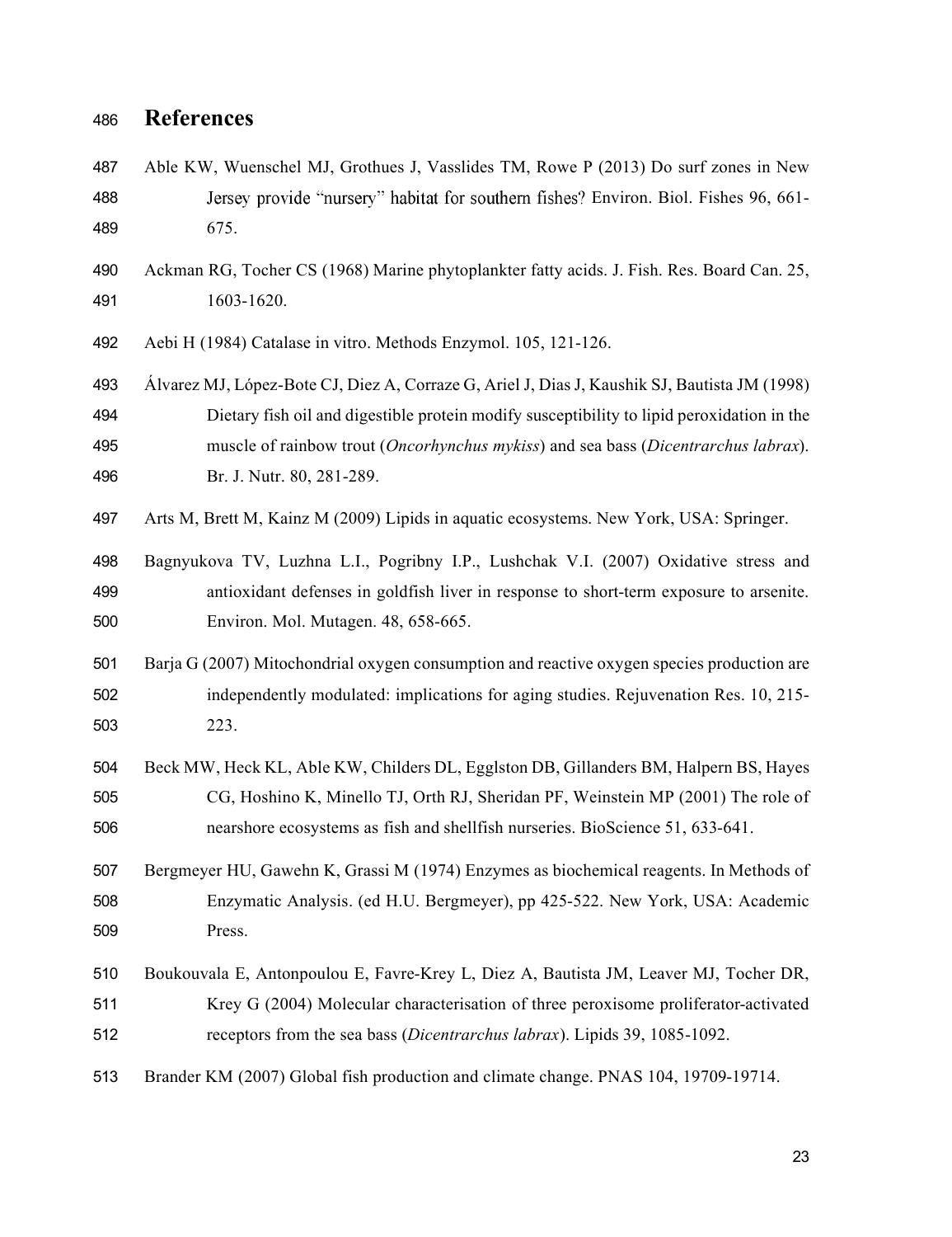- Childress JJ, Somero GN (1979) Depth-related enzymatic activities in muscle, brain and heart of deep-living pelagic marine teleosts. Mar. Biol. 52, 273-283.
- Colombo SM, Wacker A, Parrish CC, Kainz MJ, Arts MT (2016) A fundamental dichotomy in long-chain polyunsaturated fatty acid abundance between and within marine and terrestrial ecosystems. Environ. Rev. 25, 163-174.
- Cosgrove JP, Church DF, Pryor WA (1987) The kinetics of the autoxidation of polyunsaturated fatty acids. Lipids 22, 299-304.
- Cushing D (1995) Population production and regulation in the sea: A fishery perspective. Cambridge, UK: Cambridge University Press.
- Dias J, Alvarez MJ, Diez A, Arzel J, Corraze G, Bautista JM, Kaushik SJ (1998) Regulation of hepatic lipogenesis by dietary protein/energy in juvenile European seabass (*Dicentrarchus labrax*). Aquaculture 161, 169-186.
- **Dong X, Xu H, Mai K, Xu W, Zhang Y, Ai Q (2015) Cloning and characterization of SREBP-1 and PPAR-***a* **in Japanese seabass Lateolabrax japonicus, and their gene expressions in response to different dietary fatty acid profiles. Comp. Biochem. Physiol. Part B 180, 48-56.**
- Figueiredo-Silva AC, Corraze G, Rema P, Sanchez-Gurmaches J, Gutiérrez J, Valente LMP (2009) Blackspot seabream (*Pagellus bogaraveo*) lipogenic and glycolytic pathways appear to be more related to dietary protein level than dietary starch type. Aquaculture 291, 101-110.
- Frankel EN (2005) Lipid oxidation. Bridgewater, UK: Elsevier.
- Gattuso JP, Magnan A, Billé R, Cheung WWL, Howes EL, Joos F, Allemand D, Bopp L, Cooley SR, Eakin CM, Hoegh-Guldberg O, Kelly RP, Pörtner HO, Rogers AD, Baxter JM, Laffoley D, Osborn D, Rankovic A, Rochette J, Sumaila UR, Treyer S, Turley C (2015) Contrasting futures for ocean and society from different anthropogenic CO2 emissions scenarios. Science 349, aac4722.
- Geay F, Culi ESI, Corporeau C, Boudry P, Dreano Y, Corcos L, Bodin N, Vandeputte M, Zambonino-Infante J-L, Mazurais D, Cahu CL (2010) Regulation of FADS2 expression and activity in European sea bass (*Dicentrarchus labrax*, L.) fed a vegetable diet. Comp. Biochem. Physiol. B 156, 237-243.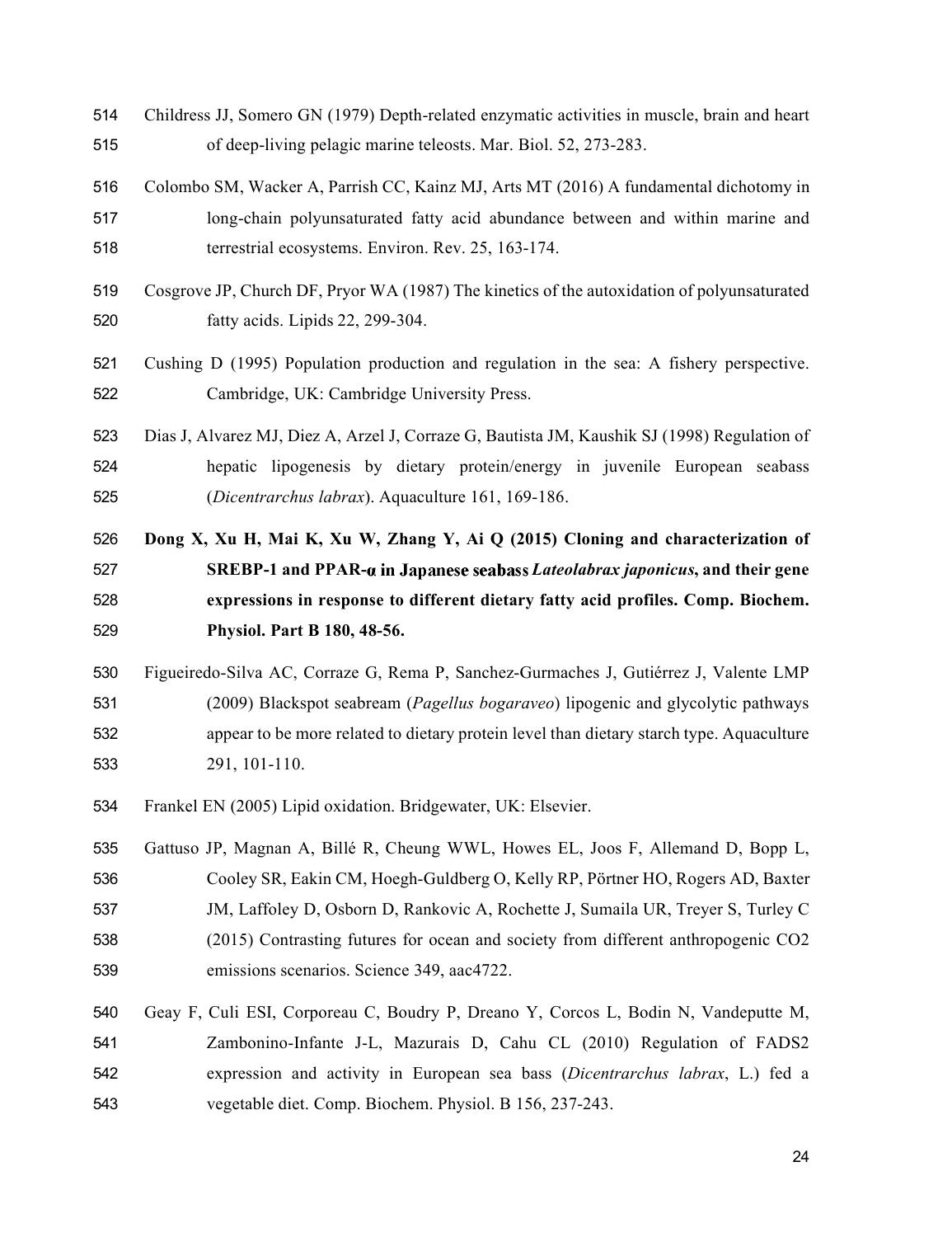- Geay F, Zambonino-Infante J, Reinhardt R, Kuhl H, Santigosa E, Cahu C, Mazurais D (2012) Characteristics of fads2 gene expression and putative promoter in European sea bass (*Dicentrarchus labrax*): Comparison with salmonid species and analysis of CpG methylation. Mar. Genomics 5, 7-13.
- Ghioni C, Tocher DR, Bell MV, Dick JR, Sargent JR (1999) Low C18 to C20 fatty acid elongase activity and limited conversion of stearidonic acid, 18:4n-3, to eicosapentaenoic acid, 20:5n-3, in a cell line from the turbot, *Scophthalmus maximus*. Biochim. Biophys. Acta 1437, 170-181.
- Gomez-Requeni P, Mingarro M, Kirchner S, Calduch-Giner JA, Medale F, Corraze G, Panserat S, Martin SAM, Houlihan DF, Kaushik SJ, Pérez-Sáncheza J (2003) Effects of dietary amino acid profile on growth performance, key metabolic enzymes and somatotropic axis responsiveness of gilthead sea bream (*Sparus aurata*). Aquaculture 220, 749-767.
- González-Rovira A, Mourente G, Zheng X, Tocher DR, Pendón C (2009) Molecular and 557 functional characterization and expression analysis of a  $\Delta 6$  fatty acyl desaturase cDNA of European sea bass (*Dicentrarchus labrax* L.). Aquaculture 298, 90-100.
- Gourtay C, Chabot D, Audet C, Le Delliou H, Quazuguel P, Claireaux G, Zambonino-Infante J-L (2018) Will global warming affect the functional need for essential fatty acids in juvenile sea bass (*Dicentrarchus labrax*)? A first overview of the consequences of lower availability of nutritional fatty acids on growth performance. Mar. Biol. 165, 563 https://doi.org/10.1007/s00227-018-3402-3.
- **Guderley H (2004) Metabolic responses to low temperature in fish muscle. Biol. Rev. 79, 409-427.**
- **Guderley H, St-Pierre J (2002) Going with the flow or life in the fast lane: contrasting mitochondrial responses to thermal change. J. Exp. Biol. 205, 2237-2249.**
- Guschina IA, Harwood JL (2006) Mechanisms of temperature adaptation in poikilotherms. FEBS Letters 580, 5477-5483.
- **Hardewig I, Van Dijk PLM, Moyes CD, Portner HO (1999) Temperature-dependent expression of cytochrome-c oxidase in Antarctic and temperate fish. Am. J. Physiol.-Reg 277, R508-R516.**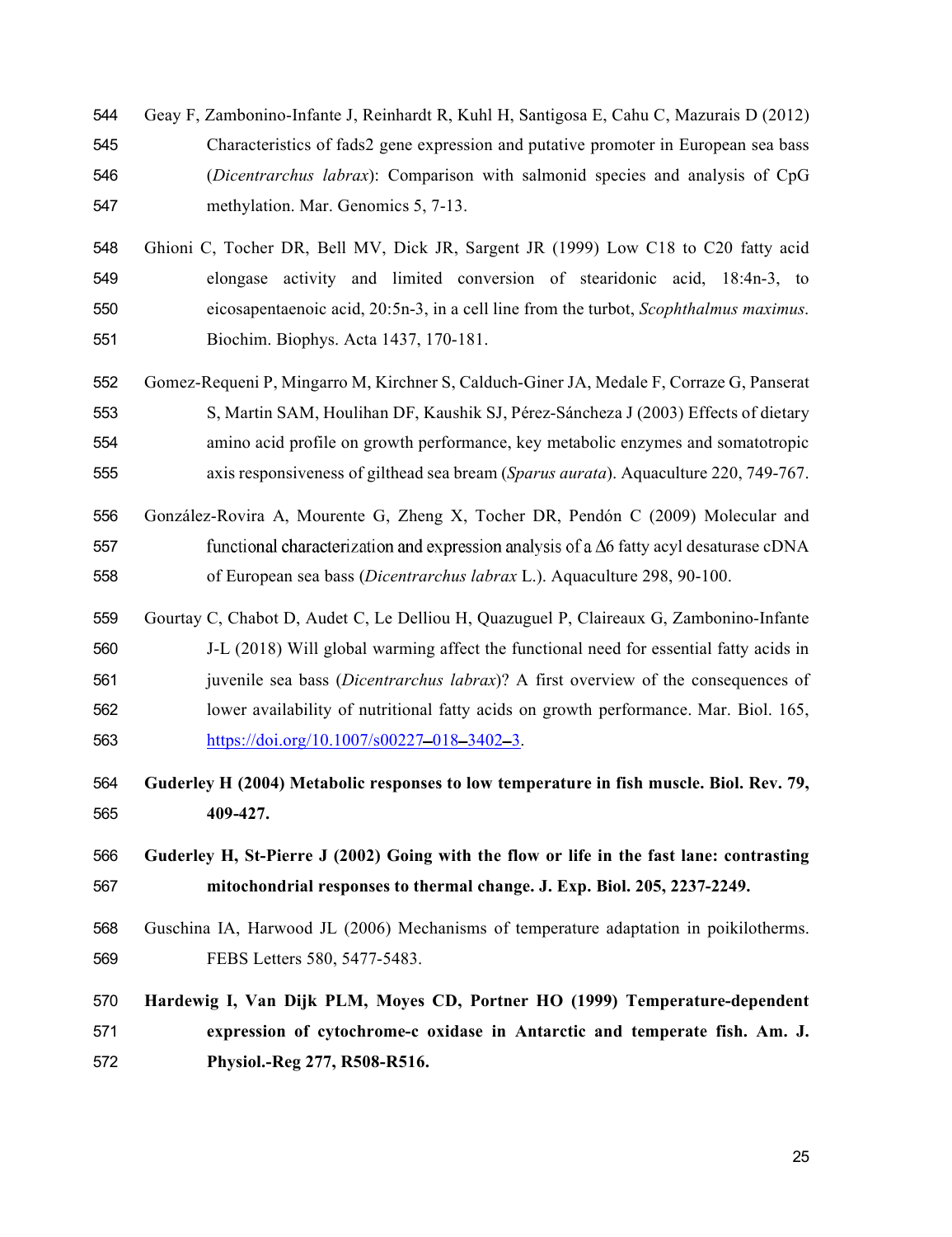- Harley CD, Randall Hughes A, Hultgren KM, Miner BG, Sorte CJ, Thornber CS, Rodriguez LF, Williams SL (2006) The impacts of climate change in coastal marine systems. Ecol. Lett. 9, 228-241.
- Heise K, Puntarulo S, Nikinmaa M, Abele D, Pörtner HO (2006a) Oxidative stress during stressful heat exposure and recovery in the North Sea eelpout *Zoarces viviparous*. L. J. Exp. Biol. 209, 353-363.
- Heise K, Puntarulo S, Nikinmaa M, Lucassen M, Pörtner HO, Abele D (2006b) Oxidative stress and HIF-1 DNA binding during stressful cold exposure and recovery in the North Sea eelpout (*Zoarces viviparus*). Comp. Biochem. Physiol. A 143, 494-503.
- Hixson SM, Arts MT (2016) Climate warming is predicted to reduce omega-3, long-chain, polyunsaturated fatty acid production in phytoplankton. Global Change Biol. 22, 2744- 2755.
- Holden MJ, Williams T (1974) The biology, movements and populations dynamics of bass, *Dicentrarchus labrax*, in English waters. J. Mar. Biol. Assoc. UK 54, 91-107.
- Holman RT (1954) Autoxidation of fats and related substances. Prog. Chem. Fats Other Lipids 2, 51-98.

 **Horton JD, Goldstein JL, Brown MS (2002) SREBPs: activators of the complete program of cholesterol and fatty acid synthesis in the liver. J. Clin. Invest. 109, 1125-1131.**

- 591 Houde E (2008) Emerging from Hjort's shadow. J. Northwest Atl. Fish. Sci. 41, 53-70.
- Hu Q, Sommerfeld M, Jarvis E, Ghirardi M, Posewitz M, Seibert M, Darzins A (2008) Microalgal triacylglycerols as feedstocks for biofuel production: Perspectives and advances. Plant J. 54, 621-639.
- Hulbert AJ (2005) On the importance of fatty acid composition of membranes for aging. J. Theor. Biol. 234, 277-288.
- Hulbert AJ, Pamplona R, Buffenstein R, Buttemer WA (2007) Life and death: metabolic rate, membrane composition, and life span of animals. Physiol. Rev. 87, 1175-1213.
- Jordal AEO, Lie O, Torstensen BE (2007) Complete replacement of dietary fish oil with a vegetable oil blend affects liver lipid and plasma lipoprotein levels in Atlantic salmon (*Salmo salar* L.). Aquaculture Nutr. 13, 114-130.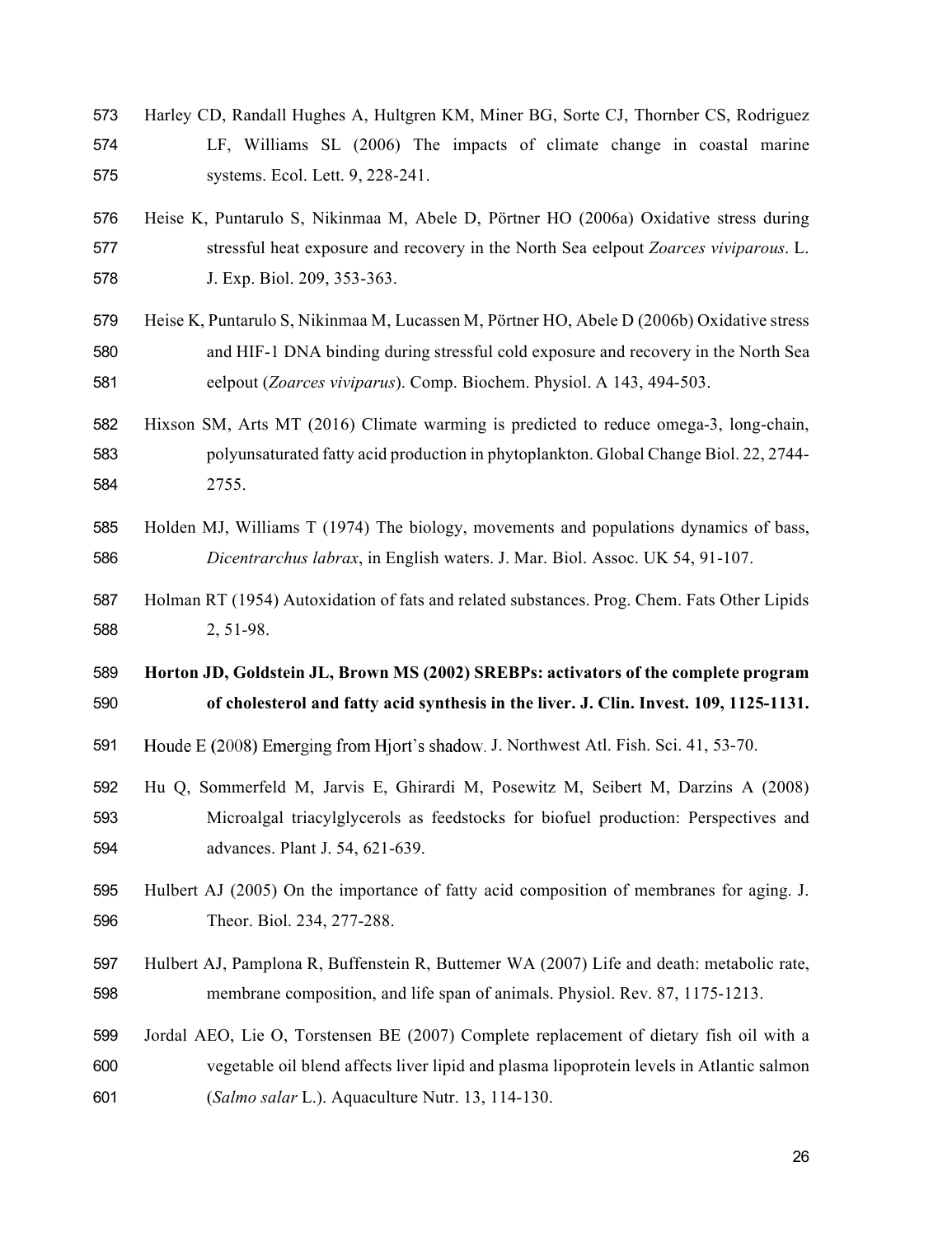- Juanes F (2007) Role of habitat in mediating mortality during the post-settlement transition phase of temperate marine fishes. J. Fish Biol. 70, 661-677.
- Juliano RA, Deckelbaum RJ, Worgall TS (2004) Fatty acids, cholesterol, and sphingolipids: interactive regulators and targets for SREBP processing. Int. Congr. 1262, 55-58.
- Jump DB (2002) The biochemistry of n-3 polyunsaturated fatty acids. J. Biol. Chem. 277, 8755- 8758.
- Kawatsu H (1969) Studies on the anemia of fish III. An example of macrocytic anemia found in brook trout, *Salvelinus fontinalis*. Bull. Freshwater Res. Lab. 19, 161-167.
- Kelley DF (1988) The importance of estuaries for sea bass *Dicentrarchus labrax* (L.). J. Fish Biol. 33, 25-33.
- Lang I, Hodac L, Friedl T, Feussner I (2011) Fatty acid profiles and their distribution patterns in microalgae: A comprehensive analysis of more than 2000 strains from the SAG culture collection. BMC Plant Biol. 11, 1-16.
- Leaver MJ, Boukouvala E, Antonopoulou E, Diez A, Favre-Krey L, Ezaz MT, Bautista JM, Tocher DR, Krey G (2005) Three peroxisome proliferator-activated receptor isotypes from each of two species of marine fish. Endocrin.146, 3150-3162.
- Leaver MJ, Ezaz MT, Fontagne S, Tocher DR, Boukouvala E, Krey G (2007) Multiple peroxisome proliferator-activated receptor beta subtypes from Atlantic salmon (*Salmo salar*). J. Mol. Endocrin. 38, 391-400.
- Lehodey P, Alheit J, Barange M, Baumgartner T, Beaugrand G, Drinkwater K, Fromentin JM, Hare SR, Ottersen G, Perry RI, Royj C, van der Lingenk CD, Wernerl F (2006) Climate variability, fish, and fisheries. J. Climate 19, 5009-5030.
- Lesser MP (2006) Oxidative stress in marine environments: biochemistry and physiological ecology. Annu. Rev. Physiol. 68, 253-278.
- Lindi V, Schwab U, Louheranta A, Laakso M, Vessby B, Hermansen K, Storlien L, Riccardi G, Rivellese AA, KANWU Study Group (2003) Impact of the Pro12Ala polymorphism of the PPAR-c2 gene on serum triacylglycerol response to n23 fatty acid supplementation. Mol. Genet. Metab. 79, 52-60.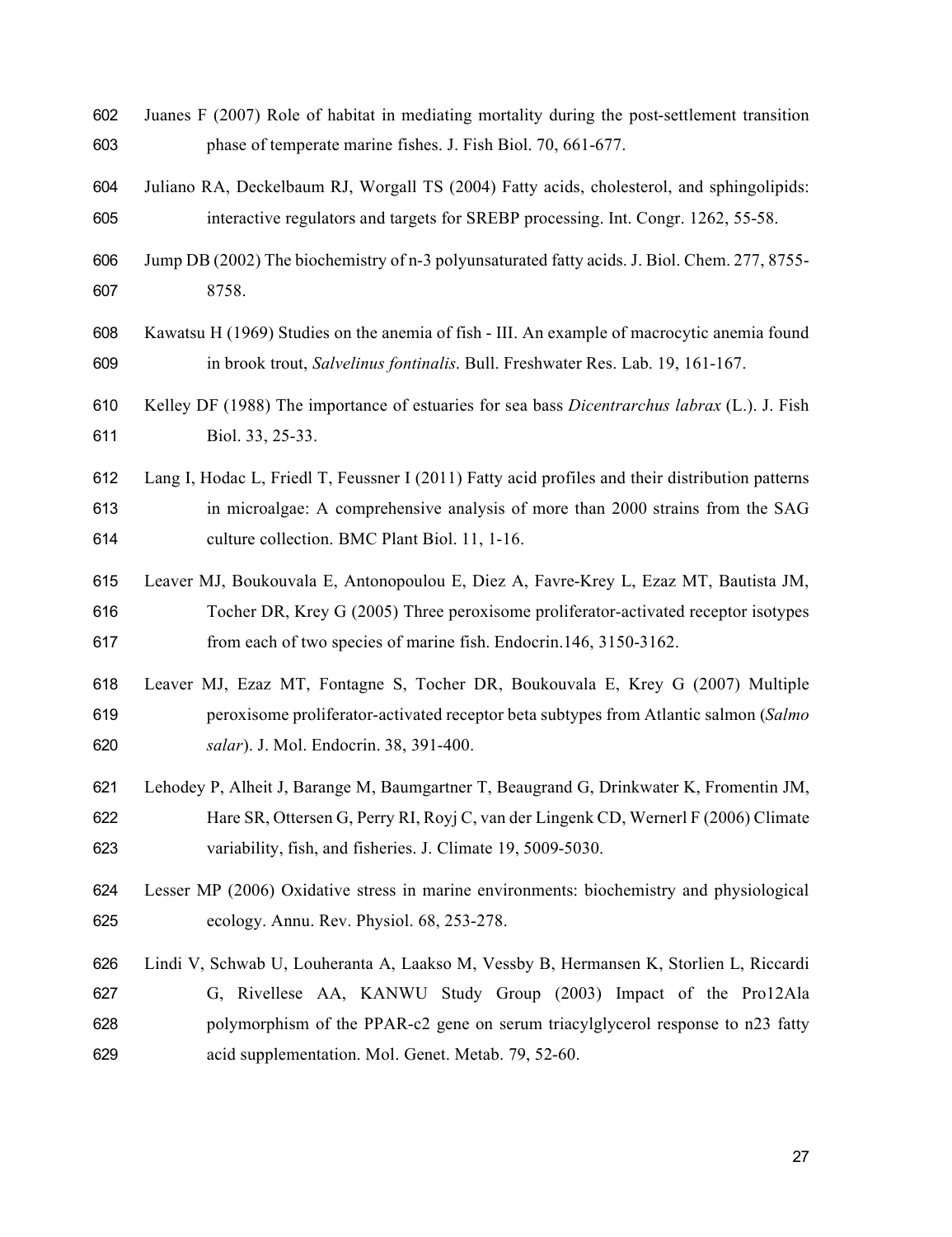- Lowry OH, Rosebrough NJ, Farr AL, Randall RJ (1951) Protein measurement with the Folin phenol reagent. J. Biol. Chem. 193, 265-275.
- Luo Z, Tan XY, Li XD, Yin GJ (2012) Effect of dietary arachidonic acid levels on growth performance, hepatic fatty acid profile, intermediary metabolism and antioxidant responses for juvenile *Synechogobius hasta*. Aquaculture Nutr. 18, 340-348.
- Lushchak VI, Bagnyukova TV (2006) Effects of different environmental oxygen levels on free radical processes in fish. Comp. Biochem. Physiol. B 144, 283-289.
- MacLaren LA, Guzeloglu A, Michel F, Thatcher WW (2006) Peroxisome proliferator-activated receptor (PPAR) expression in cultured bovine endometrial cells and response to omega-3 fatty acid, growth hormone and agonist stimulation in relation to series 2 prostaglandin production. Domest. Anim. Endocrin. 30, 155-169.
- Marie B, Genard B, Rees J F, Zal F (2006) Effect of ambient oxygen concentration on activities of enzymatic antioxidant defences and aerobic metabolism in the hydrothermal vent worm, *Paralvinella grasslei*. Mar. Biol. 150, 273-284.
- 644 Mourente G, Diaz-Salvago E, Bell JG, Tocher DR (2002) Increased activities of hepatic antioxidant defence enzymes in juvenile gilthead sea bream (*Sparus aurata* L.) fed dietary oxidised oil: attenuation by dietary vitamin E. Aquaculture 214, 343-361.
- Mourente G, Tocher DR (1994) In vivo metabolism of [1-14C] linolenic acid (18:3n-3) and [1- 14C] eicosapentaenoic acid (20:5n-3) in marine fish: time-course of the desaturation / elongation pathway. Biochim. Biophys. Acta 1212, 109-118.
- 650 Murai T, Andrews JW (1974) Interaction of dietary  $\alpha$ -tocopherol, oxidized menhaden oil and ethoxyquin on channel catfish (*Ictalurus punctatus*). J. Nutr. 104, 1416-1431.
- Nakamura M, Nara T (2002) Gene regulation of mammalian desaturases. Biochem. Soc. Trans. 30, 1076-1079.
- Nakamura M, Nara T (2003) Essential fatty acid synthesis and its regulation in mammals. Prostag. Leukotr. Ess. 68, 145-150.
- O'Brien KM, Mueller IA (2010) The unique mitochondrial form and function of Antarctic *channichthyid* **icefishes. Int. Comp. Biol. 50, 993-1008.**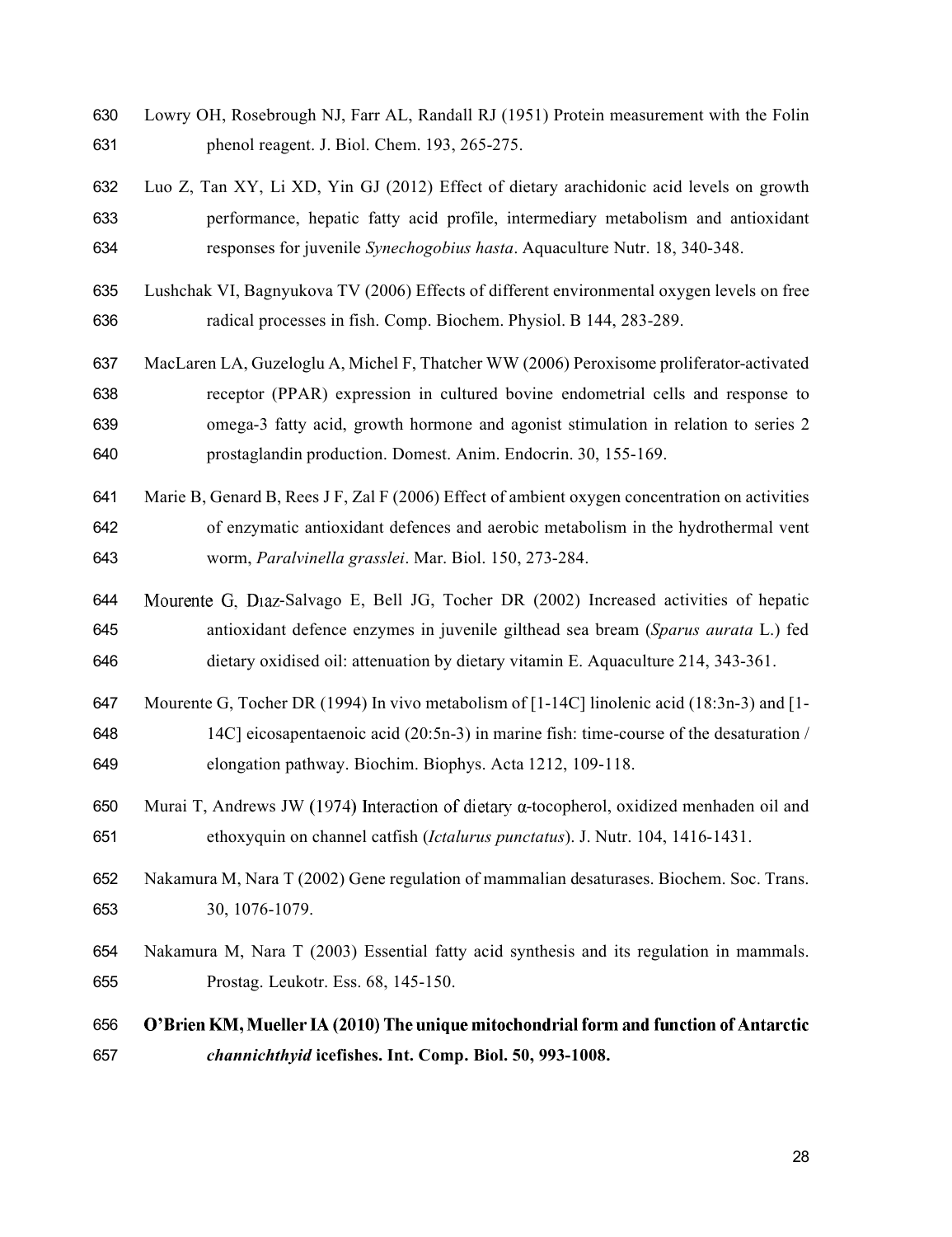- Owen JM, Adron JW, Middleton C, Cowey CB (1975) Elongation and desaturation of dietary fatty acids in turbot (*Scophthalmus maximus*) and rainbow trout (*Salmo gairdneri*). Lipids 10, 528-531.
- **Owen OE, Kalhan SC, Hanson RW (2002) The key role of anaplerosis and cataplerosis for citric acid cycle function. J. Biol. Chem. 277, 30409-30412.**
- Pamplona R, Portero-Otin M, Ruiz C, Gredilla R, Herrero A, Barja G (2000) Double bond content of phospholipids and lipid peroxidation negatively correlate with maximum longevity in the heart of mammals. Mech. Ageing Dev. 112, 169-183.
- Parihar MS, Dubey AK (1995) Lipid peroxidation and ascorbic acid status in respiratory organs of male and female freshwater catfish *Heteropneustes fossilis* exposed to temperature increase. Comp. Biochem. Physiol. C 112, 309-313.
- Renaud SM, Thinh LV, Lambrinidis G, Parry DL (2002) Effect of temperature on growth, chemical composition and fatty acid composition of tropical Australian microalgae grown in batch cultures. Aquaculture 211, 195-214.
- Rijnsdorp AD, Peck MA, Engelhard GH, Möllmann C, Pinnegar JK (2009) Resolving the effect of climate change on fish populations. ICES J. Mar. Sci. 66, 1570-1583.
- Sakai T, Murata H, Endo M, Shimomura T, Yamauchi K, Ito T, Yamaguchi T, Nakajima H, Fukudome M (1998) Severe oxidative stress is thought to be a principal cause of jaundice of yellowtail *Seriola quinqueradiata*. Aquaculture 160, 205-214.
- Santigosa E, Saénz de Rodrigáñez MÁ, Rodiles A, Barroso FG, Alarcón FJ (2010) Effect of diets containing a purified soybean trypsin inhibitor on growth performance, digestive proteases and intestinal histology in juvenile sea bream (*Sparus aurata* L.). Aquaculture Res. 41, e187-e198.
- Sargent JR, Tocher DR, Bell JG (2002) The lipids. In Fish Nutrition 3rd ed. (ed. J.E. Halver, R.W. Hardy), pp 181-257. San Diego, California: Elsevier.

# **Seebacher F, Davison W, Lowe CJ, Franklin CE (2005) A falsification of the thermal specialization paradigm: compensation for elevated temperatures in Antarctic fishes. Biol. Lett. 1, 151-154.**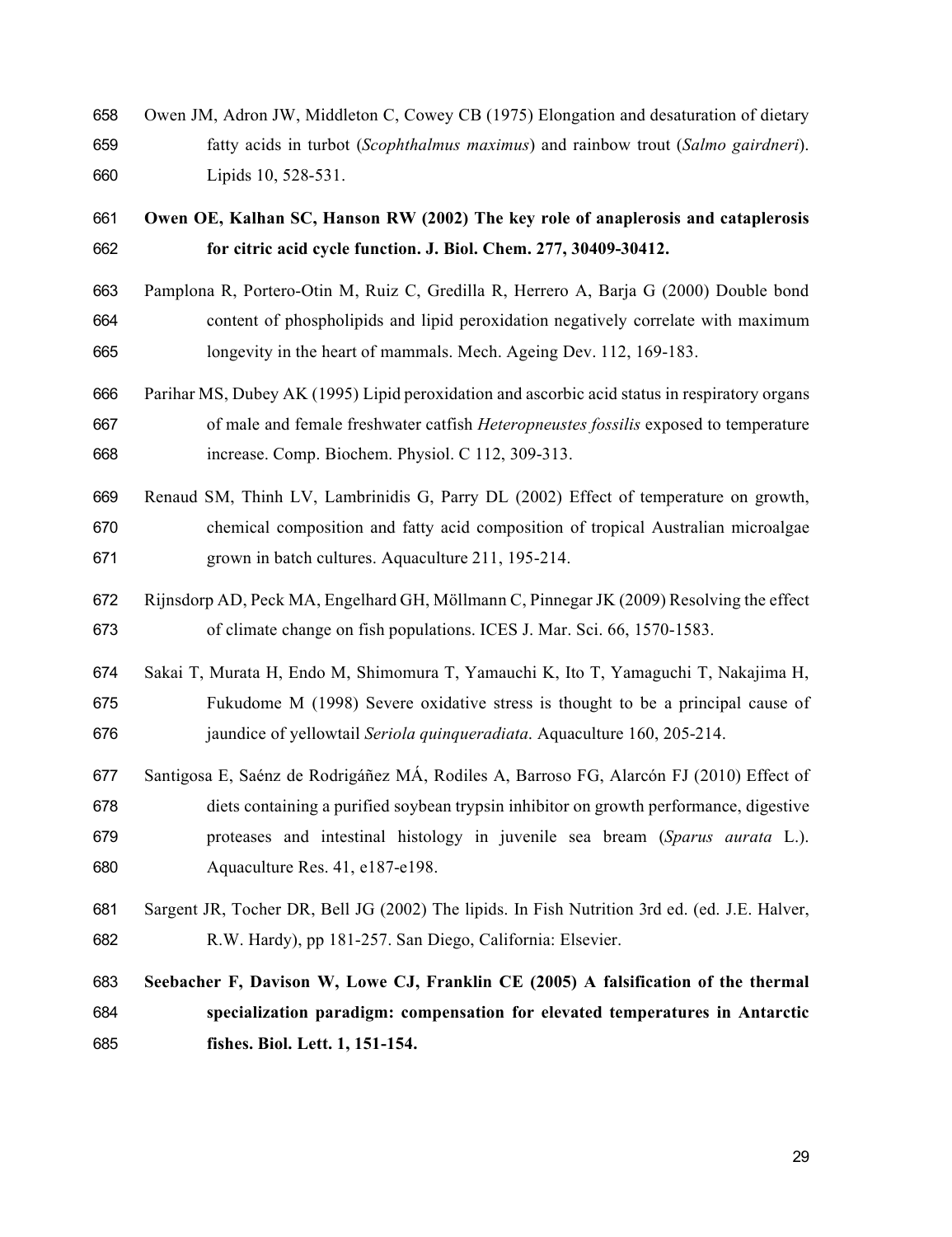- Simonato JD, Mela M, Doria HB, Guiloski IC, Randi MA, Carvalho PS, Meletti PC, Silva de Assis HC, Bianchini A, Martinez CB (2015). Biomarkers of waterborne copper exposure in the neotropical fish *Prochilodus lineatus*. Aquatic Tox. 170, 31-41.
- Skalli A, Robin JH, Le Bayon N, Le Delliou H, Person-Le Ruyet J (2006) Impact of essential 690 fatty acid deficiency and temperature on tissues' fatty acid composition of European sea bass (*Dicentrarchus labrax*). Aquaculture 255, 223-232.
- Sobjak, TM, Romão S, do Nascimento CZ, dos Santos AFP, Vogel L, Guimarães ATB (2017). Assessment of the oxidative and neurotoxic effects of glyphosate pesticide on the larvae of *Rhamdia quelen* fish. Chemosphere 182, 267-275.
- Sogard SM (1997) Size-selective mortality in the juvenile stage of teleost fishes: a review. Bull. Mar. Sci. 60, 1129-1157.
- Sprecher H (2000). Metabolism of highly unsaturated n-3 and n-6 fatty acids. BBA-Mol. Cell Biol. Lett. 1486, 219-231.
- Srere PA (1969) Citrate synthase. Methods Enzymol. 13, 3-11.
- Thompson PA, Guo MX, Harrison PJ, Whyte JNC (1992) Effects of variation in temperature. II. On the fatty acid composition of eight species of marine phytoplankton. J. Phycol. 28, 488-497.
- Thuesen EV, Childress JJ (1993) Metabolic rates, enzyme activities and chemical compositions of some deep-sea pelagic worms, particularly *Nectonemertes mirabilis* (Nemertea; Hoplonemerinea) and *Poeobius meseres* (Annelida; Polychaeta). Deep-Sea Res. I 40, 937-951.
- Thuesen EV, Childress JJ (1994) Oxygen consumption rates and metabolic enzyme activities of oceanic California medusae in relation to body size and habitat depth. Biol. Bull. 187, 84-98.
- 710 Tocher DR, Ghioni C (1999) Fatty acid metabolism in marine fish: low activity of  $\Delta$ 5 desaturation in gilthead sea bream (*Sparus aurata*) cells. Lipids 34, 433-440.
- Tocher DR, Zheng X, Christian S, Hastings N, Dick JR, Teale AJ (2006) Highly unsaturated fatty acid synthesis in marine fish: Cloning, functional characterization, and nutritional *Gadus morhua* L.). Lipids 41, 1003-1016.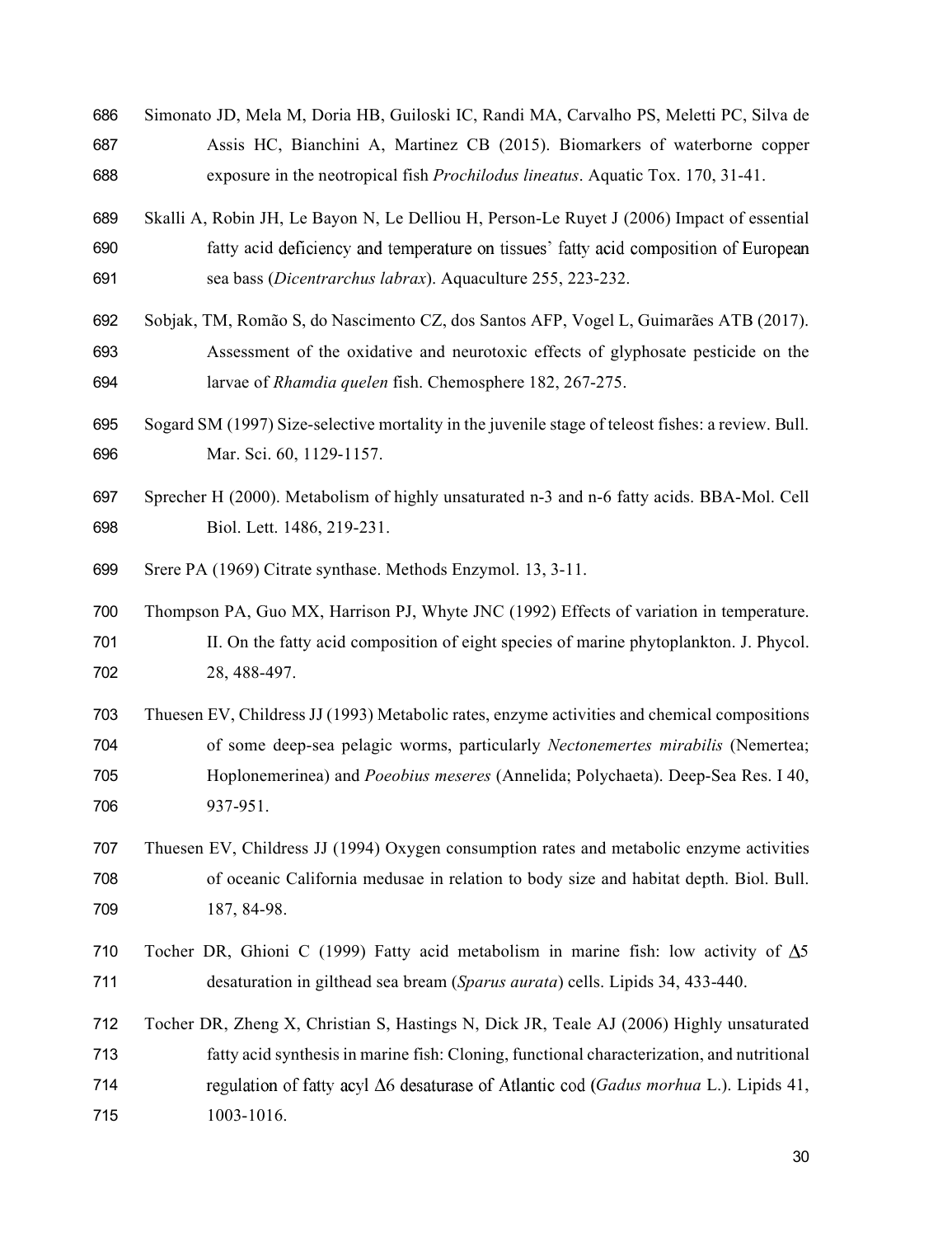- Uchiyama M, Mihara M (1978) Determination of malonaldehyde in tissues by thiobarbituric acid test. Anal. Biochem. 86, 271-278.
- Vagner M, Robin JH, Zambonino-Infante J-L, Person-Le Ryuet J (2007a) Combined effect of dietary HUFA level and temperature on sea bass (*Dicentrarchus labrax*) larvae development. Aquaculture 266, 179-190.
- Vagner M, Robin JH, Zambonino-Infante J-L, Tocher DR, Person-Le Ruyet J (2009) Ontogenic effects of early feeding of sea bass (*Dicentrarchus labrax*) larvae with a range of dietary n-3 highly unsaturated fatty acid levels on the functioning of polyunsaturated fatty acid desaturation pathways. Br. J. Nutr. 101, 1452-1462.
- Vagner M, Zambonino-Infante J-L, Robin JH, Person-Le Ruyet J (2007b) Is it possible to influence European sea bass (*Dicentrarchus labrax*) juvenile metabolism by a nutritional conditioning during larval stage? Aquaculture, 267, 165-174.
- Vinagre C, Ferreira T, Matos L, Costa MJ, Cabral HN (2009) Latitudinal gradients in growth and spawning of sea bass *Dicentrarchus labrax* (L.) and their relationship with temperature and photoperiod. Estuar. Coast. Shelf Sci. 81, 375-380.
- Vinagre C, Madeira D, Narciso L, Cabral H, Diniz M (2012) Impact of climate change on coastal versus estuarine nursery areas: cellular and whole-animal indicators in juvenile seabass *Dicentrarchus labrax*. Mar. Ecol. Prog. Ser. 464, 237-243.
- 734 Watanabe T, Takashima F, Ogino C, Hibiya T (1970) Effect of  $\alpha$ -tocopherol on carp. Bull. Japan. Soc. Sci. Fish 36, 623-630.
- **Windisch HS, Kathöver R, Pörtner HO, Frickenhaus S, Lucassen M (2011) Thermal**
- **acclimation in Antarctic fish: transcriptomic profiling of metabolic pathways. American J. Physiol.-Reg. 5, R1453-R1466.**
- **Wodtke E (1981) Temperature adaptation of biological membranes. Compensation of the**
- **molar activity of cytochrome c oxidase in the mitochondrial energy-transducing membrane during thermal acclimation of the carp (***Cyprinus carpio* **L.). Bioch.**
- **Bioph. Acta, 640, 710-720.**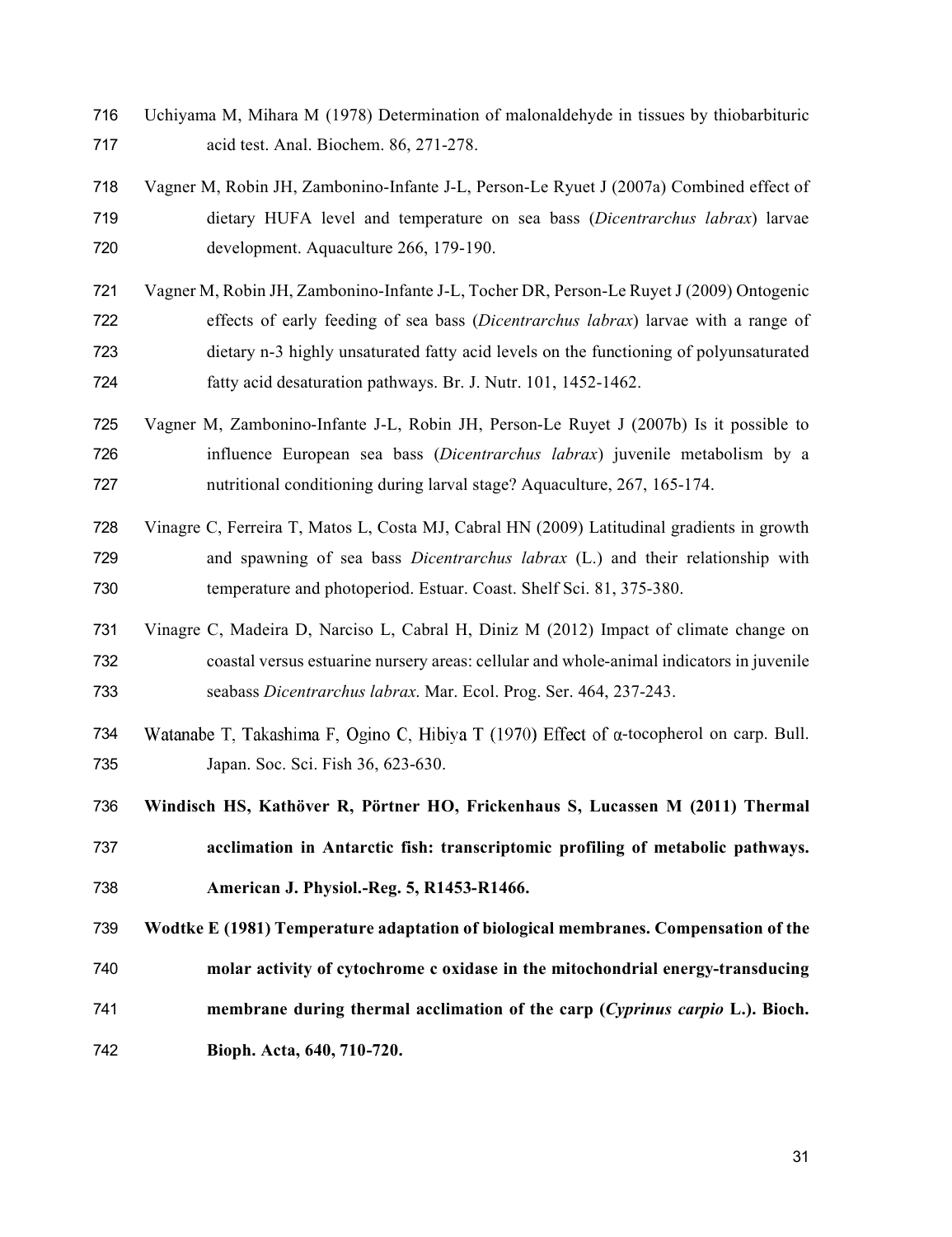- 743 Yilmaz HA, Corraze G, Panserat S, Eroldoğan OT (2016) Effects of alternate feeding with different lipid sources on fatty acid composition and bioconversion in European sea
- bass (*Dicentrarchus labrax*). Aquaculture 464, 28-36.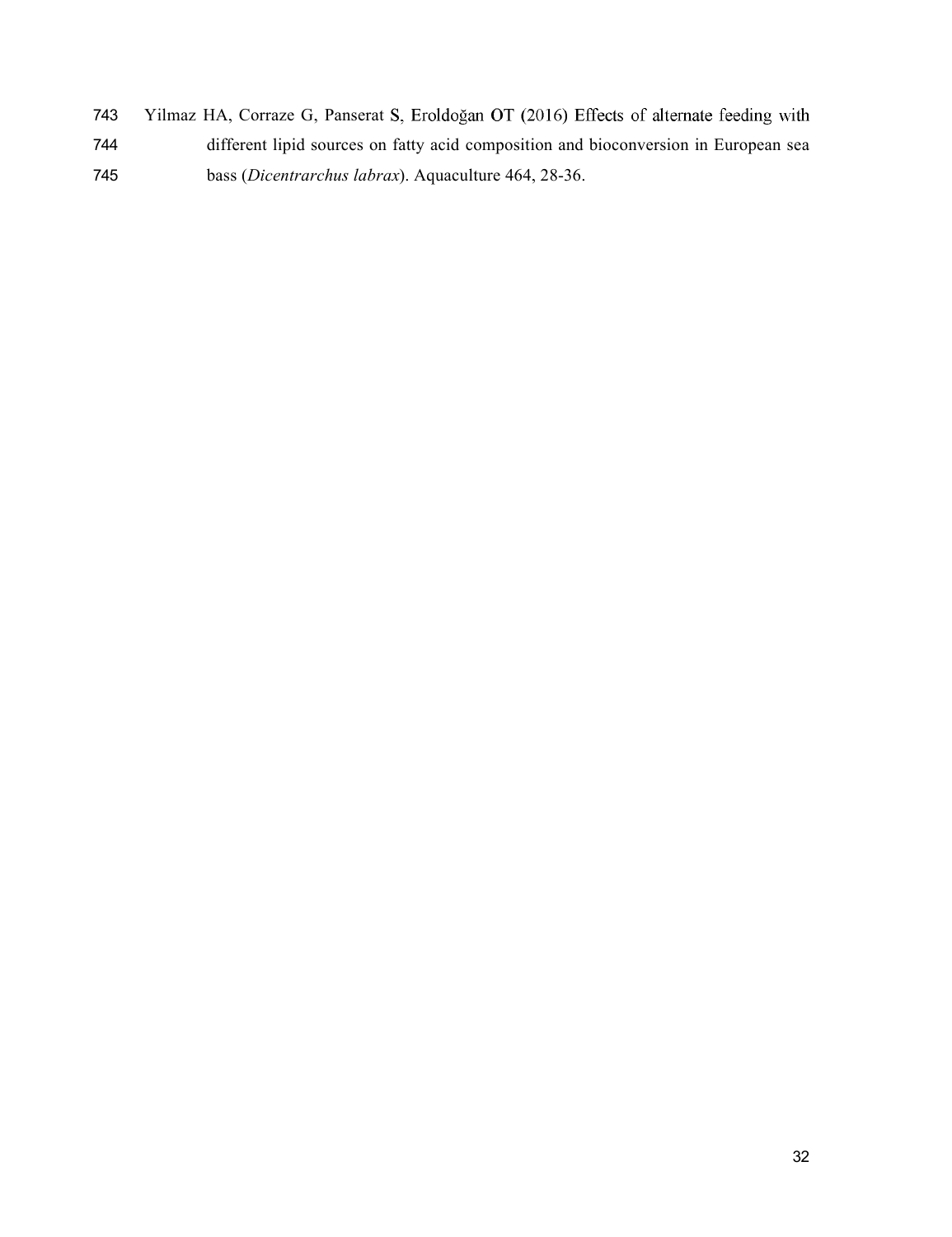## **Figures**

**Figure 1**: Results of three-way ANOVAs on lipid metabolism. A) Interaction between diet,

- time (in degree-days [dd]), and temperature **on** *fads2* **mRNA expression level**. B) Effect of
- 749 time (dd) and temperature on relative  $mRNA$  expression for *fas*, ppara, ppar $\beta$ , ppar $\gamma$ , and
- *srebp-1*. When factor interactions were significant, groups were compared with Tukey post-hoc
- 751 tests ( $\alpha = 0.05$ ); significantly different groups were assigned different letters. Bars represent
- 752 means and error bars are standard deviations;  $N = 6$ .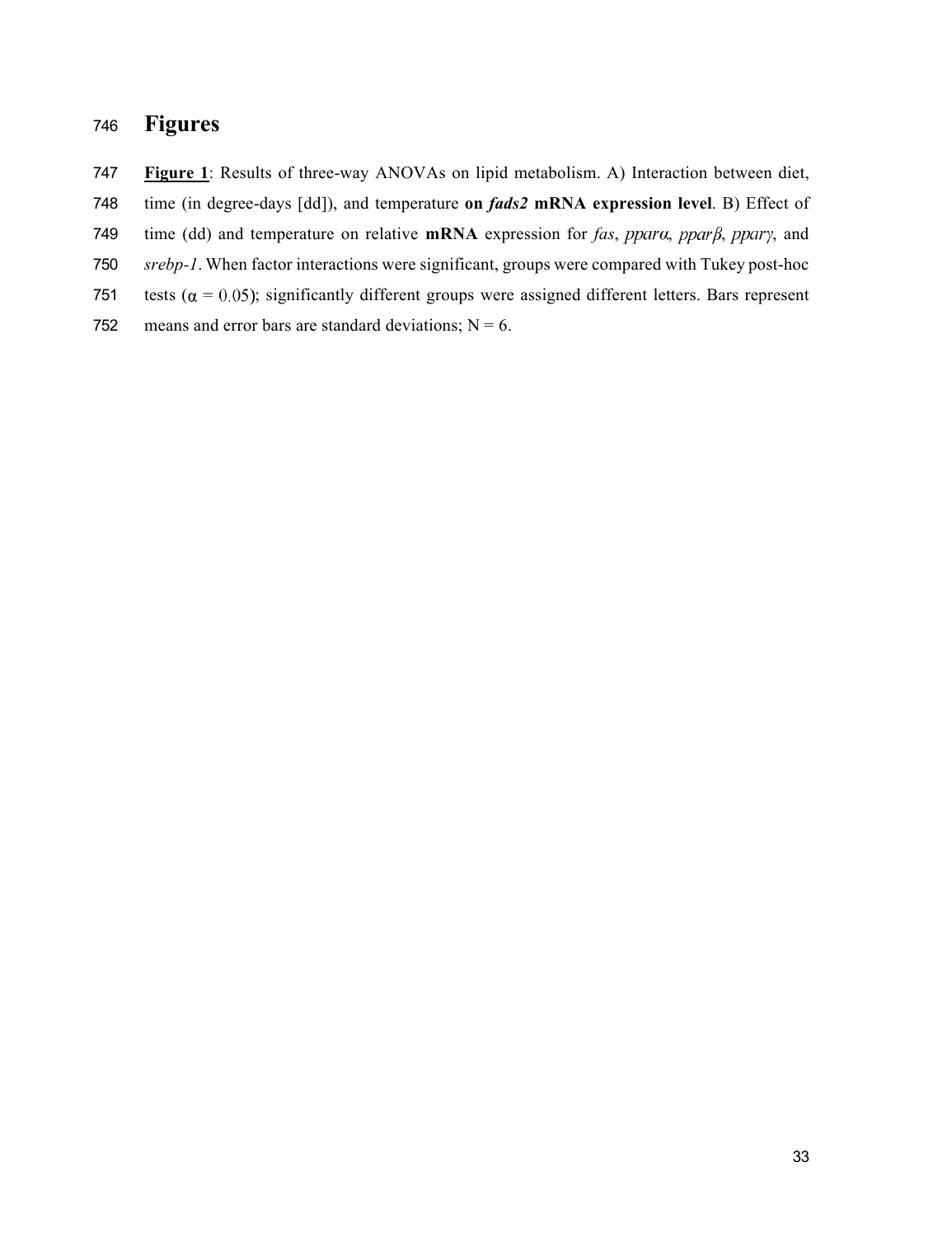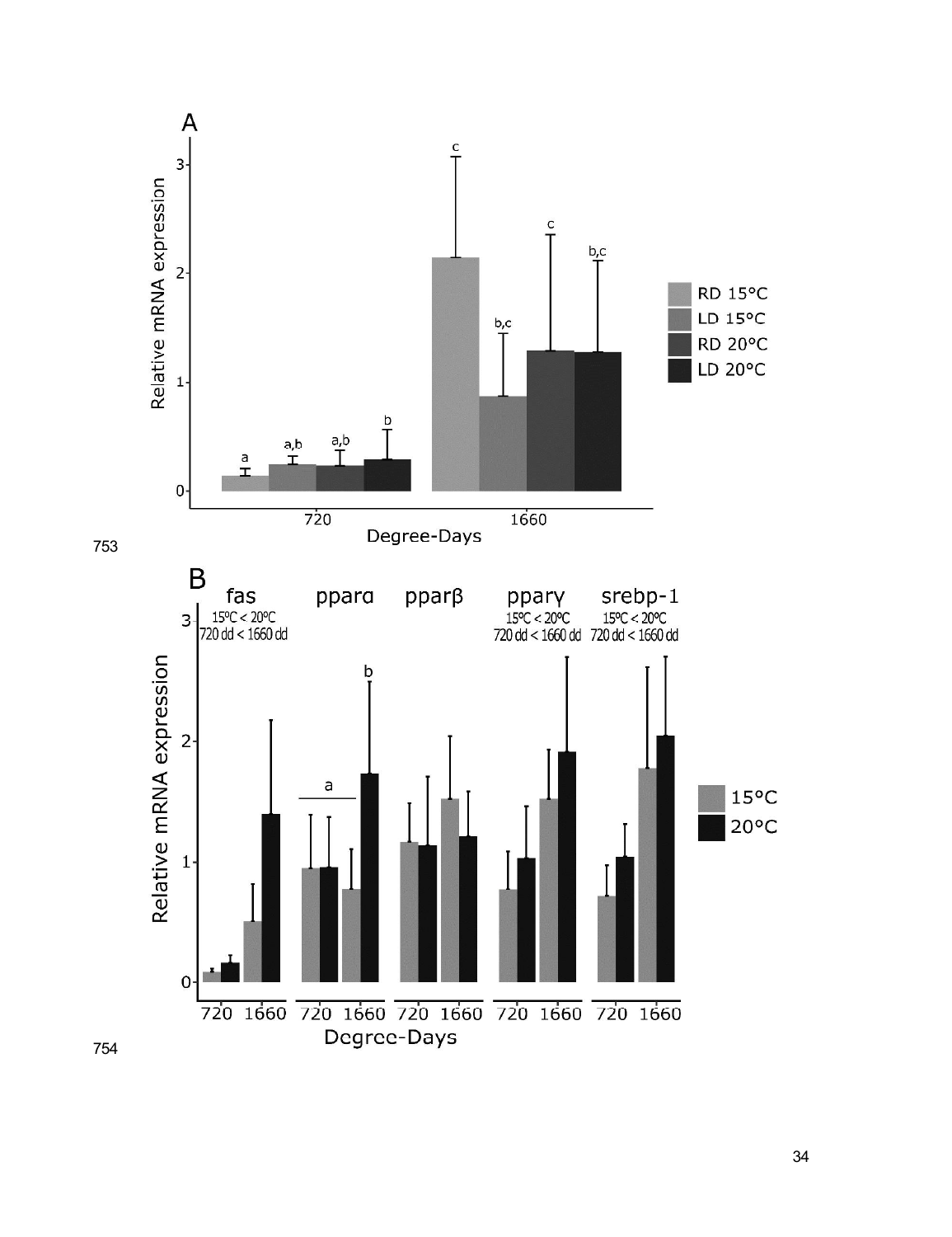## <sup>755</sup> **Tables**

756 Table 1: Composition of experimental diets. For dry matter, proteins, total lipids, triglycerides,

- 757 and phospholipids, data are presented as % of dry mass. Data for specific fatty acid (FA)
- 758 categories are presented as % of total lipids. LD: low n-3 polyunsaturated fatty acid (PUFA)
- 759 diet, RD: reference n-3 PUFA diet; SFA: saturated FA; MUFA: monounsaturated FA; ARA:
- 760 arachidonic acid; EPA: eicosapentaenoic acid; DHA: docosahexaenoic acid

|                                          | Lown-3 PUFA diet           | Reference n-3 PUFA diet   |  |  |  |  |
|------------------------------------------|----------------------------|---------------------------|--|--|--|--|
|                                          | LD                         | <b>RD</b>                 |  |  |  |  |
|                                          | Proximal composition (%DM) |                           |  |  |  |  |
| Dry matter                               | 94.84                      | 95.12                     |  |  |  |  |
| Ash                                      | 5.16                       | 4.88                      |  |  |  |  |
| Proteins                                 | 50.48                      | 50.23                     |  |  |  |  |
| Nitrogen Free Extract (NFE) <sup>a</sup> | 22.38                      | 23.26                     |  |  |  |  |
| Total lipids                             | 21.98                      | 21.63                     |  |  |  |  |
| Triglycerides                            | 16.99                      | 17.05                     |  |  |  |  |
| Phospholipids                            | 4.70                       | 4.71                      |  |  |  |  |
| Energy $(kJ)^b$                          | 2045.41                    | 2042.73                   |  |  |  |  |
|                                          |                            | % of total lipids in diet |  |  |  |  |
| <b>SFA</b>                               | 2.18                       | 2.97                      |  |  |  |  |
| Monosaturated FA                         | 7.32                       | 6.48                      |  |  |  |  |
| $n-3$                                    | 1.93                       | 2.68                      |  |  |  |  |
| $n-6$                                    | 2.65                       | 2.28                      |  |  |  |  |
| $n-9$                                    | 6.56                       | 5.46                      |  |  |  |  |
| EPA+DHA                                  | 0.73                       | 1.65                      |  |  |  |  |
| $18:1n-9$                                | 5.69                       | 4.65                      |  |  |  |  |
| $18:2n-6$                                | 2.50                       | 2.16                      |  |  |  |  |
| $18:3n-3$                                | 0.97                       | 0.77                      |  |  |  |  |
| $18:3n-6$                                | 0.00                       | 0.01                      |  |  |  |  |
| $18:4n-3$                                | 0.08                       | 0.14                      |  |  |  |  |
| $20:4n-6$                                | 0.03                       | 0.07                      |  |  |  |  |
| $20:5n-3$                                | 0.28                       | 0.94                      |  |  |  |  |
| $22:5n-3$                                | 0.03                       | 0.07                      |  |  |  |  |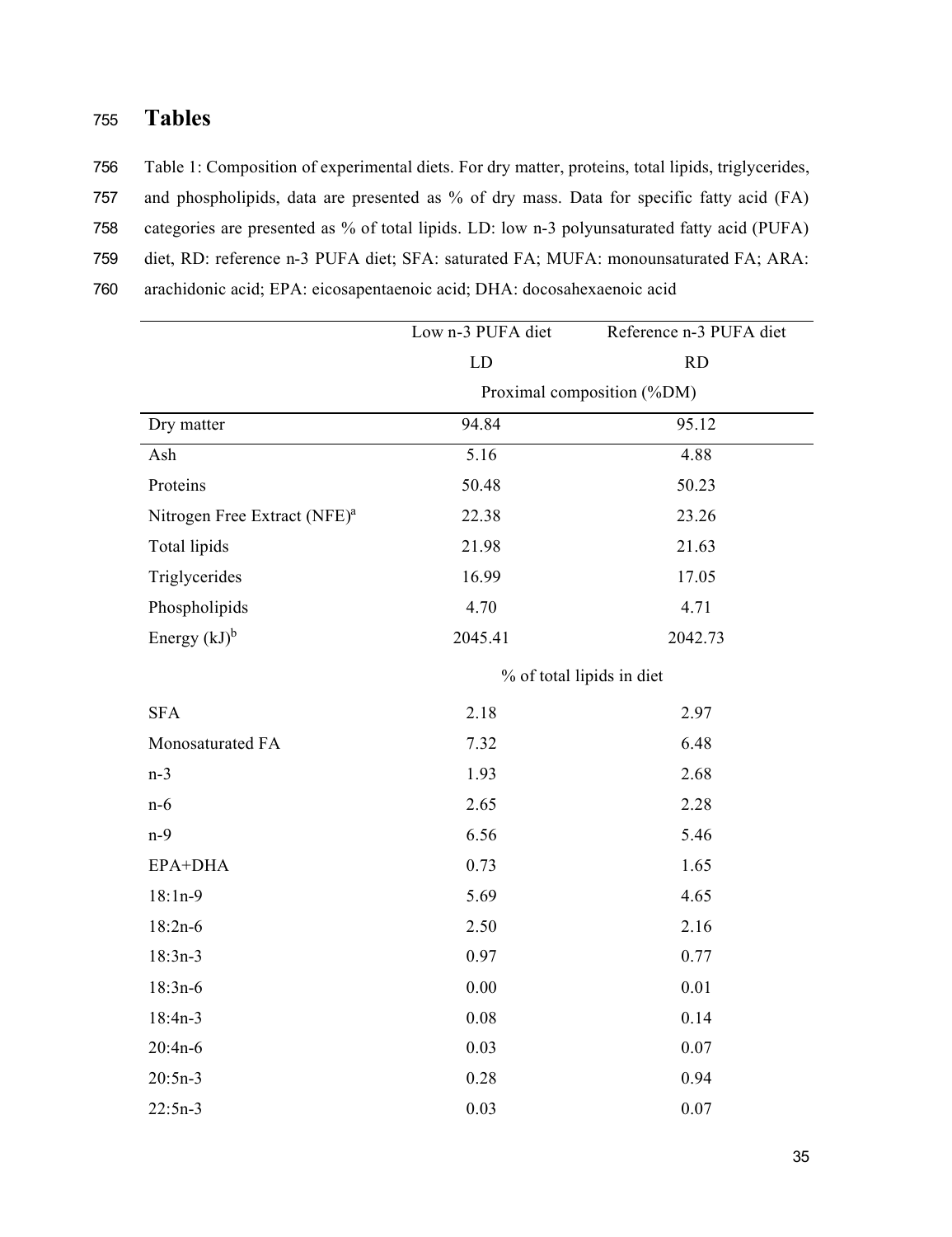| $22:6n-3$ | 0.45 | 0.71 |
|-----------|------|------|
|           |      |      |

- 761  $\overline{a}$  Calculated as  $100 (\%$ proteins + %total lipids + %ash)
- <sup>b</sup> Calculated as %proteins × 16.7 kgJ g<sup>-1</sup> + %total lipids × 37.7 kgJ g<sup>-1</sup> + NFE × 16.7 kgJ g<sup>-1</sup>
- Each diet (LD and RD) was manufactured in a single batch of 50 kg to supply the entire
- experiment. Since diets were only produced once, there was no variation during the experiment.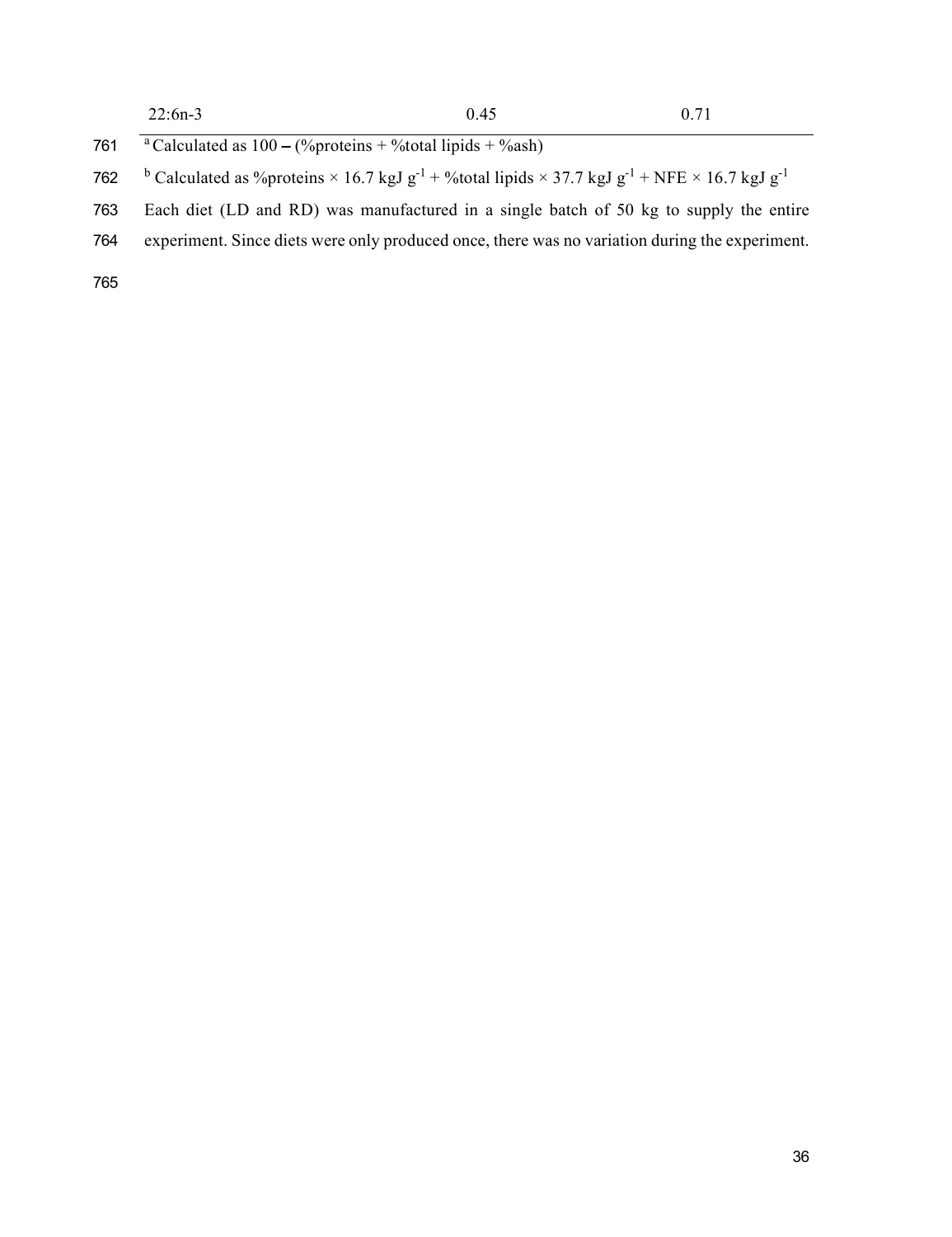766 Table 2: Specific primers used for quantitative PCR with Genbank accession numbers

| Gene name (abbreviation)                                       | <b>Accession number</b> | Forward primer sequence (5'-3') | Reverse primer sequence (5'-3') |
|----------------------------------------------------------------|-------------------------|---------------------------------|---------------------------------|
| 28S ribosomal RNA (28S)                                        | CBXY010007006           | <b>TTTCCCATGAGAGAGCAGGT</b>     | TCAGATGCGCTTCTTAGGATGT          |
| Elongation factor 1 a $\left(\frac{e}{la}\right)^*$            | AJ866727.1              | <b>GCTTCGAGGAAATCACCAAG</b>     | <b>CAACCTTCCATCCCTTGAAC</b>     |
| Fatty acid synthase (fas)                                      | MF566098.1              | <b>CCTCTGAACCTGGTCTGGTG</b>     | ATTGGAGAGAGCCTCCACGA            |
| Delta-6-desaturase (fads2)                                     | EU439924.1              | <b>AGCATCACGCTAAACCCAAC</b>     | <b>CAAGCCAGATCCACCCAGTC</b>     |
| Peroxisome proliferator activated receptors alpha (ppara)      | AJ880087.1              | ACCTCAGCGATCAGGTGACT            | AACTTCGGCTCCATCATGTC            |
| Peroxisome proliferator activated receptors beta $(ppar\beta)$ | AJ880088.1              | <b>GCTCGGATCTGAAGACCTTG</b>     | <b>TGGCTCCATACCAAACCACT</b>     |
| Peroxisome proliferator activated receptors gamma $(ppary)$    | AY590303                | CAGATCTGAGGGCTCTGTCC            | <b>CCTGGGTGGGTATCTGCTTA</b>     |
| Sterol regulatory element binding protein 1 (srebp-1)          | FN677951                | CTGGAGCCAAAACAGAGGAG            | GACAGGAAGGAGGGAGGAAG            |

767 \*Used as housekeeping gene

 $\overline{a}$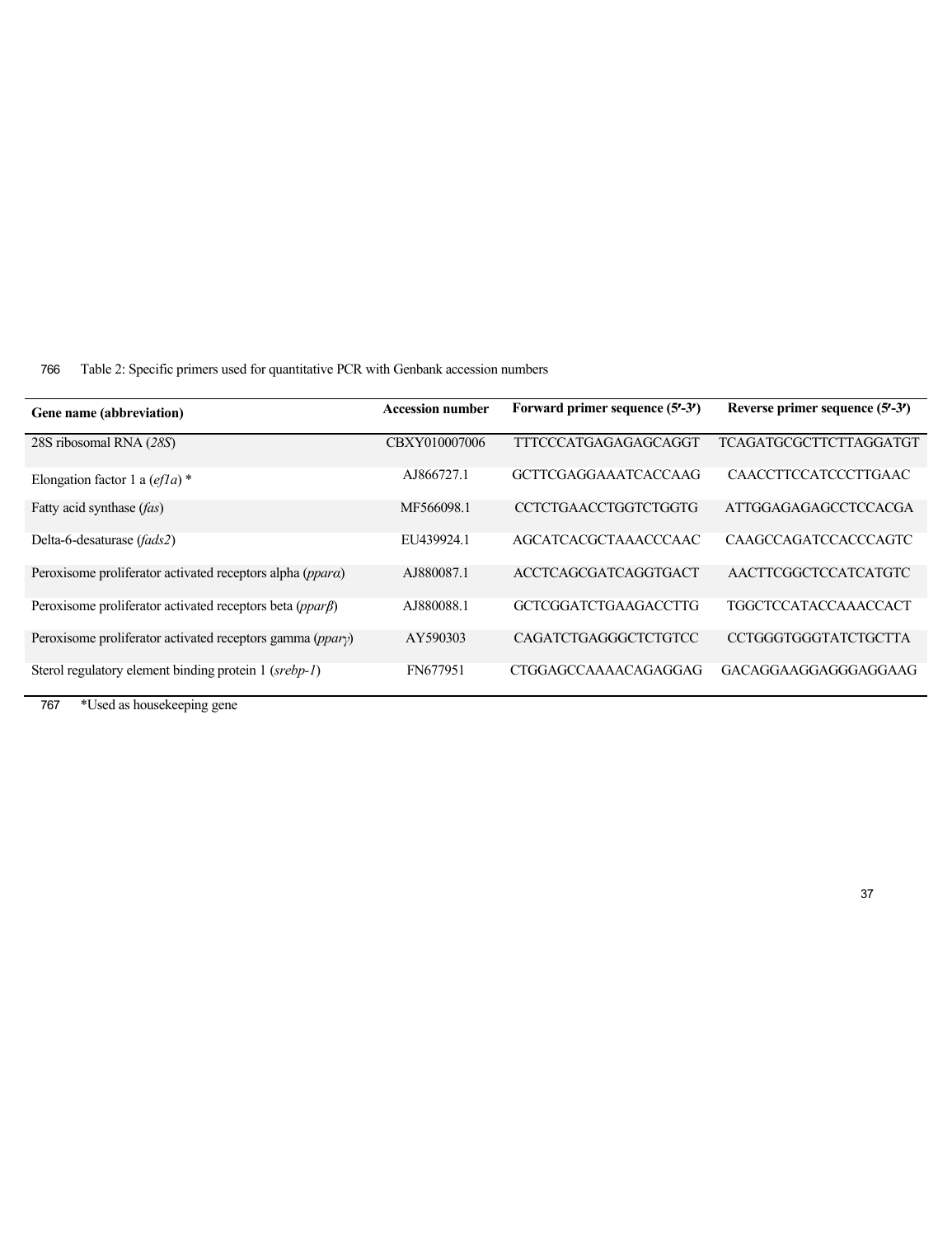768 Table 3: A) Effect of diet, temperature, and time on liver oxidative stressindicators (N=3) and B) lipid metabolism (N=6). When factor interactions 769 were significant, groups were compared with Tukey post-hoc tests ( $\alpha = 0.05$ ); significantly different groups were assigned different letters. RD: 770 reference diet, LD: low n-3 polyunsaturated fatty acid diet, dd: degree-days, Temp.: temperature.

| A                                        | 720 Degree-days                  |                                  |                               |                                                                                                                                                                                                         | 1660 Degree-days        |                                                     |                  |                         |                                                      |                                                                 |                                          |                                                                                                                                                                                  |  |
|------------------------------------------|----------------------------------|----------------------------------|-------------------------------|---------------------------------------------------------------------------------------------------------------------------------------------------------------------------------------------------------|-------------------------|-----------------------------------------------------|------------------|-------------------------|------------------------------------------------------|-----------------------------------------------------------------|------------------------------------------|----------------------------------------------------------------------------------------------------------------------------------------------------------------------------------|--|
|                                          | $15^{\circ}$ C<br>$20^{\circ}$ C |                                  |                               |                                                                                                                                                                                                         |                         | $15 \text{ °C}$                                     | $20^{\circ}$ C   |                         |                                                      | Three-way ANOVA                                                 |                                          |                                                                                                                                                                                  |  |
|                                          | <b>RD</b>                        | LD                               | <b>RD</b>                     | LD                                                                                                                                                                                                      | <b>RD</b>               | LD.                                                 | <b>RD</b>        | LD                      | Time                                                 | Temperature                                                     | Diet                                     | Interaction                                                                                                                                                                      |  |
| Liver mass $(g)$                         | $0.3 \pm 0.02^a$                 | $0.31 \pm 0.01^a$                | $0.62 \pm 0.07$ <sup>bc</sup> | $0.55 \pm 0.14^b$                                                                                                                                                                                       | $0.86 \pm 0.07^{\circ}$ | $0.61 \pm 0.06$ <sup>bc</sup>                       | $1.77 \pm 0.4^d$ | $1.74 \pm 0.19^{\rm d}$ | n.s.                                                 | n.s.                                                            | n.s.                                     | Time $\times$ Temp. $\times$ Diet P $< 0.05$<br>$F(1,16) = 4.89$                                                                                                                 |  |
| Protein<br>$(mg$ prot mg liver $^{-1}$ ) | $0.13 \pm 0.01$                  | $0.13 \pm 0.01$                  | $0.12 \pm 0$                  | $0.11 \pm 0.02$                                                                                                                                                                                         | $0.11 \pm 0$            | $0.1 \pm 0.01$                                      | $0.1 \pm 0.01$   | $0.1 \pm 0.01$          | P < 0.001<br>$F(1,16) = 24.71$<br>$1600$ dd < 720 dd | n.s.                                                            | n.s.                                     | n.s.                                                                                                                                                                             |  |
| CAT<br>$(mU mg prot-1)$                  |                                  |                                  |                               | $60.05 \pm 2.9^{\circ}$ $69.62 \pm 4.59^{\circ}$ $78.28 \pm 1.94^{\circ}$ $143.37 \pm 22.97^{\circ}$ $78.12 \pm 5.82^{\circ}$ $73.62 \pm 4.04^{\circ}$ $103.75 \pm 7.3^{\circ}$ $97.68 \pm 8.5^{\circ}$ |                         |                                                     |                  |                         | n.s.                                                 | n.s.                                                            | n.s.                                     | Time $\times$ Temp. $\times$ Diet<br>P < 0.001<br>$F(1,16) = 11.67$                                                                                                              |  |
| SOD<br>$(U \text{ mg prot}^{-1})$        | $3.98 \pm 0.36$                  | $4.35 \pm 0.17$                  | $4.09 \pm 0.08$               | $4.56 \pm 0.23$                                                                                                                                                                                         | $3.47 \pm 0.22$         | $3.84 \pm 0.45$                                     | $4.22 \pm 0.18$  | $4.27 \pm 0.57$         | P < 0.05<br>$F(1,16) = 5.83$<br>$1600$ dd < 720 dd   | P < 0.01<br>$F(1,16) = 8.86$<br>$15^{\circ}$ C < $20^{\circ}$ C | P < 0.05<br>$F(1.16) = 5.66$<br>RD < LD  | n.s.                                                                                                                                                                             |  |
| COX<br>$(mU mg prot-1)$                  | $46.5 \pm 13.16$                 | $65.3 \pm 3.97$                  | $39.12 \pm 8.78$              | $71.04 \pm 6.38$                                                                                                                                                                                        | $67.9 \pm 9.52$         | $61.84 \pm 11.06$ $98.39 \pm 2.04$ $88.16 \pm 6.61$ |                  |                         | n.s.                                                 | n.s.                                                            | n.s.                                     | Time $\times$ Temp. $P \le 0.01$<br>$F(1,16) = 16.63$<br>15°C 20°C 720 dd < 15°C 1660<br>$dd \leq 20^{\circ}$ C 1660 dd<br>Time $\times$ Diet P $\leq$ 0.001<br>$F(1,16) = 8.26$ |  |
| <b>CS</b><br>$(mU mg prot-1)$            |                                  | $9.75 \pm 1.06$ $10.22 \pm 0.64$ | $12.84 \pm 1.29$              | $13.53 \pm 5.24$                                                                                                                                                                                        | $13.6 \pm 0.8$          | $11.99 \pm 1.16$ $13.12 \pm 0.43$ $12.38 \pm 1.41$  |                  |                         | n.s.                                                 | n.s.                                                            | n.s                                      | $RD$ 720 dd < other groups<br>n.s.                                                                                                                                               |  |
| COX/CS                                   | $4.72 \pm 0.98$                  | $6.4 \pm 0.48$                   | $3.11 \pm 1.02$               | $5.61 \pm 1.4$                                                                                                                                                                                          | $5.03 \pm 0.96$         | $5.14 \pm 0.64$                                     | $7.51 \pm 0.39$  | $7.22 \pm 1.3$          | n.s.                                                 | n.s.                                                            | P < 0.05<br>$F(1.16) = 7.56$<br>RD < L D | Time $\times$ Temp. $P \le 0.001$<br>$F(1,16) = 16.63$<br>20°C 720 dd ≤ 15°C 720 dd 1660<br>dd < 20°C 1660 dd                                                                    |  |
| <b>MDA</b>                               | $0.27 \pm 0.04$                  | $0.3 \pm 0.08$                   | $0.23 \pm 0.08$               | $0.21 \pm 0.02$                                                                                                                                                                                         | $0.28 \pm 0.06$         | $0.28 \pm 0.03$                                     | $0.32 \pm 0.05$  | $0.25 \pm 0.03$         | n.s.                                                 | n.s.                                                            | n.s.                                     | n.s.                                                                                                                                                                             |  |
| PI                                       | $41.88 \pm 3.07$                 | $37.90 \pm 1.83$                 | $46.33 \pm 3.31$              | $40.73 \pm 1.05$                                                                                                                                                                                        | $54.07 \pm 2.07$        | $38.24 \pm 10.44$ $39.15 \pm 7.12$ $37.13 \pm 6.25$ |                  |                         | n.s.                                                 | n.s.                                                            | P < 0.01<br>$F(1,16) = 9.90$<br>LD < RD  | Time $\times$ Temp. P $< 0.05$<br>$F(1,16) = 7.16$<br>Tukey test not significant                                                                                                 |  |

772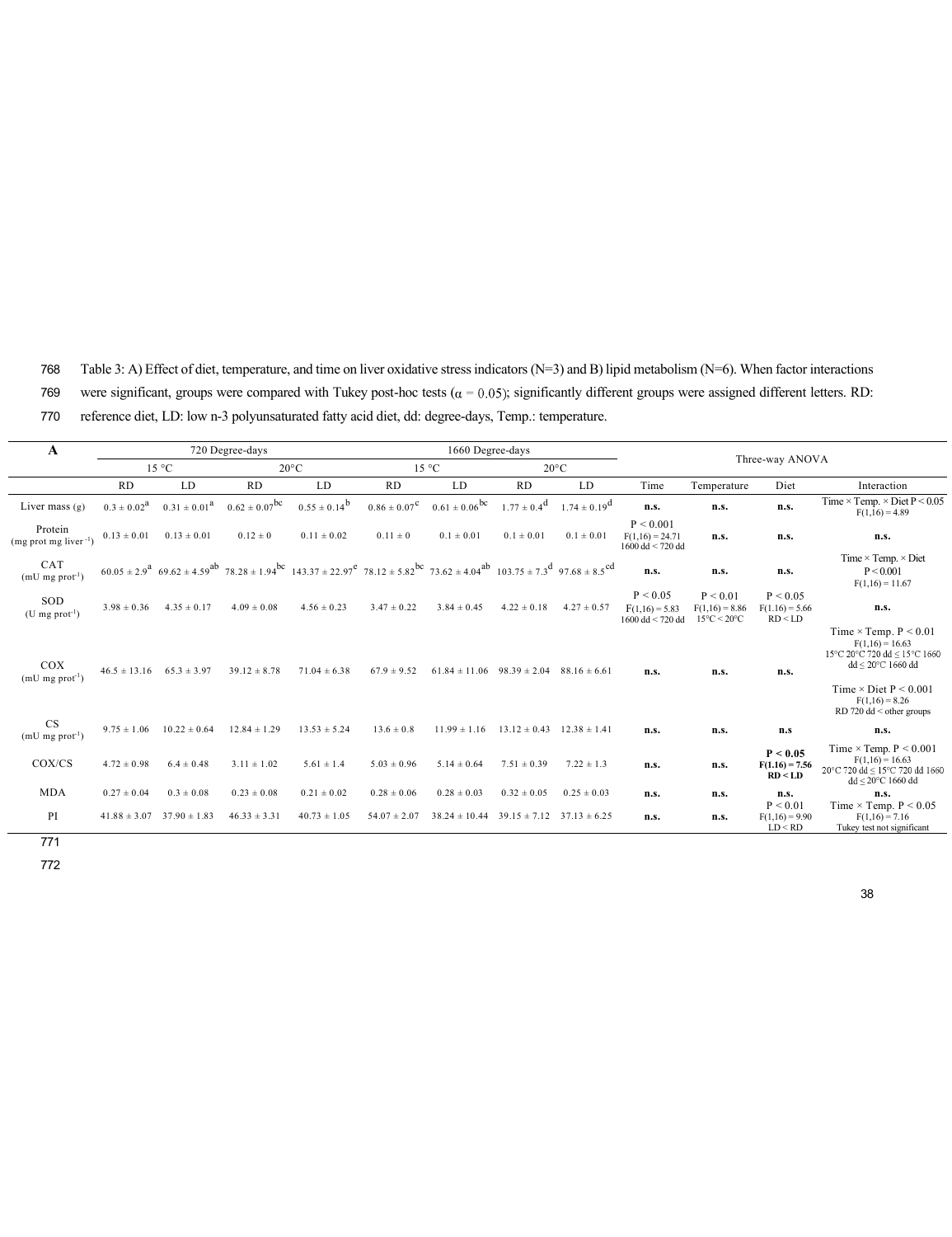774

| B           | 720 Degree-days<br>1660 Degree-days |                                    |                                           |                 |                                  |                                                                                                                         |                 | Three-way ANOVA* |                                                                   |                                                                       |                                                                                                  |  |
|-------------|-------------------------------------|------------------------------------|-------------------------------------------|-----------------|----------------------------------|-------------------------------------------------------------------------------------------------------------------------|-----------------|------------------|-------------------------------------------------------------------|-----------------------------------------------------------------------|--------------------------------------------------------------------------------------------------|--|
|             |                                     | $15^{\circ}$ C<br>$20^{\circ}$ C   |                                           |                 | $20^{\circ}$ C<br>$15^{\circ}$ C |                                                                                                                         |                 |                  |                                                                   |                                                                       |                                                                                                  |  |
|             | <b>RD</b>                           | <b>RD</b><br><b>RD</b><br>LD<br>LD |                                           | LD              | <b>RD</b>                        | LD                                                                                                                      | Temperature     | Time             | Interactions                                                      |                                                                       |                                                                                                  |  |
| fads2       | $0.15 \pm 0.07^{\text{a}}$          |                                    | $0.25 \pm 0.07^{ab}$ $0.24 \pm 0.14^{ab}$ |                 |                                  | $0.29 \pm 0.28^{\circ}$ $2.15 \pm 0.93^{\circ}$ $0.87 \pm 0.58^{\circ}$ $1.29 \pm 1.07^{\circ}$ $1.28 \pm 0.83^{\circ}$ |                 |                  | n.s.                                                              | n.s.                                                                  | Time $\times$ Temp. $\times$ Diet P $\leq$ 0.05<br>$F(1,38) = 4.47$                              |  |
| fas         | $0.1 \pm 0.02$                      | $0.09 \pm 0.03$                    | $0.15 \pm 0.02$                           | $0.18 \pm 0.08$ | $0.7 \pm 0.31$                   | $0.35 \pm 0.23$                                                                                                         | $1.36 \pm 0.86$ | $1.43 \pm 0.79$  | P < 0.001<br>$F(1,38) = 30.37$<br>$15^{\circ}$ C < $20^{\circ}$ C | P < 0.001<br>$F(1,38) = 153.77$<br>$720 \text{ dd} < 1660 \text{ dd}$ | n.s.                                                                                             |  |
| ppara       | $0.9 \pm 0.42$                      | $1 \pm 0.5$                        | $0.93 \pm 0.28$                           | $0.99 \pm 0.55$ | $0.74 \pm 0.22$                  | $0.82 \pm 0.42$                                                                                                         | $1.89 \pm 1.05$ | $1.6 \pm 0.5$    | n.s.                                                              | n.s.                                                                  | Time $\times$ Temp. $P \le 0.01$<br>$F(1,38) = 9.91$<br>Other groups $\leq 20^{\circ}$ C 1660 dd |  |
| $ppar\beta$ | $1.09 \pm 0.31$                     | $1.25 \pm 0.33$                    | $1.22 \pm 0.55$                           | $1.06 \pm 0.63$ | $1.82 \pm 0.66$                  | $1.29 \pm 0.2$                                                                                                          | $1.28 \pm 0.47$ | $1.15 \pm 0.32$  | n.s.                                                              | n.s.                                                                  | n.s.                                                                                             |  |
| ppary       | $0.83 \pm 0.37$                     | $0.72 \pm 0.27$                    | $1.22 \pm 0.46$                           | $0.85 \pm 0.33$ | $1.68 \pm 0.33$                  | $1.4 \pm 0.45$                                                                                                          | $2.13 \pm 0.95$ | $1.74 \pm 0.66$  | P < 0.05<br>$F(1,38) = 4.68$<br>$15^{\circ}$ C < 20 $^{\circ}$ C  | P < 0.001<br>$F(1,38) = 38.46$<br>720 dd < 1660 dd                    | n.s.                                                                                             |  |
| Srebp-1     | $0.77 \pm 0.32$                     | $0.67 \pm 0.18$                    | $1.12 \pm 0.28$                           | $0.98 \pm 0.27$ | $2.13 \pm 0.89$                  | $1.49 \pm 0.74$                                                                                                         | $2.12 \pm 0.66$ | $1.99 \pm 0.71$  | P < 0.05<br>$F(1,38) = 6.95$<br>$15^{\circ}$ C < $20^{\circ}$ C   | P < 0.001<br>$F(1,38) = 43.41$<br>$720 \text{ dd} < 1660 \text{ dd}$  | n.s.                                                                                             |  |

775 \*No significant effect of diet was observed; diet column has been removed from the table.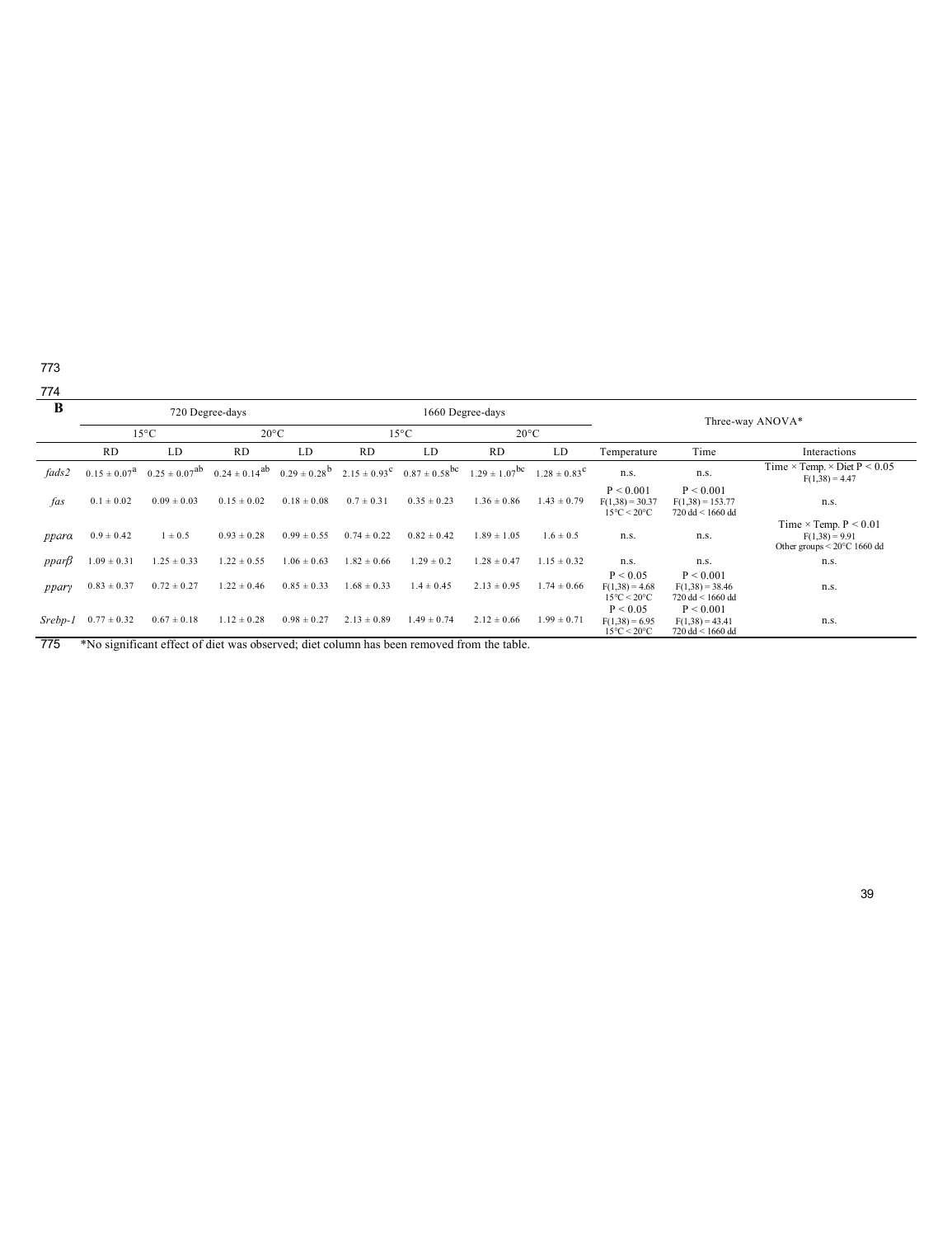



Figure1A